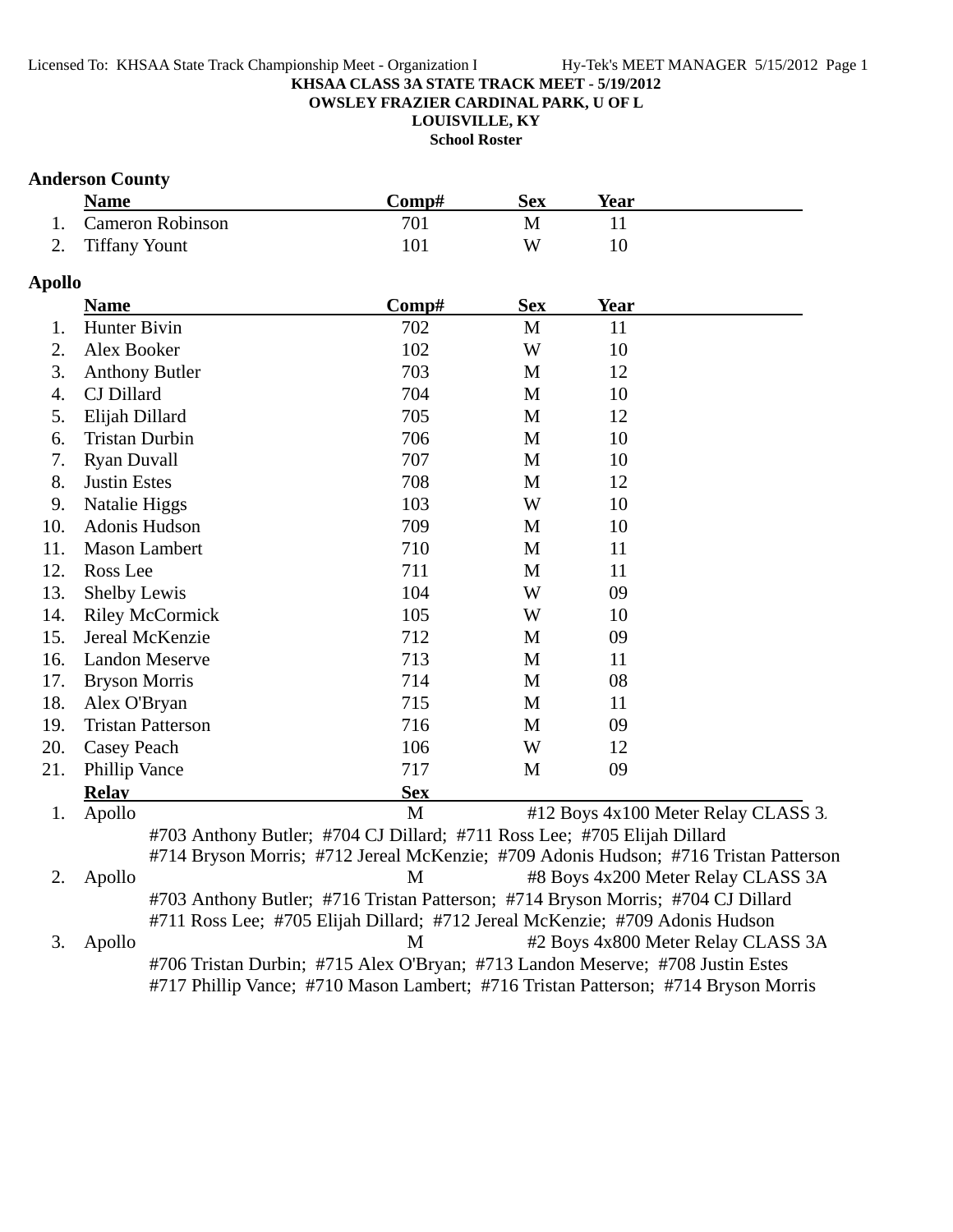**OWSLEY FRAZIER CARDINAL PARK, U OF L**

**LOUISVILLE, KY**

**School Roster**

### **Assumption**

|     | <b>Name</b>                                                                          | Comp#      | <b>Sex</b> | <b>Year</b> |                                                                                        |
|-----|--------------------------------------------------------------------------------------|------------|------------|-------------|----------------------------------------------------------------------------------------|
| 1.  | <b>Elise Amshoff</b>                                                                 | 107        | W          | 10          |                                                                                        |
| 2.  | <b>Emily Bean</b>                                                                    | 108        | W          | 10          |                                                                                        |
| 3.  | Kayla Berry                                                                          | 109        | W          | 12          |                                                                                        |
| 4.  | Jessica Byrd                                                                         | 110        | W          | 10          |                                                                                        |
| 5.  | Katie Casale                                                                         | 111        | W          | 12          |                                                                                        |
| 6.  | <b>Annie Crotty</b>                                                                  | 112        | W          | 10          |                                                                                        |
| 7.  | <b>Bailey Davis</b>                                                                  | 113        | W          | 10          |                                                                                        |
| 8.  | Kenzley Defler                                                                       | 114        | W          | 10          |                                                                                        |
| 9.  | Hannah Elliott                                                                       | 115        | W          | 11          |                                                                                        |
| 10. | Lauren Hayden                                                                        | 116        | W          | 10          |                                                                                        |
| 11. | Elizabeth Lohr                                                                       | 117        | W          | 12          |                                                                                        |
| 12. | <b>Mallory McCarty</b>                                                               | 118        | W          | 09          |                                                                                        |
| 13. | Caroline McCaslin                                                                    | 119        | W          | 12          |                                                                                        |
| 14. | <b>Brandy Orth-Becker</b>                                                            | 120        | W          | 11          |                                                                                        |
| 15. | Delanie Parker                                                                       | 121        | W          | 10          |                                                                                        |
| 16. | Katherine Receveur                                                                   | 122        | W          | 10          |                                                                                        |
| 17. | Olivia Reibel                                                                        | 123        | W          | 12          |                                                                                        |
| 18. | Melanie Strothman                                                                    | 124        | W          | 12          |                                                                                        |
| 19. | <b>Mallory Tompkins</b>                                                              | 125        | W          | 10          |                                                                                        |
| 20. | Amanda Vokoun                                                                        | 126        | W          | 12          |                                                                                        |
| 21. | Abbie Wright                                                                         | 127        | W          | 09          |                                                                                        |
|     | <b>Relay</b>                                                                         | <b>Sex</b> |            |             |                                                                                        |
| 1.  | Assumption                                                                           | W          |            |             | #11 Girls 4x100 Meter Relay CLASS 3.                                                   |
|     | #120 Brandy Orth-Becker; #127 Abbie Wright; #111 Katie Casale; #115 Hannah Elliott   |            |            |             |                                                                                        |
|     | #107 Elise Amshoff; #109 Kayla Berry; #112 Annie Crotty; #118 Mallory McCarty        |            |            |             |                                                                                        |
| 2.  | Assumption                                                                           | W          |            |             | #7 Girls 4x200 Meter Relay CLASS 3A                                                    |
|     | #120 Brandy Orth-Becker; #111 Katie Casale; #112 Annie Crotty; #115 Hannah Elliott   |            |            |             |                                                                                        |
|     | #127 Abbie Wright; #107 Elise Amshoff; #125 Mallory Tompkins; #124 Melanie Strothman |            |            |             |                                                                                        |
| 3.  | Assumption                                                                           | W          |            |             | #23 Girls 4x400 Meter Relay CLASS 3.                                                   |
|     |                                                                                      |            |            |             | #124 Melanie Strothman; #126 Amanda Vokoun; #115 Hannah Elliott; #122 Katherine Receve |
|     | #127 Abbie Wright; #117 Elizabeth Lohr; #116 Lauren Hayden; #123 Olivia Reibel       |            |            |             |                                                                                        |

4. Assumption W #1 Girls 4x800 Meter Relay CLASS 3A #123 Olivia Reibel; #116 Lauren Hayden; #126 Amanda Vokoun; #119 Caroline McCaslin #122 Katherine Receveur; #124 Melanie Strothman; #113 Bailey Davis; #108 Emily Bean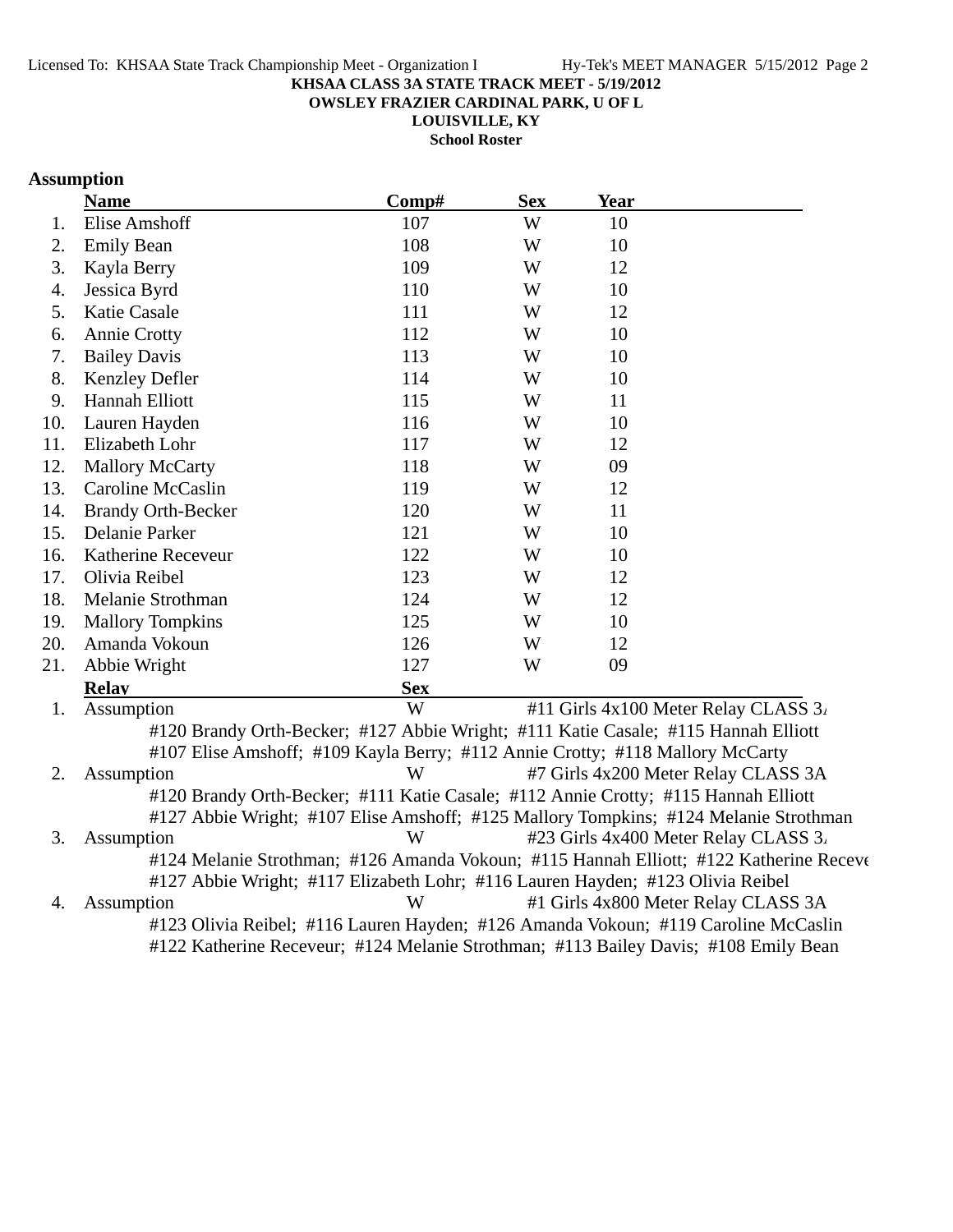**OWSLEY FRAZIER CARDINAL PARK, U OF L**

**LOUISVILLE, KY School Roster**

## **Ballard**

|     | <b>Name</b>                                                                       | Comp#      | <b>Sex</b>  | <b>Year</b> |                                      |
|-----|-----------------------------------------------------------------------------------|------------|-------------|-------------|--------------------------------------|
| 1.  | <b>Austin Arney</b>                                                               | 718        | M           | 12          |                                      |
| 2.  | <b>Rhyan Baker</b>                                                                | 719        | M           | 10          |                                      |
| 3.  | <b>Ronnie Baker</b>                                                               | 720        | M           | 12          |                                      |
| 4.  | William Bush                                                                      | 721        | $\mathbf M$ | 10          |                                      |
| 5.  | Julie Clark                                                                       | 128        | W           | 09          |                                      |
| 6.  | Linesha Clemons                                                                   | 129        | W           | 12          |                                      |
| 7.  | Fianna Ford                                                                       | 130        | W           | 12          |                                      |
| 8.  | Dyamon Hall                                                                       | 131        | W           | 12          |                                      |
| 9.  | Joseph Hurrigan                                                                   | 722        | M           | 11          |                                      |
| 10. | Denaye Hylton                                                                     | 132        | W           | 10          |                                      |
| 11. | Cidnei Johnson                                                                    | 133        | W           | 12          |                                      |
| 12. | <b>Taylor Jones</b>                                                               | 134        | W           | 10          |                                      |
| 13. | Moe Masden                                                                        | 723        | M           | 09          |                                      |
| 14. | Kaysee O'Bannon                                                                   | 135        | W           | 12          |                                      |
| 15. | David Samwaru                                                                     | 724        | M           | 10          |                                      |
| 16. | Desiree Strasser                                                                  | 136        | W           | 10          |                                      |
| 17. | Jazmine Warrick                                                                   | 137        | W           | 09          |                                      |
| 18. | Ashya Watkins                                                                     | 138        | W           | 09          |                                      |
| 19. | <b>Autumn West</b>                                                                | 139        | W           | 11          |                                      |
| 20. | Malik Wilson                                                                      | 725        | M           | 12          |                                      |
|     | <b>Relay</b>                                                                      | <b>Sex</b> |             |             |                                      |
| 1.  | <b>Ballard</b>                                                                    | W          |             |             | #11 Girls 4x100 Meter Relay CLASS 3. |
|     | #133 Cidnei Johnson; #130 Fianna Ford; #129 Linesha Clemons; #135 Kaysee O'Bannon |            |             |             |                                      |
|     | #131 Dyamon Hall; #128 Julie Clark; #138 Ashya Watkins; #137 Jazmine Warrick      |            |             |             |                                      |
| 2.  | <b>Ballard</b>                                                                    | W          |             |             | #7 Girls 4x200 Meter Relay CLASS 3A  |
|     | #132 Denaye Hylton; #135 Kaysee O'Bannon; #133 Cidnei Johnson; #134 Taylor Jones  |            |             |             |                                      |
|     | #138 Ashya Watkins; #130 Fianna Ford; #136 Desiree Strasser; #129 Linesha Clemons |            |             |             |                                      |
| 3.  | <b>Ballard</b>                                                                    | M          |             |             | #12 Boys 4x100 Meter Relay CLASS 3.  |
|     | #723 Moe Masden; #718 Austin Arney; #724 David Samwaru; #722 Joseph Hurrigan      |            |             |             |                                      |
|     | #719 Rhyan Baker; #720 Ronnie Baker; #721 William Bush; #725 Malik Wilson         |            |             |             |                                      |

### **Barren County**

|    | <b>Name</b>          | Comp# | <b>Sex</b> | Year |  |
|----|----------------------|-------|------------|------|--|
|    | 1. Justin Beaty      | 726   | M          | 12   |  |
|    | Dalton Mohon         | 727   | M          | 12   |  |
| 3. | Caleb Radish         | 728   | M          |      |  |
| 4. | <b>Brandon Sneed</b> | 729   | M          | 12   |  |
|    | 5. Sydney Wininger   | 140   | W          | 12   |  |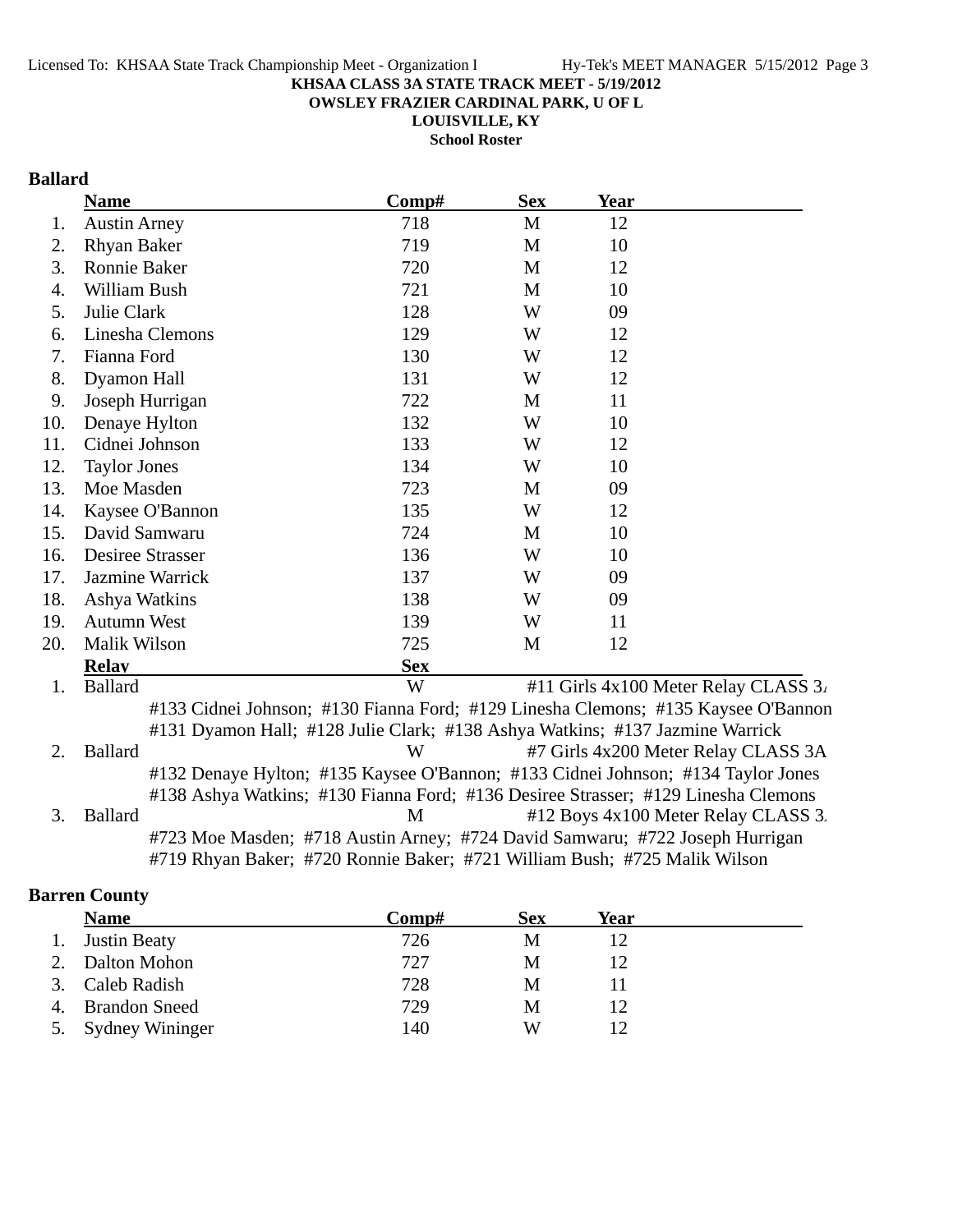**OWSLEY FRAZIER CARDINAL PARK, U OF L**

**LOUISVILLE, KY School Roster**

### **Boone County**

|     | <b>Name</b>                                                                                                                                                        | Comp#      | <b>Sex</b> | <b>Year</b> |                                                                                        |
|-----|--------------------------------------------------------------------------------------------------------------------------------------------------------------------|------------|------------|-------------|----------------------------------------------------------------------------------------|
| 1.  | Denzel Cain                                                                                                                                                        | 730        | M          | 12          |                                                                                        |
| 2.  | Jena Doellman                                                                                                                                                      | 141        | W          | 09          |                                                                                        |
| 3.  | William Dowd                                                                                                                                                       | 731        | M          | 10          |                                                                                        |
| 4.  | <b>Alexis Funke</b>                                                                                                                                                | 142        | W          | 12          |                                                                                        |
| 5.  | <b>Adam Griesinger</b>                                                                                                                                             | 732        | M          | 12          |                                                                                        |
| 6.  | Alex Griesinger                                                                                                                                                    | 733        | M          | 12          |                                                                                        |
| 7.  | <b>Austin Howell</b>                                                                                                                                               | 734        | M          | 12          |                                                                                        |
| 8.  | Jessica Jones                                                                                                                                                      | 143        | W          | 11          |                                                                                        |
| 9.  | Ibrahim Konate                                                                                                                                                     | 735        | M          | 12          |                                                                                        |
| 10. | Tony Leroy                                                                                                                                                         | 736        | M          | 10          |                                                                                        |
| 11. | <b>Brendan McGarr</b>                                                                                                                                              | 737        | M          | 12          |                                                                                        |
| 12. | Brianna McMonagle                                                                                                                                                  | 144        | W          | 12          |                                                                                        |
| 13. | Philip Mensah                                                                                                                                                      | 738        | M          | 11          |                                                                                        |
| 14. | Lydia Nash                                                                                                                                                         | 145        | W          | 12          |                                                                                        |
| 15. | Collins Ordu                                                                                                                                                       | 739        | M          | 12          |                                                                                        |
| 16. | <b>Mikel Renolds</b>                                                                                                                                               | 740        | M          | 12          |                                                                                        |
| 17. | Cody Rodriguez                                                                                                                                                     | 741        | M          | 12          |                                                                                        |
| 18. | <b>Derrick Shotwell</b>                                                                                                                                            | 742        | M          | 12          |                                                                                        |
| 19. | Logan Vier                                                                                                                                                         | 743        | M          | 10          |                                                                                        |
| 20. | <b>Tyler Windham</b>                                                                                                                                               | 744        | M          | 12          |                                                                                        |
|     | <b>Relay</b>                                                                                                                                                       | <b>Sex</b> |            |             |                                                                                        |
| 1.  | <b>Boone County</b>                                                                                                                                                | M          |            |             | #12 Boys 4x100 Meter Relay CLASS 3.                                                    |
|     | #737 Brendan McGarr; #736 Tony Leroy; #740 Mikel Renolds; #739 Collins Ordu<br>#735 Ibrahim Konate; #741 Cody Rodriguez;                                           |            |            |             |                                                                                        |
| 2.  | <b>Boone County</b>                                                                                                                                                | M          |            |             | #8 Boys 4x200 Meter Relay CLASS 3A                                                     |
|     | #730 Denzel Cain; #734 Austin Howell; #737 Brendan McGarr; #744 Tyler Windham                                                                                      |            |            |             |                                                                                        |
|     | #736 Tony Leroy; #739 Collins Ordu; #735 Ibrahim Konate; #740 Mikel Renolds                                                                                        |            |            |             |                                                                                        |
| 3.  | <b>Boone County</b>                                                                                                                                                | M          |            |             | #24 Boys 4x400 Meter Relay CLASS 3.                                                    |
|     | #730 Denzel Cain; #734 Austin Howell; #737 Brendan McGarr; #744 Tyler Windham<br>#735 Ibrahim Konate; #736 Tony Leroy; #733 Alex Griesinger; #742 Derrick Shotwell |            |            |             |                                                                                        |
| 4.  | <b>Boone County</b>                                                                                                                                                | M          |            |             | #2 Boys 4x800 Meter Relay CLASS 3A                                                     |
|     |                                                                                                                                                                    |            |            |             | #732 Adam Griesinger; #733 Alex Griesinger; #742 Derrick Shotwell; #735 Ibrahim Konate |

#743 Logan Vier; #731 William Dowd;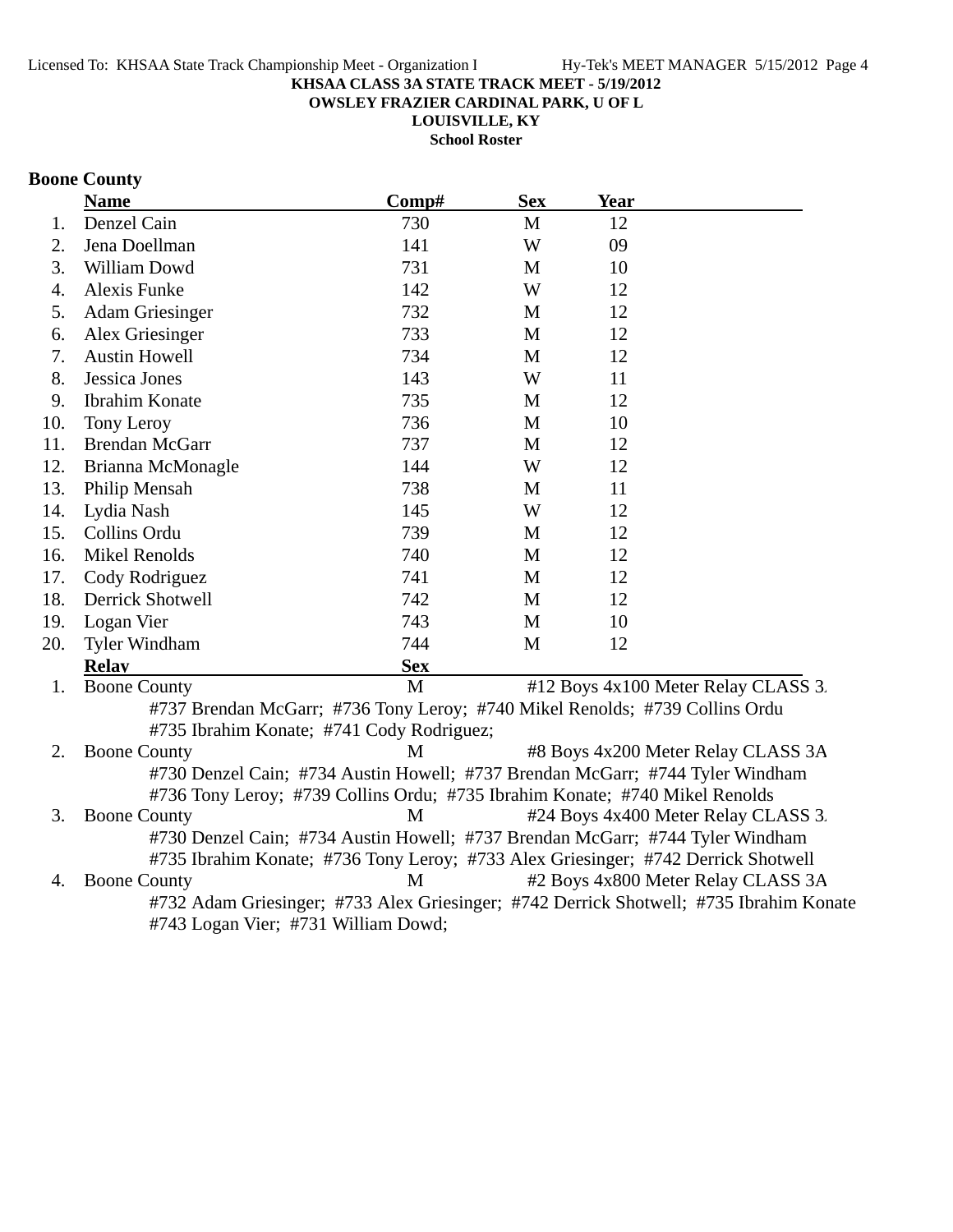**OWSLEY FRAZIER CARDINAL PARK, U OF L**

**LOUISVILLE, KY**

**School Roster**

### **Bowling Green**

| 146        | W | 12 |                                                                                                                              |
|------------|---|----|------------------------------------------------------------------------------------------------------------------------------|
|            |   |    |                                                                                                                              |
| 745        | M | 12 |                                                                                                                              |
| 746        | M | 11 |                                                                                                                              |
| 747        | M | 10 |                                                                                                                              |
| 748        | M | 11 |                                                                                                                              |
| 147        | W | 11 |                                                                                                                              |
| 148        | W | 10 |                                                                                                                              |
| 149        | W | 10 |                                                                                                                              |
| 150        | W | 08 |                                                                                                                              |
| 151        | W | 09 |                                                                                                                              |
| 152        | W | 09 |                                                                                                                              |
| 749        | M | 12 |                                                                                                                              |
| 750        | M | 09 |                                                                                                                              |
| 751        | M | 09 |                                                                                                                              |
| 153        | W | 10 |                                                                                                                              |
| 154        | W | 10 |                                                                                                                              |
| 752        | M | 12 |                                                                                                                              |
| 155        | W | 10 |                                                                                                                              |
| 156        | W | 09 |                                                                                                                              |
| 157        | W | 10 |                                                                                                                              |
| 158        | W | 10 |                                                                                                                              |
| <b>Sex</b> |   |    |                                                                                                                              |
| W          |   |    |                                                                                                                              |
|            |   |    | #23 Girls 4x400 Meter Relay CLASS 3.<br>#150 Brittney Hansen; #157 Lauren Wheeler; #158 Sara-Emily Woodward; #156 Morgan Smi |

#149 Van Games; #155 Danielle Simpson; #154 Ciara Scott;

2. Bowling Green W #1 Girls 4x800 Meter Relay CLASS 3A #150 Brittney Hansen; #157 Lauren Wheeler; #154 Ciara Scott; #149 Van Games #158 Sara-Emily Woodward; #156 Morgan Smith;

3. Bowling Green M #12 Boys 4x100 Meter Relay CLASS 3. #745 Tarelle Coleman; #747 Danny Dewalt; #749 Darian Jackson; #752 Roshard Shannon #748 Mathias Duarte; #751 Malcolm Offutt;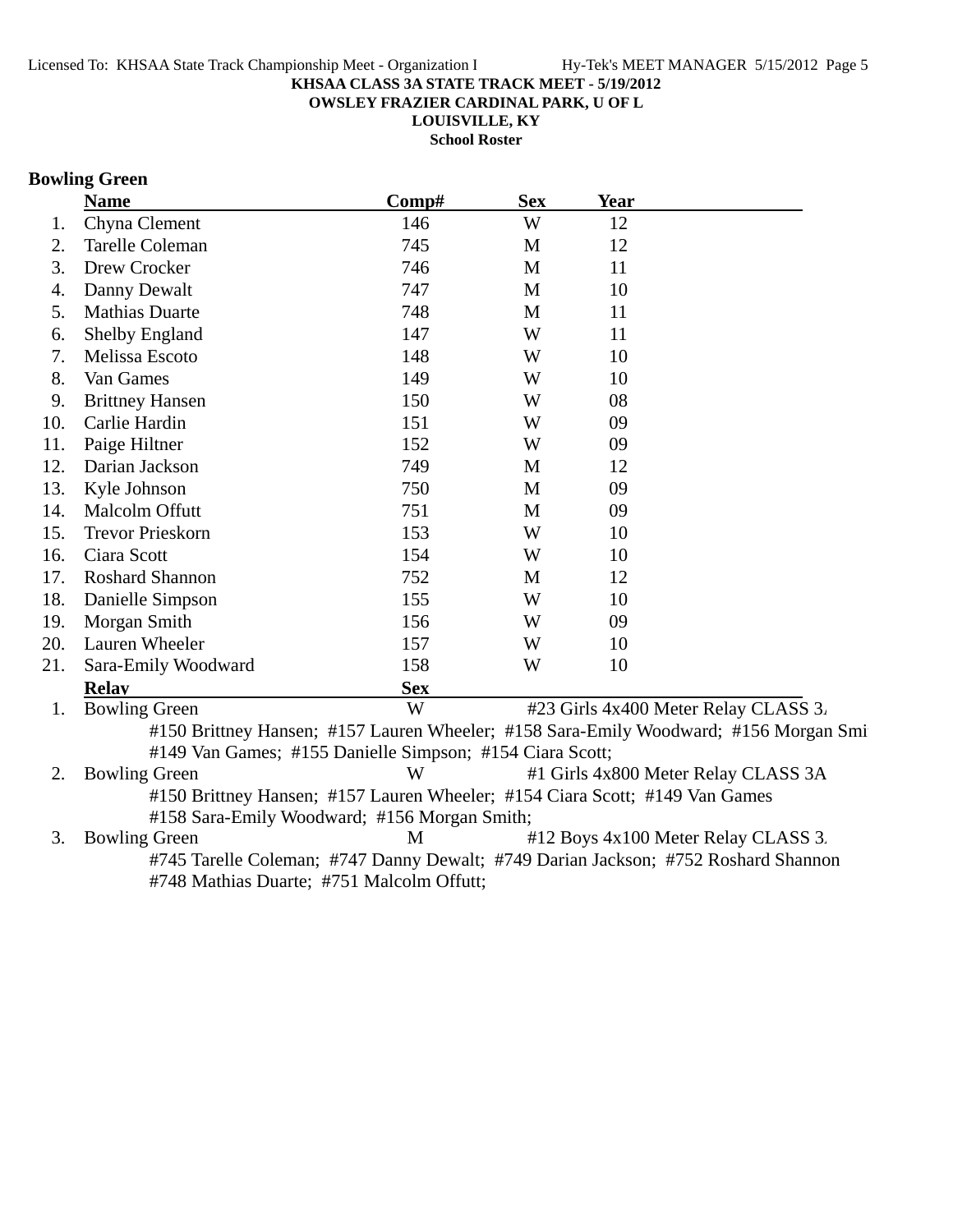**OWSLEY FRAZIER CARDINAL PARK, U OF L**

**LOUISVILLE, KY**

**School Roster**

### **Bryan Station**

| <b>Name</b> |                        | Comp#      | <b>Sex</b>  | <b>Year</b>                          |  |
|-------------|------------------------|------------|-------------|--------------------------------------|--|
| 1.          | Trevor Anderson-Cooper | 753        | $\mathbf M$ | 11                                   |  |
| 2.          | Clarke Blackburn       | 754        | $\mathbf M$ | 12                                   |  |
| 3.          | Noela Botaka           | 159        | W           | 09                                   |  |
| 4.          | Cheyenne Christian     | 160        | W           | 09                                   |  |
| 5.          | <b>Rashad Cole</b>     | 755        | M           | 12                                   |  |
| 6.          | Tre Duncan             | 756        | M           | 12                                   |  |
| 7.          | Labi Frazier           | 161        | W           | 11                                   |  |
| 8.          | Lauren Guilfoil        | 162        | W           | 11                                   |  |
| 9.          | Ora Johnson            | 757        | M           | 10                                   |  |
| 10.         | Quincy Johnson         | 758        | M           | 12                                   |  |
| 11.         | <b>Woody Lapierre</b>  | 759        | M           | 11                                   |  |
| 12.         | Danny Leitch           | 760        | M           | 11                                   |  |
| 13.         | Shania Lyvers          | 163        | W           | 10                                   |  |
| 14.         | Jacob Mclimore         | 761        | M           | 11                                   |  |
| 15.         | <b>Austin Miller</b>   | 762        | M           | 11                                   |  |
| 16.         | <b>Brooke Neal</b>     | 164        | W           | 12                                   |  |
| 17.         | Bolaji Ogbulu          | 763        | $\mathbf M$ | 09                                   |  |
| 18.         | <b>Teairra Payton</b>  | 165        | W           | 09                                   |  |
| 19.         | Gabby Perdue           | 166        | W           | 11                                   |  |
| 20.         | John Rhodes            | 764        | M           | 09                                   |  |
| 21.         | <b>Rachel Roberts</b>  | 167        | W           | 10                                   |  |
| 22.         | <b>Kevin Ross</b>      | 765        | M           | 12                                   |  |
| 23.         | <b>Malcolm Smith</b>   | 766        | M           | 11                                   |  |
| 24.         | <b>Carynn Stewart</b>  | 168        | W           | 11                                   |  |
| 25.         | Lamiyah Straughn       | 169        | W           | 09                                   |  |
| 26.         | <b>Everett Talbert</b> | 767        | M           | 12                                   |  |
| 27.         | Devin Thomas           | 768        | M           | 12                                   |  |
| 28.         | Ishmael Webb           | 769        | M           | 11                                   |  |
| 29.         | <b>Talor Wilkerson</b> | 170        | W           | 08                                   |  |
| 30.         | Corey Williams         | 770        | M           | 11                                   |  |
| 31.         | Halima Williams        | 171        | W           | 09                                   |  |
|             | <b>Relay</b>           | <b>Sex</b> |             |                                      |  |
| 1.          | <b>Bryan Station</b>   | W          |             | #11 Girls 4x100 Meter Relay CLASS 3. |  |

#169 Lamiyah Straughn; #161 Labi Frazier; #163 Shania Lyvers; #166 Gabby Perdue #170 Talor Wilkerson; #160 Cheyenne Christian; #165 Teairra Payton;

2. Bryan Station W #7 Girls 4x200 Meter Relay CLASS 3A #161 Labi Frazier; #163 Shania Lyvers; #169 Lamiyah Straughn; #166 Gabby Perdue #170 Talor Wilkerson; #165 Teairra Payton; #160 Cheyenne Christian; 3. Bryan Station W #23 Girls 4x400 Meter Relay CLASS 3. #170 Talor Wilkerson; #160 Cheyenne Christian; #163 Shania Lyvers; #165 Teairra Payton #164 Brooke Neal; #162 Lauren Guilfoil; #161 Labi Frazier; #159 Noela Botaka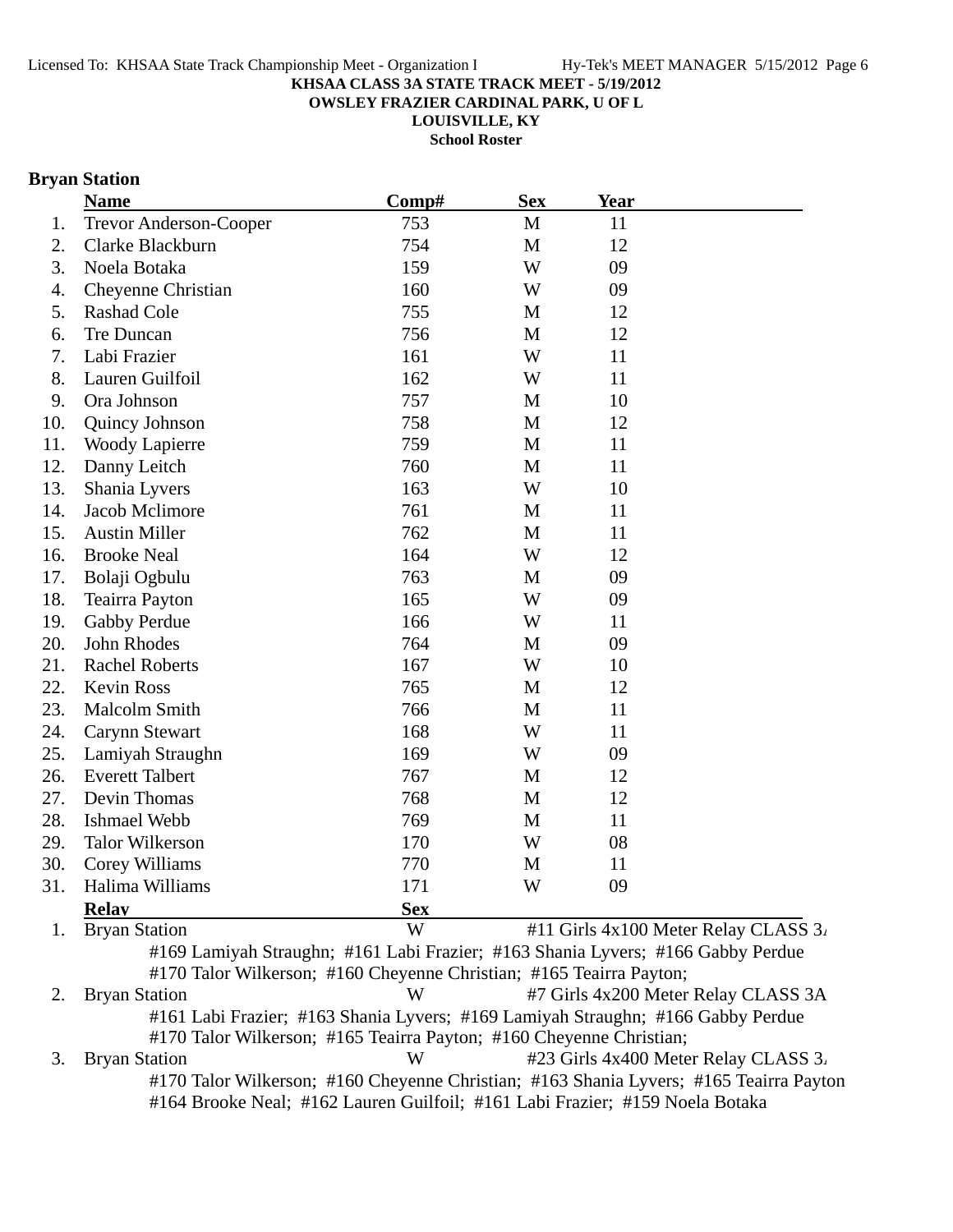#### Licensed To: KHSAA State Track Championship Meet - Organization I Hy-Tek's MEET MANAGER 5/15/2012 Page 7 **KHSAA CLASS 3A STATE TRACK MEET - 5/19/2012 OWSLEY FRAZIER CARDINAL PARK, U OF L LOUISVILLE, KY**

#### **School Roster**

#### **Bryan Station**

|    | <b>Relay</b>         |                                                         | <b>Sex</b>                                                                       |  |
|----|----------------------|---------------------------------------------------------|----------------------------------------------------------------------------------|--|
|    | <b>Bryan Station</b> | M                                                       | #12 Boys 4x100 Meter Relay CLASS 3.                                              |  |
|    |                      |                                                         | #769 Ishmael Webb; #761 Jacob Mclimore; #767 Everett Talbert; #756 Tre Duncan    |  |
|    |                      |                                                         | #770 Corey Williams; #757 Ora Johnson; #755 Rashad Cole; #763 Bolaji Ogbulu      |  |
|    | <b>Bryan Station</b> | M                                                       | #8 Boys 4x200 Meter Relay CLASS 3A                                               |  |
|    |                      |                                                         | #769 Ishmael Webb; #757 Ora Johnson; #768 Devin Thomas; #763 Bolaji Ogbulu       |  |
|    |                      |                                                         | #767 Everett Talbert; #759 Woody Lapierre; #761 Jacob Mclimore; #755 Rashad Cole |  |
| 6. | <b>Bryan Station</b> | M <sub>1</sub>                                          | #24 Boys 4x400 Meter Relay CLASS 3.                                              |  |
|    |                      |                                                         | #766 Malcolm Smith; #763 Bolaji Ogbulu; #759 Woody Lapierre; #765 Kevin Ross     |  |
|    |                      | #757 Ora Johnson; #756 Tre Duncan; #761 Jacob Mclimore; |                                                                                  |  |
|    | <b>Bryan Station</b> | М                                                       | #2 Boys 4x800 Meter Relay CLASS 3A                                               |  |
|    |                      |                                                         | #759 Woody Lapierre; #765 Kevin Ross; #758 Quincy Johnson; #760 Danny Leitch     |  |

#764 John Rhodes; #763 Bolaji Ogbulu; #762 Austin Miller;

#### **Bullitt Central**

| <b>Name</b>        | Comp# | Sex | Year |  |
|--------------------|-------|-----|------|--|
| 1. Hunter Campbell | 771   |     |      |  |
| 2. Trevor Carnell  | 772   | M   | ΩQ   |  |
| 3. Kasey Renfrow   | 172   | W   | ባዓ   |  |

#### **Butler**

|     | <b>Name</b>            | Comp#      | <b>Sex</b> | <b>Year</b> |                                     |
|-----|------------------------|------------|------------|-------------|-------------------------------------|
|     | Shakeria Bell          | 173        | W          | 12          |                                     |
| 2.  | <b>Nick Gilmore</b>    | 773        | M          | 12          |                                     |
| 3.  | Patrick Gregory        | 774        | M          | 10          |                                     |
| 4.  | Joey Hartlage          | 775        | M          | 12          |                                     |
| 5.  | Samantha Hommrich      | 174        | W          | 12          |                                     |
| 6.  | Hannah Jacobs          | 175        | W          | 09          |                                     |
| 7.  | Rose Jolly             | 176        | W          | 10          |                                     |
| 8.  | <b>Tretez Kinnaird</b> | 776        | M          | 11          |                                     |
| 9.  | <b>Allen Matthews</b>  | 777        | M          | 12          |                                     |
| 10. | <b>Andrew McCauley</b> | 778        | M          | 11          |                                     |
| 11. | Sarah Osborne          | 177        | W          | 11          |                                     |
| 12. | Kayla Pendelton        | 178        | W          | 10          |                                     |
| 13. | Eric Woodruff          | 779        | M          | 12          |                                     |
|     | <b>Relay</b>           | <b>Sex</b> |            |             |                                     |
|     | <b>Butler</b>          | W          |            |             | #1 Girls 4x800 Meter Relay CLASS 3A |

#173 Shakeria Bell; #174 Samantha Hommrich; #176 Rose Jolly; #175 Hannah Jacobs #178 Kayla Pendelton; #177 Sarah Osborne;

2. Butler M #24 Boys 4x400 Meter Relay CLASS 3. #777 Allen Matthews; #776 Tretez Kinnaird; #778 Andrew McCauley; #779 Eric Woodruff #773 Nick Gilmore;

3. Butler M #2 Boys 4x800 Meter Relay CLASS 3A #774 Patrick Gregory; #776 Tretez Kinnaird; #777 Allen Matthews; #779 Eric Woodruff #773 Nick Gilmore; #775 Joey Hartlage;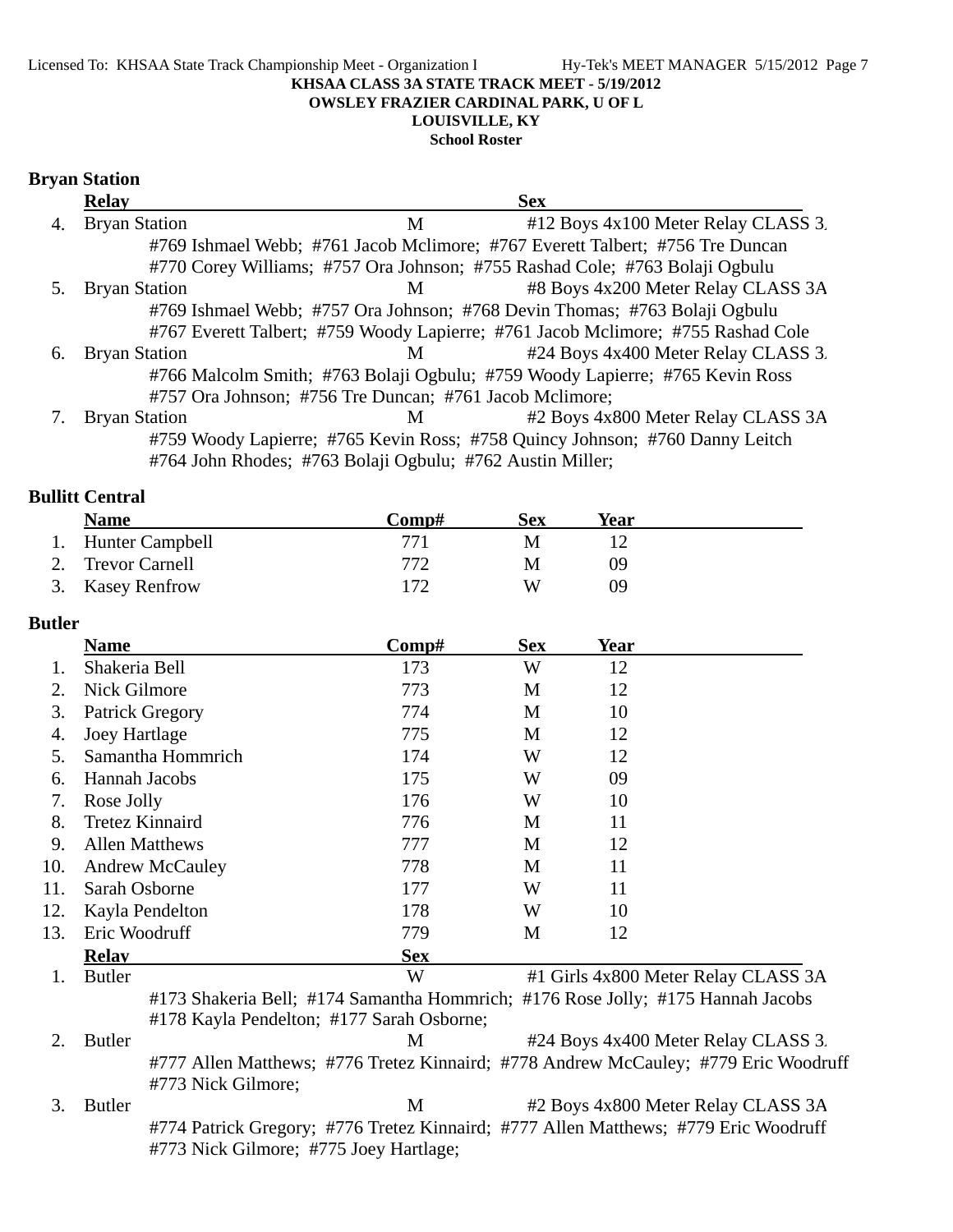**OWSLEY FRAZIER CARDINAL PARK, U OF L**

**LOUISVILLE, KY**

**School Roster**

### **Campbell County**

|     | <b>Name</b>            | Comp#                                                                               | <b>Sex</b>   | Year |                                      |
|-----|------------------------|-------------------------------------------------------------------------------------|--------------|------|--------------------------------------|
| 1.  | Mohammed Bayyari       | 780                                                                                 | $\mathbf{M}$ | 11   |                                      |
| 2.  | <b>Ronald Behymer</b>  | 781                                                                                 | M            | 11   |                                      |
| 3.  | <b>Brooke Buckler</b>  | 179                                                                                 | W            | 09   |                                      |
| 4.  | Cody Canaday           | 782                                                                                 | M            | 11   |                                      |
| 5.  | Meredith Donoghue      | 180                                                                                 | W            | 10   |                                      |
| 6.  | Jennah Flairty         | 181                                                                                 | W            | 09   |                                      |
| 7.  | <b>Chandler Gray</b>   | 182                                                                                 | W            | 12   |                                      |
| 8.  | Alexzandra Gregory     | 183                                                                                 | W            | 09   |                                      |
| 9.  | <b>Jake Groneck</b>    | 783                                                                                 | M            | 12   |                                      |
| 10. | Christina Heilman      | 184                                                                                 | W            | 12   |                                      |
| 11. | Jessica Holden         | 185                                                                                 | W            | 12   |                                      |
| 12. | Jake Johnston          | 784                                                                                 | $\mathbf{M}$ | 12   |                                      |
| 13. | Molly Kitchen          | 186                                                                                 | W            | 11   |                                      |
| 14. | Angela Lauer           | 187                                                                                 | W            | 11   |                                      |
| 15. | <b>Grant Mahoney</b>   | 785                                                                                 | M            | 11   |                                      |
| 16. | <b>Troy Malcolm</b>    | 786                                                                                 | M            | 09   |                                      |
| 17. | <b>Bobby Moore</b>     | 787                                                                                 | M            | 11   |                                      |
| 18. | James Popp             | 788                                                                                 | M            | 12   |                                      |
| 19. | <b>Tyler Propst</b>    | 789                                                                                 | M            | 09   |                                      |
| 20. | Megan Rauch            | 188                                                                                 | W            | 12   |                                      |
| 21. | Stephanie Reis         | 189                                                                                 | W            | 12   |                                      |
| 22. | <b>Emily Ripberger</b> | 190                                                                                 | W            | 12   |                                      |
| 23. | Faith Roaden           | 191                                                                                 | W            | 12   |                                      |
| 24. | <b>Taylor Robinson</b> | 192                                                                                 | W            | 11   |                                      |
| 25. | <b>Haylee Rose</b>     | 193                                                                                 | W            | 12   |                                      |
| 26. | Brianna Schraer        | 194                                                                                 | W            | 12   |                                      |
| 27. | William Seiter         | 790                                                                                 | $\mathbf M$  | 11   |                                      |
| 28. | Kristen Spahr          | 195                                                                                 | W            | 11   |                                      |
| 29. | <b>Natalie Visse</b>   | 196                                                                                 | W            | 10   |                                      |
| 30. | Jake Zabonick          | 791                                                                                 | M            | 10   |                                      |
|     | <b>Relav</b>           | <b>Sex</b>                                                                          |              |      |                                      |
| 1.  | <b>Campbell County</b> | W                                                                                   |              |      | #11 Girls 4x100 Meter Relay CLASS 3. |
|     |                        | #179 Brooke Buckler; #196 Natalie Visse; #188 Megan Rauch; #187 Angela Lauer        |              |      |                                      |
|     |                        | #180 Meredith Donoghue; #182 Chandler Gray; #189 Stephanie Reis; #186 Molly Kitchen |              |      |                                      |
| 2.  | Campbell County        | W                                                                                   |              |      | #7 Girls 4x200 Meter Relay CLASS 3A  |
|     |                        | #179 Brooke Buckler; #196 Natalie Visse; #184 Christina Heilman; #186 Molly Kitchen |              |      |                                      |

#182 Chandler Gray; #180 Meredith Donoghue; #188 Megan Rauch; #189 Stephanie Reis 3. Campbell County W #23 Girls 4x400 Meter Relay CLASS 3. #179 Brooke Buckler; #191 Faith Roaden; #184 Christina Heilman; #186 Molly Kitchen #188 Megan Rauch; #181 Jennah Flairty; #192 Taylor Robinson; #196 Natalie Visse 4. Campbell County W #1 Girls 4x800 Meter Relay CLASS 3A #181 Jennah Flairty; #191 Faith Roaden; #192 Taylor Robinson; #193 Haylee Rose

#183 Alexzandra Gregory; #185 Jessica Holden; #190 Emily Ripberger;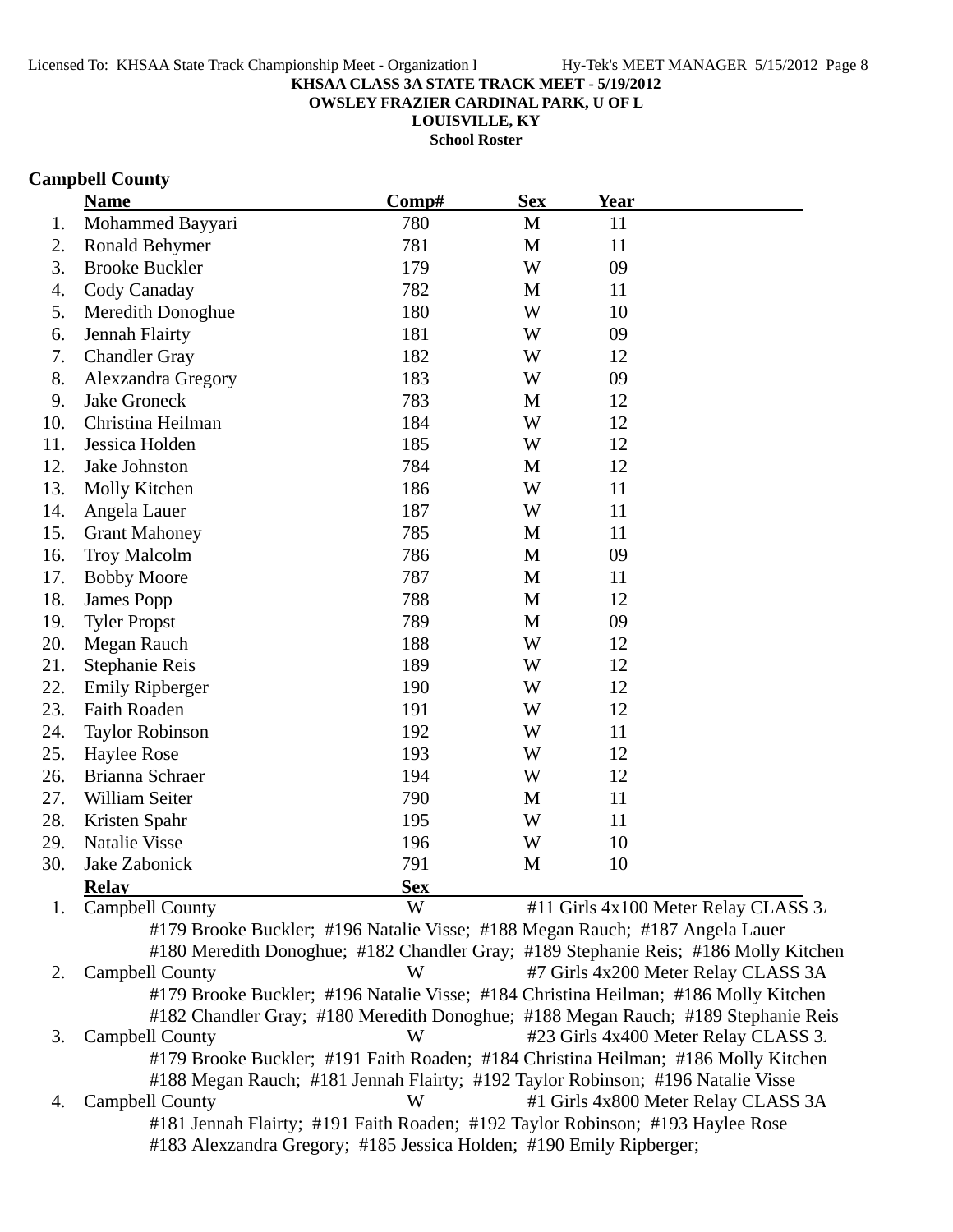#### Licensed To: KHSAA State Track Championship Meet - Organization I Hy-Tek's MEET MANAGER 5/15/2012 Page 9 **KHSAA CLASS 3A STATE TRACK MEET - 5/19/2012 OWSLEY FRAZIER CARDINAL PARK, U OF L LOUISVILLE, KY**

#### **School Roster**

### **Campbell County**

|    | <b>Relay</b>           |   | <b>Sex</b>                                                                       |  |
|----|------------------------|---|----------------------------------------------------------------------------------|--|
| 5. | <b>Campbell County</b> | М | #12 Boys 4x100 Meter Relay CLASS 3.                                              |  |
|    |                        |   | #784 Jake Johnston; #785 Grant Mahoney; #788 James Popp; #791 Jake Zabonick      |  |
|    |                        |   | #787 Bobby Moore; #786 Troy Malcolm; #782 Cody Canaday; #789 Tyler Propst        |  |
|    | 6. Campbell County     | M | #24 Boys 4x400 Meter Relay CLASS 3.                                              |  |
|    |                        |   | #782 Cody Canaday; #784 Jake Johnston; #790 William Seiter; #785 Grant Mahoney   |  |
|    |                        |   | #781 Ronald Behymer; #789 Tyler Propst; #786 Troy Malcolm; #780 Mohammed Bayyari |  |

|             | <b>Central Hardin</b>                                                          |            |            |      |                                     |
|-------------|--------------------------------------------------------------------------------|------------|------------|------|-------------------------------------|
|             | <b>Name</b>                                                                    | Comp#      | <b>Sex</b> | Year |                                     |
|             | Korie Cleveland                                                                | 792        | M          | 07   |                                     |
| 2.          | <b>Jared Cromartie</b>                                                         | 793        | M          | 12   |                                     |
| 3.          | T.J. Gordon                                                                    | 794        | M          | 11   |                                     |
| 4.          | Hunter Hood                                                                    | 795        | M          | 12   |                                     |
| 5.          | Malon Kennedy                                                                  | 796        | M          | 12   |                                     |
| 6.          | <b>Antoine Keys</b>                                                            | 797        | M          | 12   |                                     |
| 7.          | <b>Brandt Martin</b>                                                           | 798        | M          | 09   |                                     |
| 8.          | Mackenzie Pennington                                                           | 197        | W          | 10   |                                     |
| 9.          | <b>Josh Price</b>                                                              | 799        | M          | 11   |                                     |
| 10.         | <b>Michael Price</b>                                                           | 800        | M          | 11   |                                     |
| 11.         | Christian Wright                                                               | 801        | M          | 08   |                                     |
|             | <b>Relay</b>                                                                   | <b>Sex</b> |            |      |                                     |
| 1.          | <b>Central Hardin</b>                                                          | M          |            |      | #12 Boys 4x100 Meter Relay CLASS 3. |
|             | #793 Jared Cromartie; #794 T.J. Gordon; #796 Malon Kennedy; #797 Antoine Keys  |            |            |      |                                     |
|             | #792 Korie Cleveland;                                                          |            |            |      |                                     |
| $2_{\cdot}$ | Central Hardin                                                                 | M          |            |      | #2 Boys 4x800 Meter Relay CLASS 3A  |
|             | #799 Josh Price; #800 Michael Price; #801 Christian Wright; #798 Brandt Martin |            |            |      |                                     |
|             | #795 Hunter Hood;                                                              |            |            |      |                                     |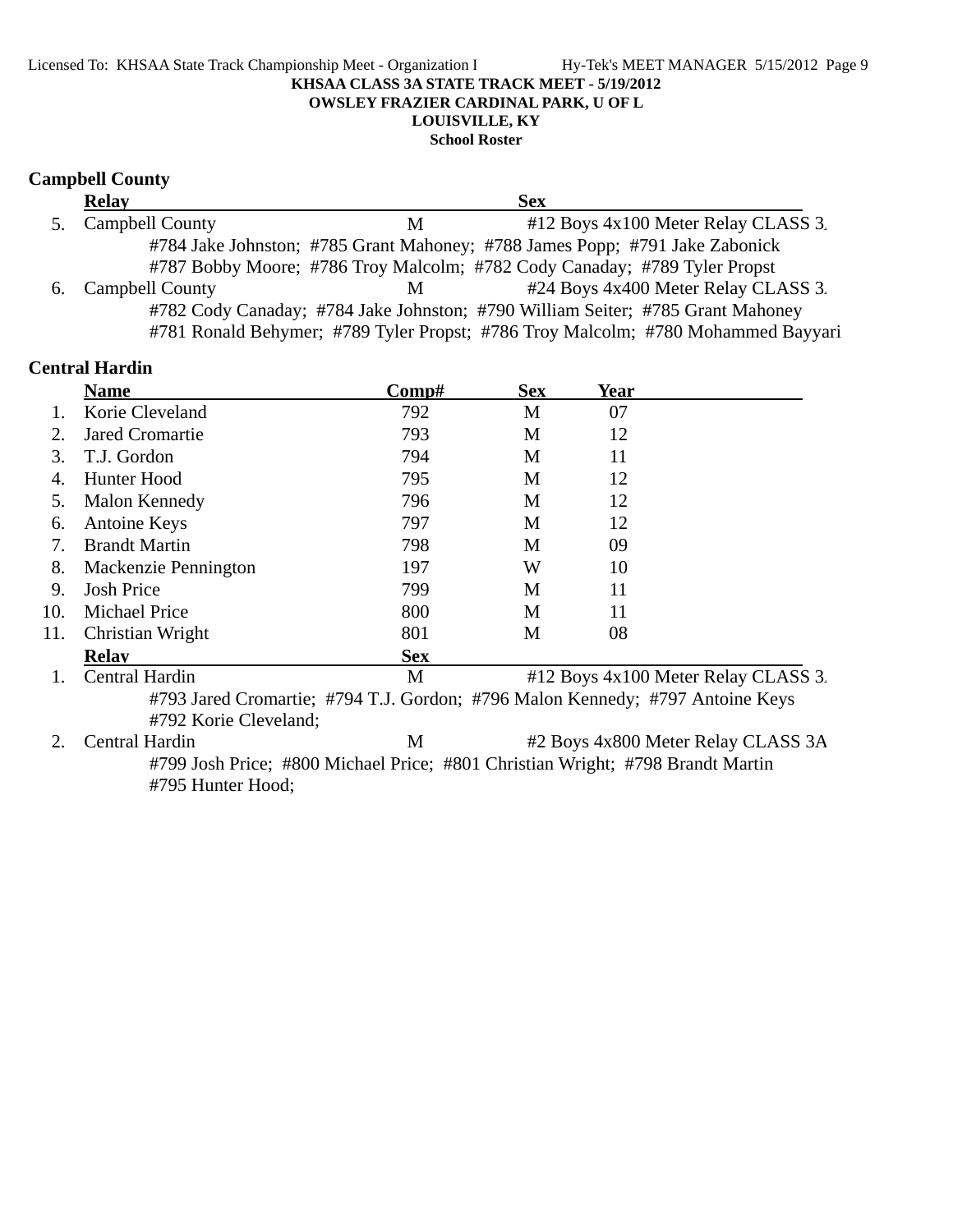**OWSLEY FRAZIER CARDINAL PARK, U OF L**

**LOUISVILLE, KY**

**School Roster**

### **Christian County**

|     | <b>Name</b>                                                                                                                            | Comp#      | <b>Sex</b> | Year |                                      |
|-----|----------------------------------------------------------------------------------------------------------------------------------------|------------|------------|------|--------------------------------------|
| 1.  | <b>Alexious Alexander</b>                                                                                                              | 198        | W          | 11   |                                      |
| 2.  | Jefferson Alexander                                                                                                                    | 802        | M          | 11   |                                      |
| 3.  | Tameka Alexander                                                                                                                       | 199        | W          | 09   |                                      |
| 4.  | Martajia Armstrong                                                                                                                     | 200        | W          | 10   |                                      |
| 5.  | Devante Humphrey                                                                                                                       | 803        | M          | 12   |                                      |
| 6.  | Logan Hurd                                                                                                                             | 804        | M          | 10   |                                      |
| 7.  | Danietta Layne                                                                                                                         | 201        | W          | 08   |                                      |
| 8.  | <b>Devonte Nichols</b>                                                                                                                 | 805        | M          | 12   |                                      |
| 9.  | Jaquasha Nichols                                                                                                                       | 202        | W          | 10   |                                      |
| 10. | <b>Shaquon Nichols</b>                                                                                                                 | 806        | M          | 10   |                                      |
| 11. | Isaiah Smith                                                                                                                           | 807        | M          | 08   |                                      |
| 12. | Remariae Turner                                                                                                                        | 808        | M          | 12   |                                      |
| 13. | Lexi Whitfield                                                                                                                         | 203        | W          | 08   |                                      |
| 14. | Martessia Williams                                                                                                                     | 204        | W          | 12   |                                      |
|     | <b>Relay</b>                                                                                                                           | <b>Sex</b> |            |      |                                      |
| 1.  | <b>Christian County</b>                                                                                                                | W          |            |      | #11 Girls 4x100 Meter Relay CLASS 3. |
|     | #201 Danietta Layne; #199 Tameka Alexander; #200 Martajia Armstrong; #198 Alexious Alex<br>#203 Lexi Whitfield; #202 Jaquasha Nichols; |            |            |      |                                      |
| 2.  | <b>Christian County</b>                                                                                                                | M          |            |      | #12 Boys 4x100 Meter Relay CLASS 3.  |
|     | #802 Jefferson Alexander; #805 Devonte Nichols; #808 Remariae Turner; #807 Isaiah Smith                                                |            |            |      |                                      |
| 3.  | #806 Shaquon Nichols;                                                                                                                  | M          |            |      |                                      |
|     | <b>Christian County</b>                                                                                                                |            |            |      | #8 Boys 4x200 Meter Relay CLASS 3A   |
|     | #802 Jefferson Alexander; #805 Devonte Nichols; #806 Shaquon Nichols; #808 Remariae Tur<br>#807 Isaiah Smith; #803 Devante Humphrey;   |            |            |      |                                      |
|     | <b>Clay County</b>                                                                                                                     |            |            |      |                                      |

| <b>Name</b>     | Comp# | <b>Sex</b> | Year |  |
|-----------------|-------|------------|------|--|
| 1. Shay Cotton  | 205   | W          | 08   |  |
| 2. Caleb Ealy   | 809   | М          |      |  |
| 3. Brandon Word | 810   | М          |      |  |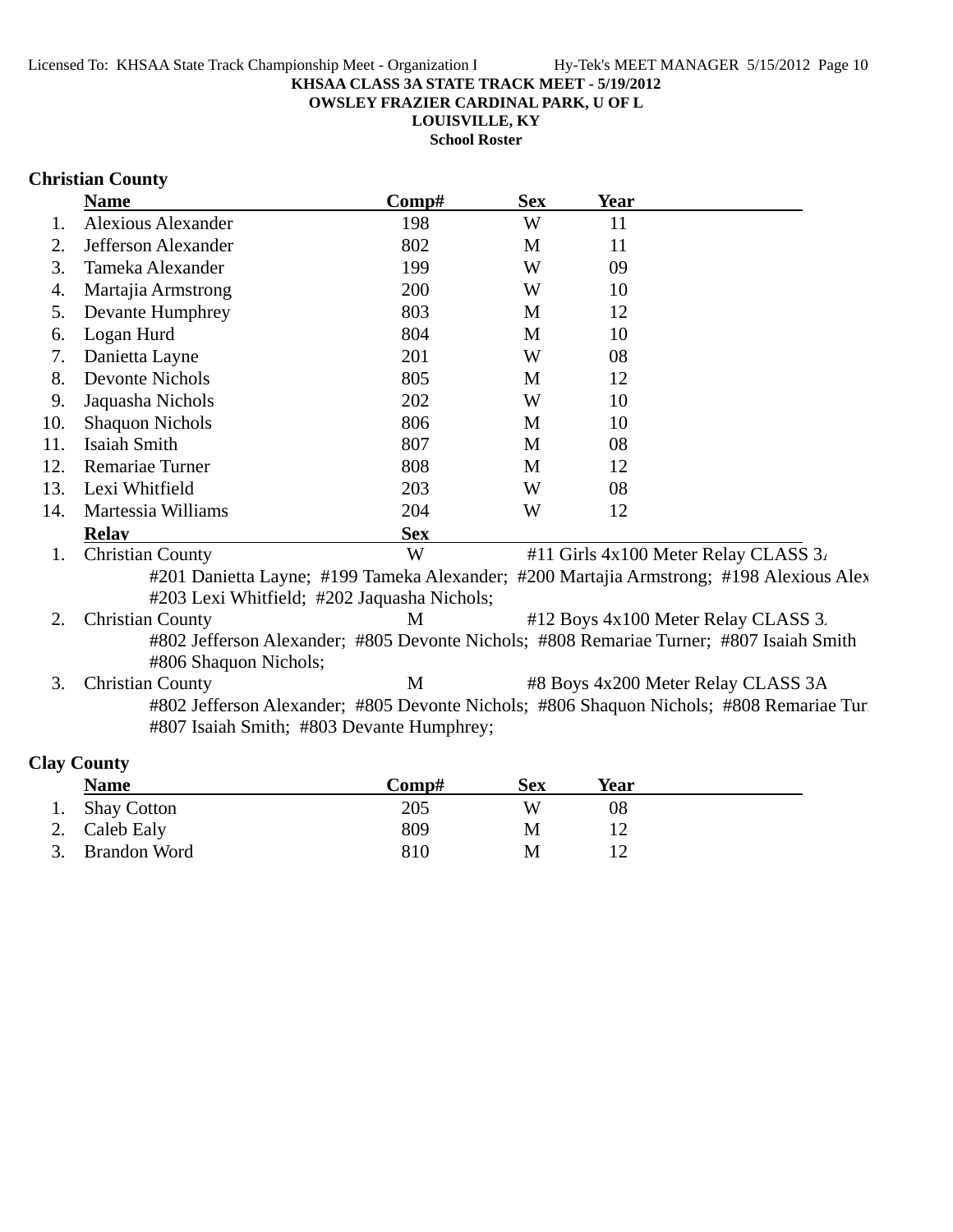**OWSLEY FRAZIER CARDINAL PARK, U OF L**

**LOUISVILLE, KY**

**School Roster**

### **Conner**

|     | <b>Name</b>           | Comp#      | <b>Sex</b> | <b>Year</b> |                                     |
|-----|-----------------------|------------|------------|-------------|-------------------------------------|
|     | <b>Charlene Black</b> | 206        | W          | 11          |                                     |
| 2.  | Jena Buck             | 207        | W          | 11          |                                     |
| 3.  | Maggie Clark          | 208        | W          | 11          |                                     |
| 4.  | Chris Crews           | 811        | M          | 12          |                                     |
| 5.  | Kierra Dages          | 209        | W          | 09          |                                     |
| 6.  | Nolan Gerlach         | 812        | M          | 09          |                                     |
| 7.  | Katie Gurren          | 210        | W          | 10          |                                     |
| 8.  | Casey Hite            | 211        | W          | 07          |                                     |
| 9.  | Sammy Iles            | 813        | M          | 11          |                                     |
| 10. | <b>Blake Kennedy</b>  | 814        | M          | 12          |                                     |
| 11. | Olivia Panella        | 212        | W          | 08          |                                     |
| 12. | <b>Ben Turner</b>     | 815        | M          | 12          |                                     |
| 13. | <b>Lauren Watts</b>   | 213        | W          | 07          |                                     |
|     | <b>Relav</b>          | <b>Sex</b> |            |             |                                     |
|     | Conner                | W          |            |             | #7 Girls 4x200 Meter Relay CLASS 3A |

#210 Katie Gurren; #213 Lauren Watts; #212 Olivia Panella; #208 Maggie Clark #206 Charlene Black; #209 Kierra Dages; #211 Casey Hite; #207 Jena Buck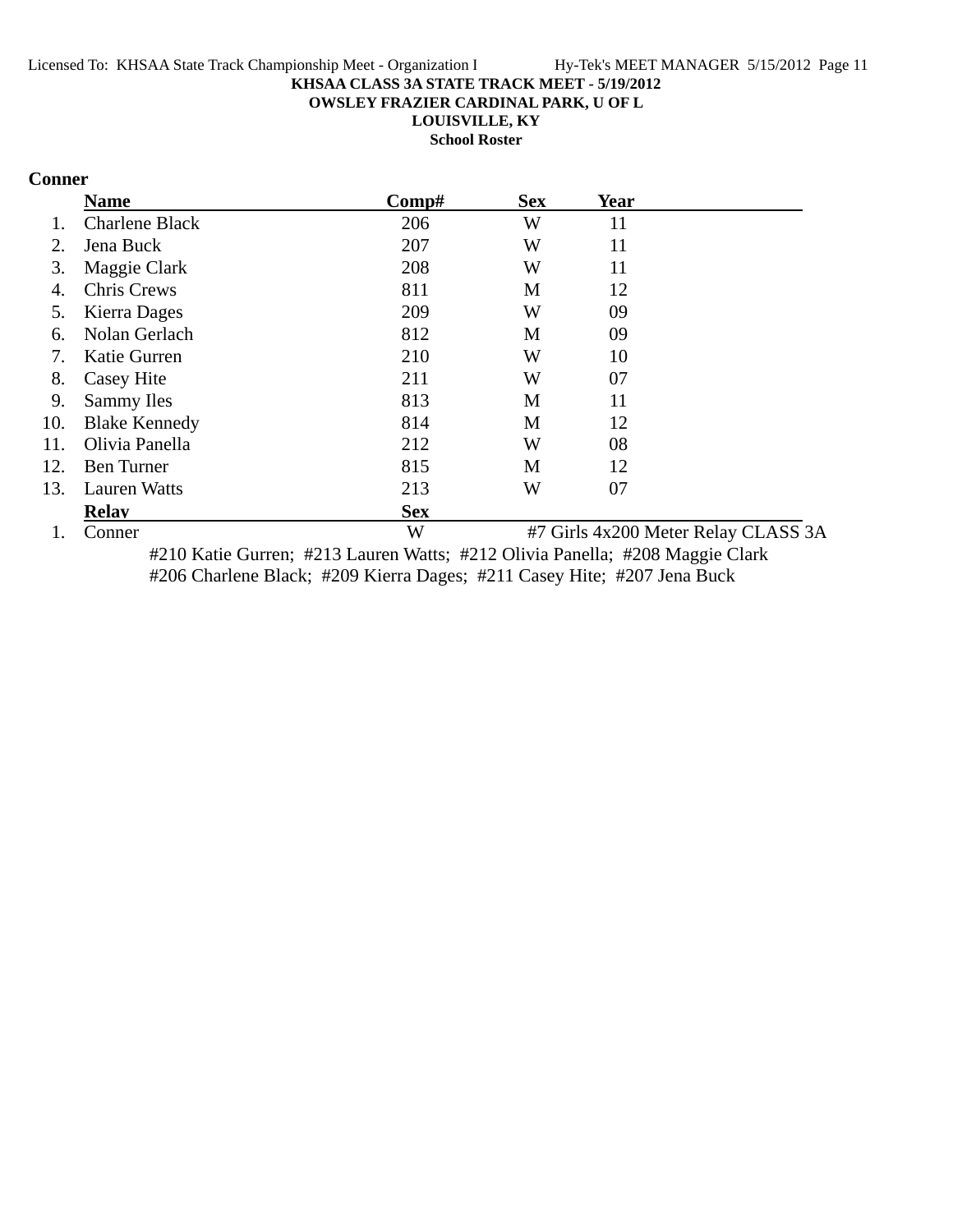**OWSLEY FRAZIER CARDINAL PARK, U OF L**

**LOUISVILLE, KY**

**School Roster**

### **Cooper**

|     | <b>Name</b>                                                                             | Comp#      | <b>Sex</b> | Year |                                      |
|-----|-----------------------------------------------------------------------------------------|------------|------------|------|--------------------------------------|
| 1.  | <b>Brady Baker</b>                                                                      | 816        | M          | 09   |                                      |
| 2.  | Joe Blevins                                                                             | 817        | M          | 12   |                                      |
| 3.  | Ethan Brennan                                                                           | 818        | M          | 11   |                                      |
| 4.  | <b>Ashley Dragan</b>                                                                    | 214        | W          | 08   |                                      |
| 5.  | Karina Egger                                                                            | 215        | W          | 10   |                                      |
| 6.  | <b>Olivia Goessling</b>                                                                 | 216        | W          | 09   |                                      |
| 7.  | Mitchell Greenhalgh                                                                     | 819        | M          | 09   |                                      |
| 8.  | Jordan Hauck                                                                            | 217        | W          | 11   |                                      |
| 9.  | Hannah Held                                                                             | 218        | W          | 10   |                                      |
| 10. | Julia Henderson                                                                         | 219        | W          | 08   |                                      |
| 11. | Carly Kane                                                                              | 220        | W          | 11   |                                      |
| 12. | Ty Keller                                                                               | 820        | M          | 10   |                                      |
| 13. | Aaron Kelter                                                                            | 821        | M          | 10   |                                      |
| 14. | Donnie Livers-Gowdy                                                                     | 221        | W          | 10   |                                      |
| 15. | <b>Dustin Mitchell</b>                                                                  | 822        | M          | 11   |                                      |
| 16. | Erin Mogus                                                                              | 222        | W          | 08   |                                      |
| 17. | <b>Tyler Mogus</b>                                                                      | 823        | M          | 11   |                                      |
| 18. | Dawn Patton                                                                             | 223        | W          | 10   |                                      |
| 19. | Gabby Prather                                                                           | 224        | W          | 08   |                                      |
| 20. | <b>Stephen Russell</b>                                                                  | 824        | M          | 09   |                                      |
| 21. | <b>Zachary Stewart</b>                                                                  | 825        | M          | 09   |                                      |
| 22. | Mark Vonderporten                                                                       | 826        | M          | 12   |                                      |
| 23. | Kasey Weinfurtner                                                                       | 225        | W          | 10   |                                      |
|     | <b>Relay</b>                                                                            | <b>Sex</b> |            |      |                                      |
| 1.  | Cooper                                                                                  | W          |            |      | #11 Girls 4x100 Meter Relay CLASS 3. |
|     | #217 Jordan Hauck; #225 Kasey Weinfurtner; #219 Julia Henderson; #220 Carly Kane        |            |            |      |                                      |
|     | #216 Olivia Goessling; #221 Donnie Livers-Gowdy; #223 Dawn Patton; #218 Hannah Held     |            |            |      |                                      |
| 2.  | Cooper                                                                                  | W          |            |      | #7 Girls 4x200 Meter Relay CLASS 3A  |
|     | #217 Jordan Hauck; #220 Carly Kane; #219 Julia Henderson; #216 Olivia Goessling         |            |            |      |                                      |
|     | #223 Dawn Patton; #215 Karina Egger; #225 Kasey Weinfurtner;                            |            |            |      |                                      |
| 3.  | Cooper                                                                                  | W          |            |      | #23 Girls 4x400 Meter Relay CLASS 3. |
|     | #216 Olivia Goessling; #220 Carly Kane; #223 Dawn Patton; #217 Jordan Hauck             |            |            |      |                                      |
|     | #215 Karina Egger; #219 Julia Henderson; #214 Ashley Dragan;                            |            |            |      |                                      |
| 4.  | Cooper                                                                                  | W          |            |      | #1 Girls 4x800 Meter Relay CLASS 3A  |
|     | #216 Olivia Goessling; #215 Karina Egger; #223 Dawn Patton; #220 Carly Kane             |            |            |      |                                      |
|     | #214 Ashley Dragan; #222 Erin Mogus; #224 Gabby Prather;                                |            |            |      |                                      |
| 5.  | Cooper                                                                                  | М          |            |      | #2 Boys 4x800 Meter Relay CLASS 3A   |
|     | #818 Ethan Brennan; #821 Aaron Kelter; #819 Mitchell Greenhalgh; #826 Mark Vonderporter |            |            |      |                                      |
|     | #816 Brady Baker; #824 Stephen Russell; #825 Zachary Stewart; #820 Ty Keller            |            |            |      |                                      |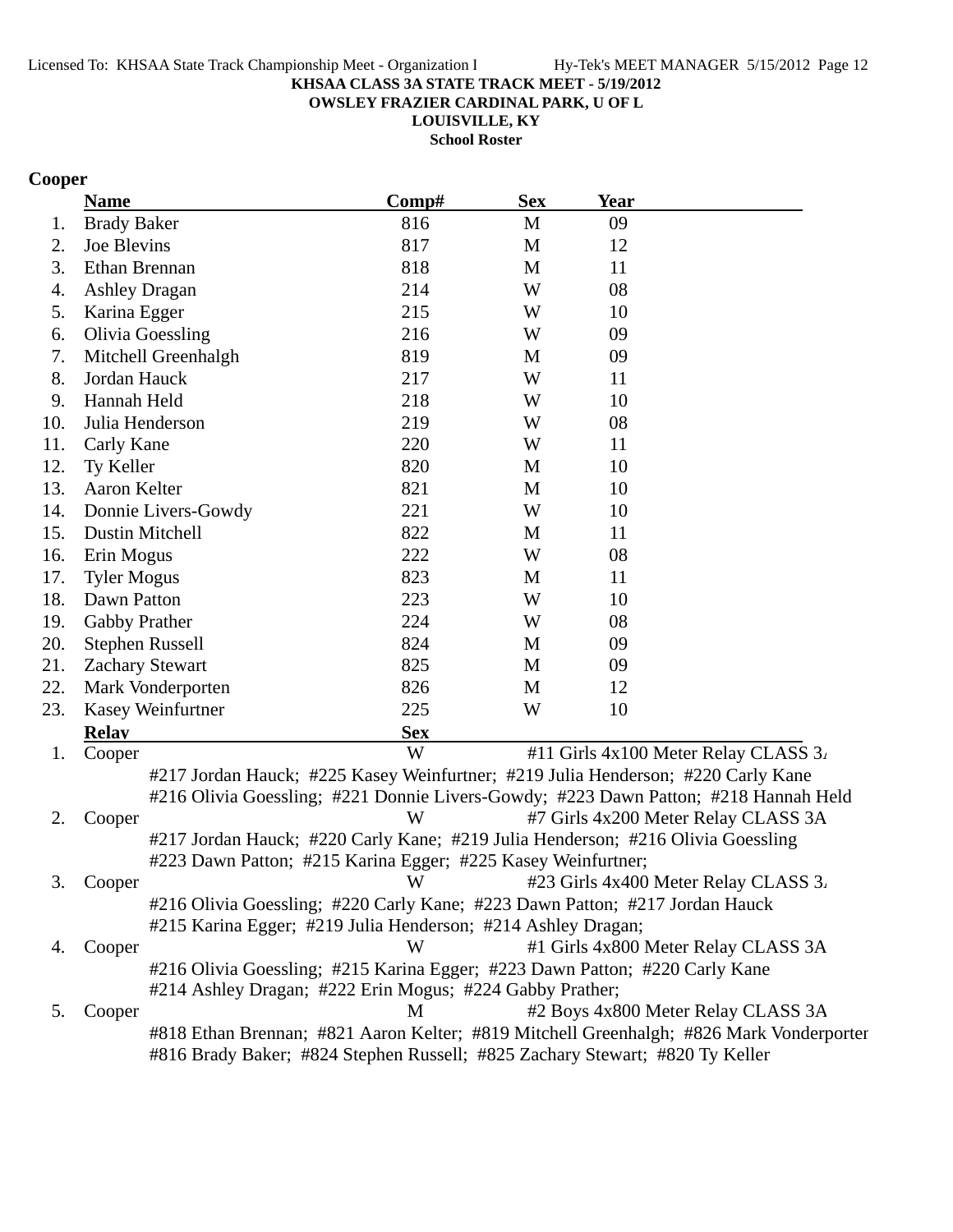**OWSLEY FRAZIER CARDINAL PARK, U OF L**

**LOUISVILLE, KY**

**School Roster**

### **Daviess County**

|                  | <b>Name</b>                                                                       | Comp#      | <b>Sex</b>   | <b>Year</b>                         |  |
|------------------|-----------------------------------------------------------------------------------|------------|--------------|-------------------------------------|--|
| 1.               | Jamie Adkins                                                                      | 226        | W            | 12                                  |  |
| 2.               | <b>Brick Allison</b>                                                              | 827        | $\mathbf{M}$ | 10                                  |  |
| 3.               | <b>Chase Barker</b>                                                               | 828        | M            | 12                                  |  |
| $\overline{4}$ . | Kelly Boling                                                                      | 227        | W            | 10                                  |  |
| 5.               | Aaron Brzowski                                                                    | 829        | M            | 10                                  |  |
| 6.               | <b>Grant Carpenter</b>                                                            | 830        | M            | 09                                  |  |
| 7.               | James Cecil                                                                       | 831        | M            | 10                                  |  |
| 8.               | Zach Cox                                                                          | 832        | M            | 12                                  |  |
| 9.               | <b>Bradley Douglas</b>                                                            | 833        | M            | 10                                  |  |
| 10.              | <b>Abby Eades</b>                                                                 | 228        | W            | 10                                  |  |
| 11.              | Kate Hornaday                                                                     | 229        | W            | 10                                  |  |
| 12.              | Chris Johnson                                                                     | 834        | M            | 10                                  |  |
| 13.              | Darren Jones                                                                      | 835        | M            | 10                                  |  |
| 14.              | <b>Blaine Mathew</b>                                                              | 836        | M            | 12                                  |  |
| 15.              | Wes Morris                                                                        | 837        | $\mathbf M$  | 12                                  |  |
| 16.              | Whitney O'Bryan                                                                   | 230        | W            | 10                                  |  |
| 17.              | <b>Tyler Parker</b>                                                               | 838        | M            | 12                                  |  |
| 18.              | Claire Payne                                                                      | 231        | W            | 11                                  |  |
| 19.              | Jessica Payne                                                                     | 232        | W            | 10                                  |  |
| 20.              | <b>Cameron Quisenberry</b>                                                        | 839        | M            | 11                                  |  |
| 21.              | <b>Ronald Reed</b>                                                                | 840        | M            | 11                                  |  |
| 22.              | Amelia Reynolds                                                                   | 233        | W            | 10                                  |  |
| 23.              | <b>Meghan Sallee</b>                                                              | 234        | W            | 12                                  |  |
| 24.              | <b>Aaron Shears</b>                                                               | 841        | M            | 12                                  |  |
| 25.              | Daniel Southard                                                                   | 842        | M            | 10                                  |  |
| 26.              | <b>Kavonta Thomas</b>                                                             | 843        | M            | 10                                  |  |
|                  | <b>Relay</b>                                                                      | <b>Sex</b> |              |                                     |  |
| 1.               | Daviess County                                                                    | W          |              | #1 Girls 4x800 Meter Relay CLASS 3A |  |
|                  | #231 Claire Payne; #226 Jamie Adkins; #230 Whitney O'Bryan; #234 Meghan Sallee    |            |              |                                     |  |
|                  | #233 Amelia Reynolds; #227 Kelly Boling; #228 Abby Eades; #232 Jessica Payne      |            |              |                                     |  |
| 2.               | Daviess County                                                                    | M          |              | #8 Boys 4x200 Meter Relay CLASS 3A  |  |
|                  | #840 Ronald Reed; #837 Wes Morris; #841 Aaron Shears; #843 Kavonta Thomas         |            |              |                                     |  |
|                  | #835 Darren Jones; #836 Blaine Mathew; #832 Zach Cox; #829 Aaron Brzowski         |            |              |                                     |  |
| 3.               | Daviess County                                                                    | M          |              | #24 Boys 4x400 Meter Relay CLASS 3. |  |
|                  | #841 Aaron Shears; #831 James Cecil; #837 Wes Morris; #843 Kavonta Thomas         |            |              |                                     |  |
|                  | #840 Ronald Reed; #833 Bradley Douglas; #830 Grant Carpenter; #829 Aaron Brzowski |            |              |                                     |  |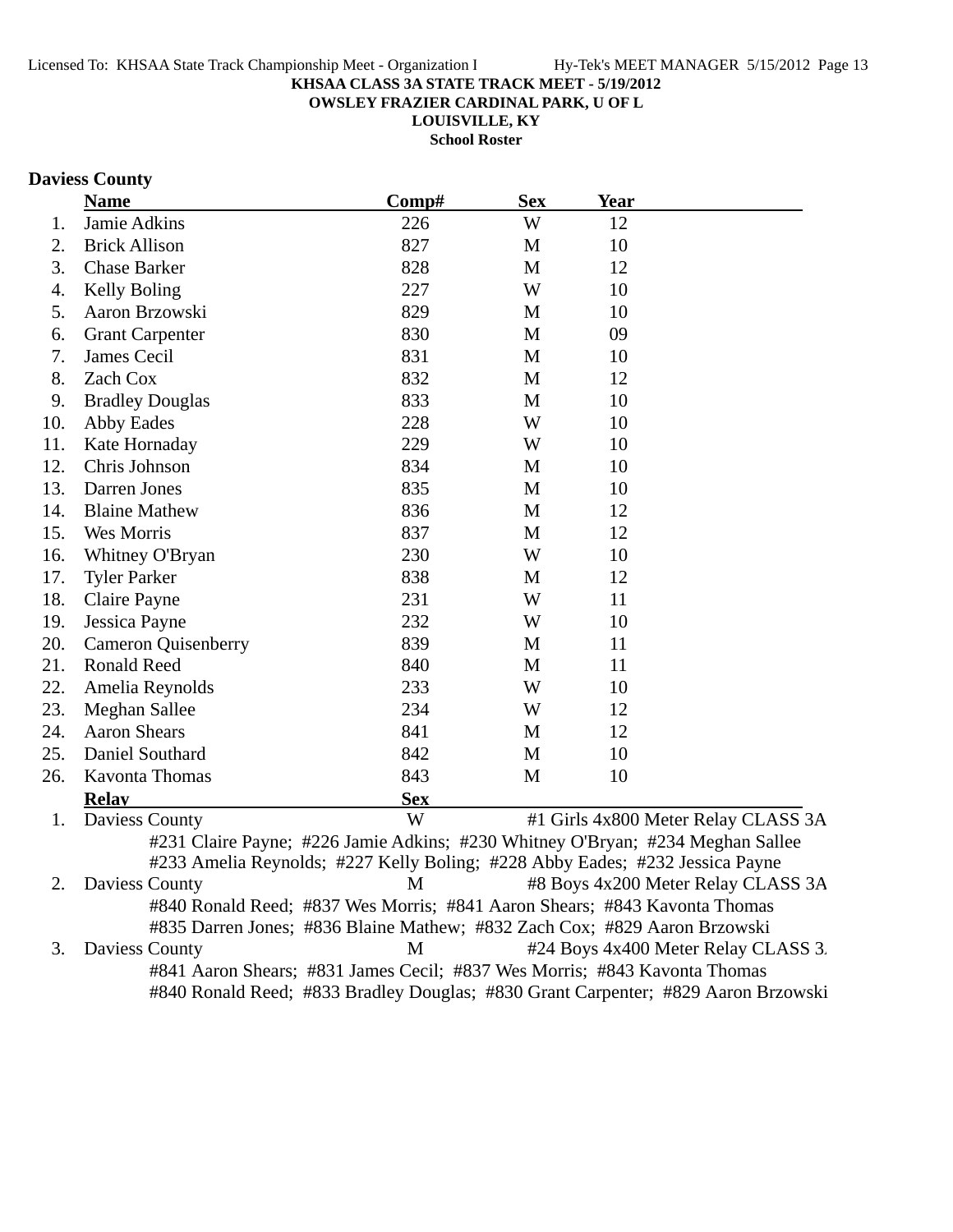**OWSLEY FRAZIER CARDINAL PARK, U OF L**

**LOUISVILLE, KY**

**School Roster**

### **Dixie Heights**

|     | <b>Name</b>                                                              | Comp#                                                                         | <b>Sex</b> | <b>Year</b> |                                      |
|-----|--------------------------------------------------------------------------|-------------------------------------------------------------------------------|------------|-------------|--------------------------------------|
| 1.  | Maranda Althaver                                                         | 235                                                                           | W          | 10          |                                      |
| 2.  | Erica Bluford                                                            | 236                                                                           | W          | 10          |                                      |
| 3.  | <b>Madison Cahal</b>                                                     | 237                                                                           | W          | 10          |                                      |
| 4.  | Mary Conti                                                               | 238                                                                           | W          | 09          |                                      |
| 5.  | Hannah Cook                                                              | 239                                                                           | W          | 07          |                                      |
| 6.  | <b>Molly Diamon</b>                                                      | 240                                                                           | W          | 10          |                                      |
| 7.  | Ella Edgett                                                              | 241                                                                           | W          | 11          |                                      |
| 8.  | Sara Edgett                                                              | 242                                                                           | W          | 09          |                                      |
| 9.  | <b>Bailey Harrison</b>                                                   | 844                                                                           | M          | 10          |                                      |
| 10. | Courtney Hutchison                                                       | 243                                                                           | W          | 11          |                                      |
| 11. | Katie Jennings                                                           | 244                                                                           | W          | 10          |                                      |
| 12. | Trong Le                                                                 | 845                                                                           | M          | 12          |                                      |
| 13. | Margo McGehee                                                            | 245                                                                           | W          | 09          |                                      |
| 14. | Max McGehee                                                              | 846                                                                           | М          | 11          |                                      |
| 15. | <b>Michael Menkhaus</b>                                                  | 847                                                                           | M          | 12          |                                      |
| 16. | Anna Ochs                                                                | 246                                                                           | W          | 11          |                                      |
| 17. | <b>Madison Overwein</b>                                                  | 247                                                                           | W          | 09          |                                      |
| 18. | Chelsea Perdue                                                           | 248                                                                           | W          | 10          |                                      |
| 19. | Ally Tekulve                                                             | 249                                                                           | W          | 11          |                                      |
| 20. | <b>Brittney Turner</b>                                                   | 250                                                                           | W          | 10          |                                      |
| 21. | Rachel Wilson                                                            | 251                                                                           | W          | 12          |                                      |
|     | <b>Relav</b>                                                             | <b>Sex</b>                                                                    |            |             |                                      |
| 1.  | Dixie Heights                                                            | W                                                                             |            |             | #11 Girls 4x100 Meter Relay CLASS 3. |
|     |                                                                          | #250 Brittney Turner; #246 Anna Ochs; #251 Rachel Wilson; #248 Chelsea Perdue |            |             |                                      |
|     | #239 Hannah Cook; #242 Sara Edgett; #244 Katie Jennings; #238 Mary Conti |                                                                               |            |             |                                      |

2. Dixie Heights W #23 Girls 4x400 Meter Relay CLASS 3. #246 Anna Ochs; #238 Mary Conti; #249 Ally Tekulve; #248 Chelsea Perdue #235 Maranda Althaver; #251 Rachel Wilson; #239 Hannah Cook; #247 Madison Overwein 3. Dixie Heights W #1 Girls 4x800 Meter Relay CLASS 3A

#249 Ally Tekulve; #243 Courtney Hutchison; #236 Erica Bluford; #245 Margo McGehee #237 Madison Cahal; #238 Mary Conti; #246 Anna Ochs;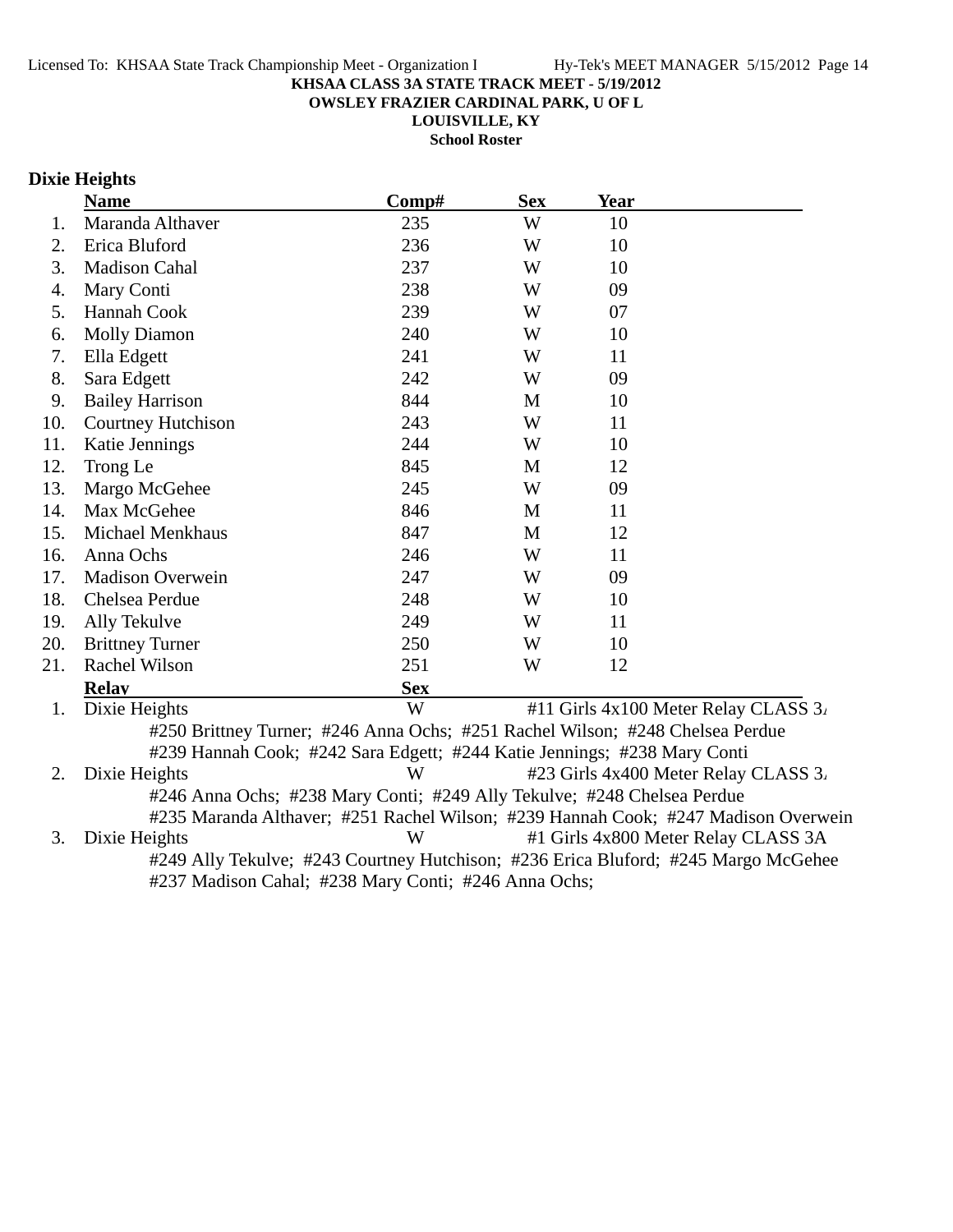**OWSLEY FRAZIER CARDINAL PARK, U OF L**

**LOUISVILLE, KY**

**School Roster**

### **Dupont Manual**

|     | <b>Name</b>                | Comp#      | <b>Sex</b> | Year |                                      |
|-----|----------------------------|------------|------------|------|--------------------------------------|
| 1.  | Juan Afable                | 848        | M          | 09   |                                      |
| 2.  | Christina Arnold           | 252        | W          | 12   |                                      |
| 3.  | <b>Jasmine Athanasakes</b> | 253        | W          | 12   |                                      |
| 4.  | Sarah Barker               | 254        | W          | 12   |                                      |
| 5.  | Robyn Blackman             | 255        | W          | 10   |                                      |
| 6.  | <b>Michael Connors</b>     | 849        | M          | 12   |                                      |
| 7.  | Alisha Davis               | 256        | W          | 11   |                                      |
| 8.  | <b>Harrison Fowler</b>     | 850        | M          | 12   |                                      |
| 9.  | Jordan Gonzalez            | 851        | M          | 09   |                                      |
| 10. | Mattie Gottbrath           | 257        | W          | 10   |                                      |
| 11. | <b>Jack Grundy</b>         | 852        | M          | 12   |                                      |
| 12. | Zahara Gully               | 258        | W          | 11   |                                      |
| 13. | <b>Cassidy Hale</b>        | 259        | W          | 11   |                                      |
| 14. | Kristen Hale               | 260        | W          | 11   |                                      |
| 15. | Seth Hayes                 | 853        | M          | 12   |                                      |
| 16. | Joe Johnson                | 854        | M          | 12   |                                      |
| 17. | Nia Julian                 | 261        | W          | 10   |                                      |
| 18. | Rebecca Just               | 262        | W          | 12   |                                      |
| 19. | Mary King                  | 263        | W          | 10   |                                      |
| 20. | Danielle Kitchen           | 264        | W          | 10   |                                      |
| 21. | Jake McNair                | 855        | M          | 12   |                                      |
| 22. | <b>Lilly Moore</b>         | 265        | W          | 11   |                                      |
| 23. | Jack Oliver                | 856        | M          | 12   |                                      |
| 24. | Evan Packer                | 857        | M          | 11   |                                      |
| 25. | <b>Marty Quire</b>         | 858        | M          | 12   |                                      |
| 26. | Phillip Rash               | 859        | M          | 11   |                                      |
| 27. | <b>Kyle Ritter</b>         | 860        | M          | 12   |                                      |
| 28. | Dishan Romine              | 861        | M          | 11   |                                      |
| 29. | Christina Rucinski         | 266        | W          | 10   |                                      |
| 30. | Jalyn Shontee              | 267        | W          | 12   |                                      |
| 31. | <b>Will Short</b>          | 862        | M          | 12   |                                      |
| 32. | Kayla Smith                | 268        | W          | 11   |                                      |
| 33. | <b>Austin Snider</b>       | 863        | M          | 10   |                                      |
| 34. | Jailyn Tillman             | 269        | W          | 12   |                                      |
| 35. | Valonda Tyson              | 270        | W          | 10   |                                      |
| 36. | Jhana Waddell              | 271        | W          | 12   |                                      |
| 37. | Rassan Walker              | 864        | M          | 12   |                                      |
|     | <b>Relay</b>               | <b>Sex</b> |            |      |                                      |
| 1.  | <b>Dupont Manual</b>       | W          |            |      | #11 Girls 4x100 Meter Relay CLASS 3. |

#252 Christina Arnold; #267 Jalyn Shontee; #255 Robyn Blackman; #261 Nia Julian #271 Jhana Waddell; #256 Alisha Davis; #268 Kayla Smith; #270 Valonda Tyson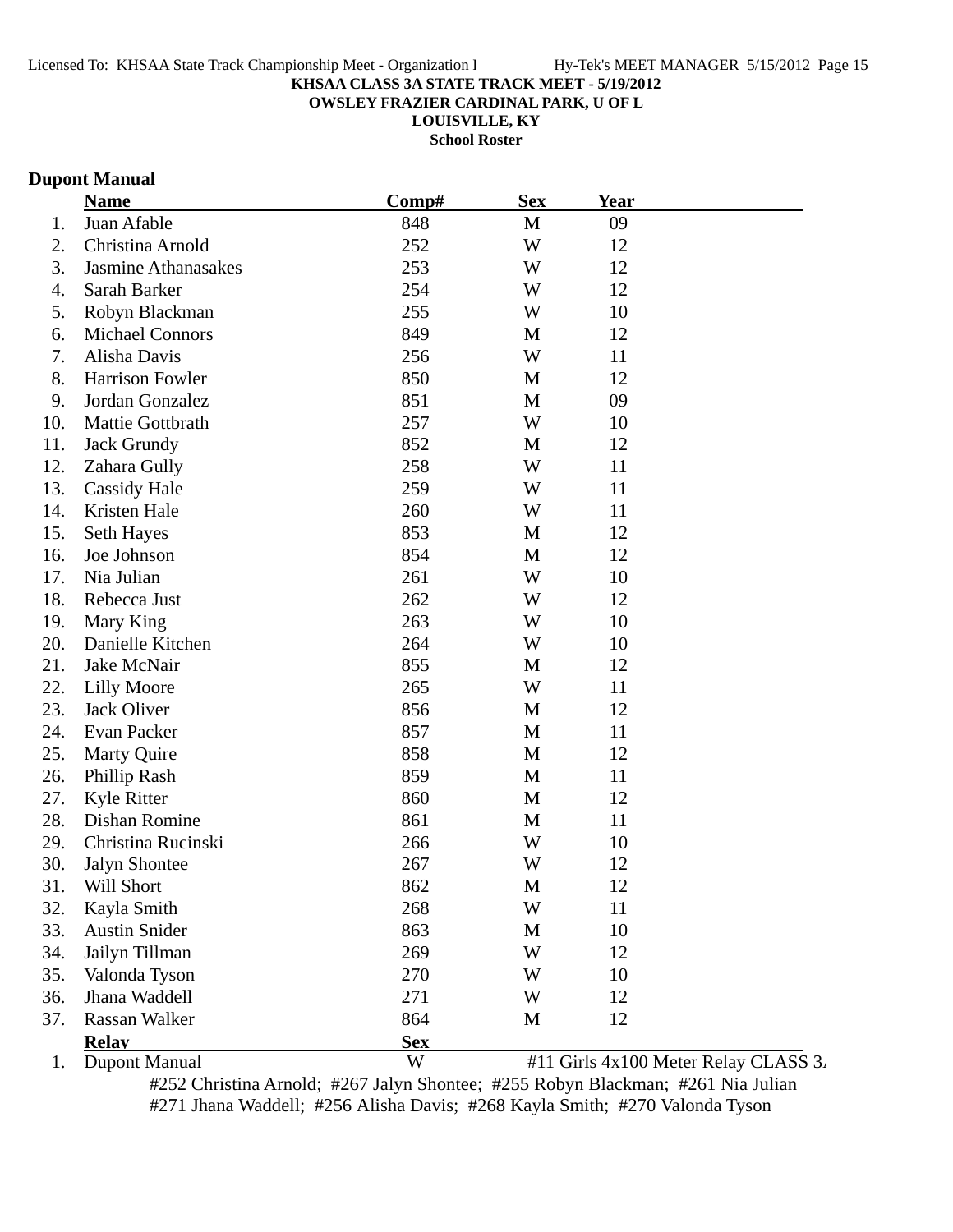#### Licensed To: KHSAA State Track Championship Meet - Organization I Hy-Tek's MEET MANAGER 5/15/2012 Page 16 **KHSAA CLASS 3A STATE TRACK MEET - 5/19/2012 OWSLEY FRAZIER CARDINAL PARK, U OF L LOUISVILLE, KY School Roster**

# **Dupont Manual**

|    | <b>Relay</b>                                             |   | <b>Sex</b>                                                                                |
|----|----------------------------------------------------------|---|-------------------------------------------------------------------------------------------|
| 2. | <b>Dupont Manual</b>                                     | W | #7 Girls 4x200 Meter Relay CLASS 3A                                                       |
|    |                                                          |   | #252 Christina Arnold; #269 Jailyn Tillman; #267 Jalyn Shontee; #263 Mary King            |
|    |                                                          |   | #255 Robyn Blackman; #261 Nia Julian; #268 Kayla Smith; #271 Jhana Waddell                |
| 3. | Dupont Manual                                            | W | #23 Girls 4x400 Meter Relay CLASS 3.                                                      |
|    |                                                          |   | #263 Mary King; #252 Christina Arnold; #267 Jalyn Shontee; #269 Jailyn Tillman            |
|    |                                                          |   | #253 Jasmine Athanasakes; #254 Sarah Barker; #258 Zahara Gully; #264 Danielle Kitchen     |
| 4. | Dupont Manual                                            | W | #1 Girls 4x800 Meter Relay CLASS 3A                                                       |
|    |                                                          |   | #253 Jasmine Athanasakes; #266 Christina Rucinski; #257 Mattie Gottbrath; #265 Lilly Moor |
|    |                                                          |   | #254 Sarah Barker; #259 Cassidy Hale; #260 Kristen Hale; #264 Danielle Kitchen            |
| 5. | Dupont Manual                                            | M | #8 Boys 4x200 Meter Relay CLASS 3A                                                        |
|    |                                                          |   | #857 Evan Packer; #854 Joe Johnson; #855 Jake McNair; #856 Jack Oliver                    |
|    | #859 Phillip Rash; #848 Juan Afable; #864 Rassan Walker; |   |                                                                                           |
| 6. | Dupont Manual                                            | M | #2 Boys 4x800 Meter Relay CLASS 3A                                                        |
|    |                                                          |   | #862 Will Short; #849 Michael Connors; #858 Marty Quire; #850 Harrison Fowler             |
|    |                                                          |   | #860 Kyle Ritter; #863 Austin Snider; #853 Seth Hayes; #852 Jack Grundy                   |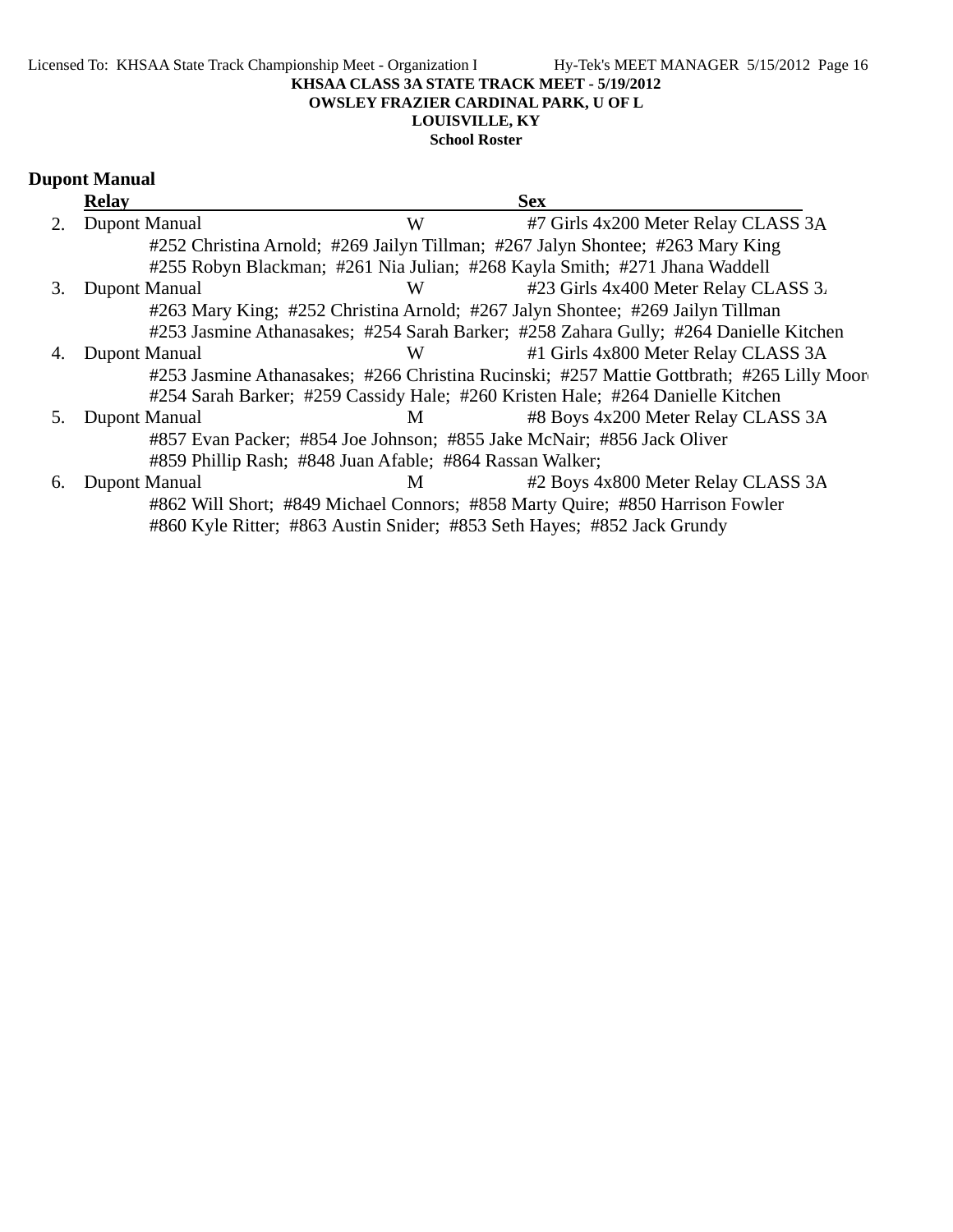**OWSLEY FRAZIER CARDINAL PARK, U OF L**

**LOUISVILLE, KY**

**School Roster**

### **Eastern**

|     | <b>Name</b>            | Comp# | <b>Sex</b> | Year |  |
|-----|------------------------|-------|------------|------|--|
| 1.  | Nicole Asseff          | 272   | W          | 10   |  |
| 2.  | Quinn Barber           | 865   | M          | 12   |  |
| 3.  | Jocari Beattie         | 866   | M          | 11   |  |
| 4.  | Breona Bell            | 273   | W          | 09   |  |
| 5.  | Arielle Biddix         | 274   | W          | 12   |  |
| 6.  | <b>Tyler Bivins</b>    | 867   | M          | 10   |  |
| 7.  | McKenzie Blocker       | 275   | W          | 11   |  |
| 8.  | Brennan Boykin         | 868   | M          | 11   |  |
| 9.  | <b>Taylor Bradley</b>  | 276   | W          | 11   |  |
| 10. | Michael Bryar          | 869   | M          | 11   |  |
| 11. | <b>Alexsis Carter</b>  | 277   | W          | 10   |  |
| 12. | Lucas Clay             | 870   | M          | 12   |  |
| 13. | <b>Kyle Covert</b>     | 871   | M          | 12   |  |
| 14. | Alex Cromwell          | 278   | W          | 10   |  |
| 15. | Eric Fallon            | 872   | M          | 11   |  |
| 16. | Basha Ferman           | 279   | W          | 11   |  |
| 17. | <b>Sydney Ferrara</b>  | 280   | W          | 09   |  |
| 18. | Greg Hayes             | 873   | M          | 11   |  |
| 19. | Cory Heslin            | 874   | M          | 11   |  |
| 20. | <b>Taylor Horton</b>   | 281   | W          | 10   |  |
| 21. | Jaylen Johnson         | 875   | M          | 11   |  |
| 22. | Rob Jones              | 876   | M          | 12   |  |
| 23. | Marquis Lovely         | 877   | M          | 09   |  |
| 24. | <b>India Marks</b>     | 282   | W          | 11   |  |
| 25. | <b>Alexys Nash</b>     | 283   | W          | 12   |  |
| 26. | <b>Lindsey Neutz</b>   | 284   | W          | 11   |  |
| 27. | Shea O'Toole           | 285   | W          | 09   |  |
| 28. | <b>Osha Rogers</b>     | 878   | M          | 10   |  |
| 29. | Daryus Sanford         | 879   | M          | 12   |  |
| 30. | Kyla Scanlon           | 286   | W          | 09   |  |
| 31. | Keyanna Singleton      | 287   | W          | 09   |  |
| 32. | <b>Brian Spaulding</b> | 880   | M          | 12   |  |
| 33. | Jade Spaulding         | 288   | W          | 10   |  |
| 34. | <b>Charles Statler</b> | 881   | M          | 11   |  |
| 35. | Danny Thoele           | 882   | M          | 12   |  |
| 36. | Victoria Thomas        | 289   | W          | 09   |  |
| 37. | Derayvon Thomas-Randle | 883   | M          | 12   |  |
| 38. | <b>Tiffany Tillman</b> | 290   | W          | 09   |  |
| 39. | Holden Wells           | 884   | M          | 10   |  |
| 40. | Tori Wigginton         | 291   | W          | 11   |  |
| 41. | <b>Austin Zachary</b>  | 885   | M          | 12   |  |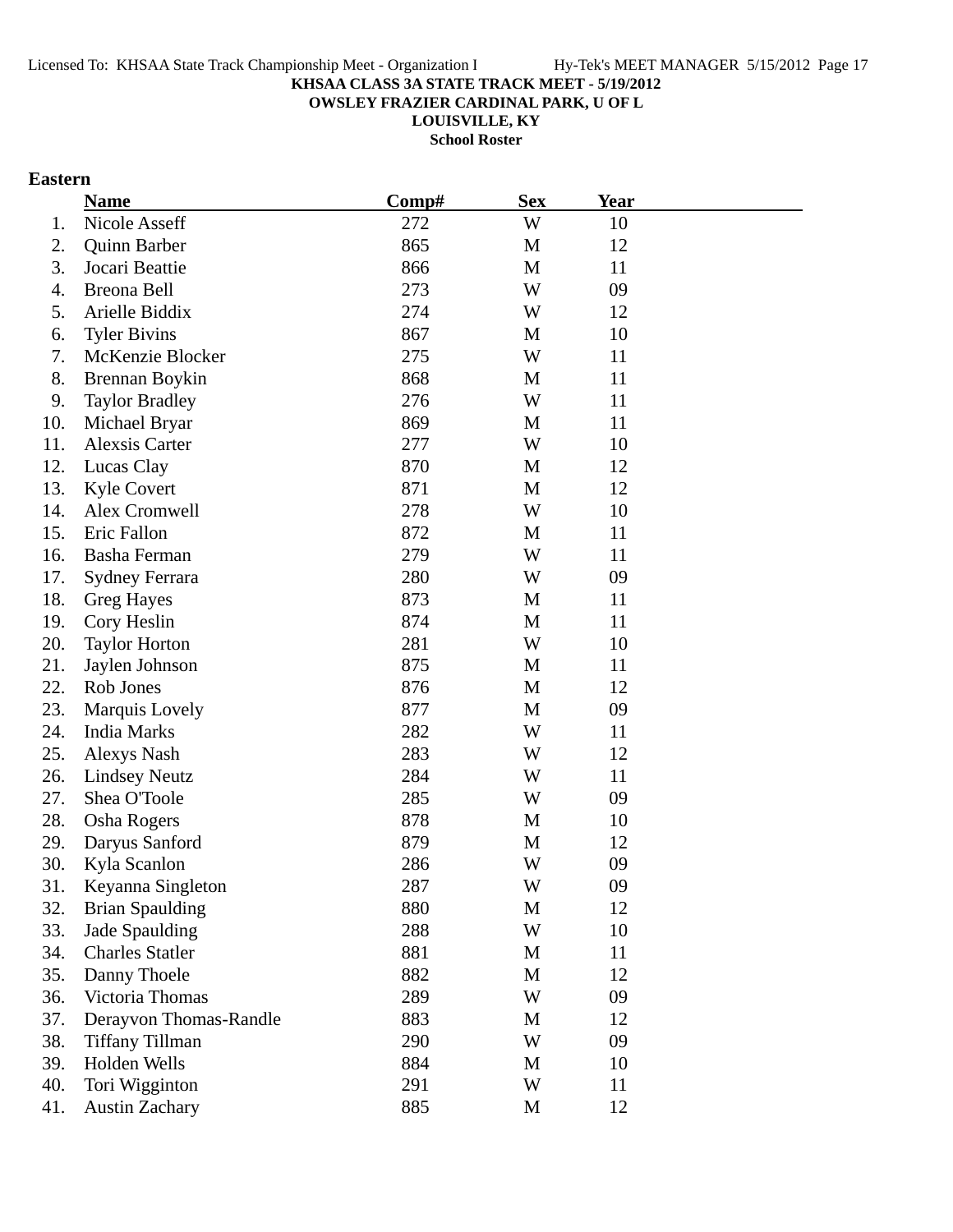#### **OWSLEY FRAZIER CARDINAL PARK, U OF L**

### **LOUISVILLE, KY**

**School Roster**

#### **Eastern**

|    | <b>Relay</b> | <b>Sex</b>                                                                             |
|----|--------------|----------------------------------------------------------------------------------------|
|    | <b>Relay</b> | <b>Sex</b>                                                                             |
| 1. | Eastern      | W<br>#11 Girls $4x100$ Meter Relay CLASS $3i$                                          |
|    |              | #273 Breona Bell; #276 Taylor Bradley; #283 Alexys Nash; #287 Keyanna Singleton        |
|    |              | #277 Alexsis Carter; #279 Basha Ferman; #281 Taylor Horton; #278 Alex Cromwell         |
| 2. | Eastern      | W<br>#7 Girls 4x200 Meter Relay CLASS 3A                                               |
|    |              | #273 Breona Bell; #276 Taylor Bradley; #282 India Marks; #287 Keyanna Singleton        |
|    |              | #288 Jade Spaulding; #279 Basha Ferman; #277 Alexsis Carter; #283 Alexys Nash          |
| 3. | Eastern      | #23 Girls 4x400 Meter Relay CLASS 3.<br>W                                              |
|    |              | #276 Taylor Bradley; #282 India Marks; #277 Alexsis Carter; #273 Breona Bell           |
|    |              | #288 Jade Spaulding; #290 Tiffany Tillman; #289 Victoria Thomas; #274 Arielle Biddix   |
| 4. | Eastern      | W<br>#1 Girls 4x800 Meter Relay CLASS 3A                                               |
|    |              | #275 McKenzie Blocker; #289 Victoria Thomas; #284 Lindsey Neutz; #290 Tiffany Tillman  |
|    |              | #280 Sydney Ferrara; #291 Tori Wigginton; #285 Shea O'Toole; #286 Kyla Scanlon         |
| 5. | Eastern      | #12 Boys 4x100 Meter Relay CLASS 3.<br>M                                               |
|    |              | #873 Greg Hayes; #875 Jaylen Johnson; #880 Brian Spaulding; #879 Daryus Sanford        |
|    |              | #867 Tyler Bivins; #877 Marquis Lovely; #883 Derayvon Thomas-Randle;                   |
| 6. | Eastern      | #8 Boys 4x200 Meter Relay CLASS 3A<br>M                                                |
|    |              | #883 Derayvon Thomas-Randle; #873 Greg Hayes; #875 Jaylen Johnson; #879 Daryus Sanfor  |
|    |              | #880 Brian Spaulding; #867 Tyler Bivins; #869 Michael Bryar; #866 Jocari Beattie       |
| 7. | Eastern      | #24 Boys 4x400 Meter Relay CLASS 3.<br>M                                               |
|    |              | #879 Daryus Sanford; #875 Jaylen Johnson; #883 Derayvon Thomas-Randle; #880 Brian Spar |
|    |              | #867 Tyler Bivins; #869 Michael Bryar; #884 Holden Wells;                              |
| 8. | Eastern      | #2 Boys 4x800 Meter Relay CLASS 3A<br>M                                                |
|    |              | #871 Kyle Covert; #872 Eric Fallon; #881 Charles Statler; #884 Holden Wells            |
|    |              | #874 Cory Heslin; #885 Austin Zachary; #883 Derayvon Thomas-Randle; #882 Danny Thoele  |

#### **Fern Creek**

|    | <b>Name</b>                        | Comp#        | <b>Sex</b>                | <b>Year</b> |                                                        |  |
|----|------------------------------------|--------------|---------------------------|-------------|--------------------------------------------------------|--|
|    | Andre Bonds                        | 886          | M                         | 12          |                                                        |  |
| 2. | Alexandria Grant                   | 292          | W                         | 12          |                                                        |  |
| 3. | Obrien Hobbs                       | 887          | M                         | 12          |                                                        |  |
| 4. | Mike Parrish                       | 888          | М                         | 12          |                                                        |  |
| 5. | <b>Billy Reid</b>                  | 889          | M                         | 12          |                                                        |  |
| 6. | Darius Ross                        | 890          | M                         | 12          |                                                        |  |
| 7. | Sohn Russell                       | 891          | M                         | 12          |                                                        |  |
| 8. | Michael Thomas                     | 892          | M                         | 12          |                                                        |  |
| 9. | Dadrian Williams                   | 893          | M                         | 11          |                                                        |  |
|    | <b>Relav</b>                       | <b>Sex</b>   |                           |             |                                                        |  |
|    | $\mathbf{r}$ $\alpha$ $\mathbf{r}$ | $\mathbf{r}$ | $\mathbf{u}$ $\mathbf{A}$ |             | $\overline{10011}$ $\overline{01}$ $\overline{011000}$ |  |

1. Fern Creek M #12 Boys 4x100 Meter Relay CLASS 3.

#887 Obrien Hobbs; #889 Billy Reid; #890 Darius Ross; #893 Dadrian Williams #886 Andre Bonds; #888 Mike Parrish; #892 Michael Thomas; #891 Sohn Russell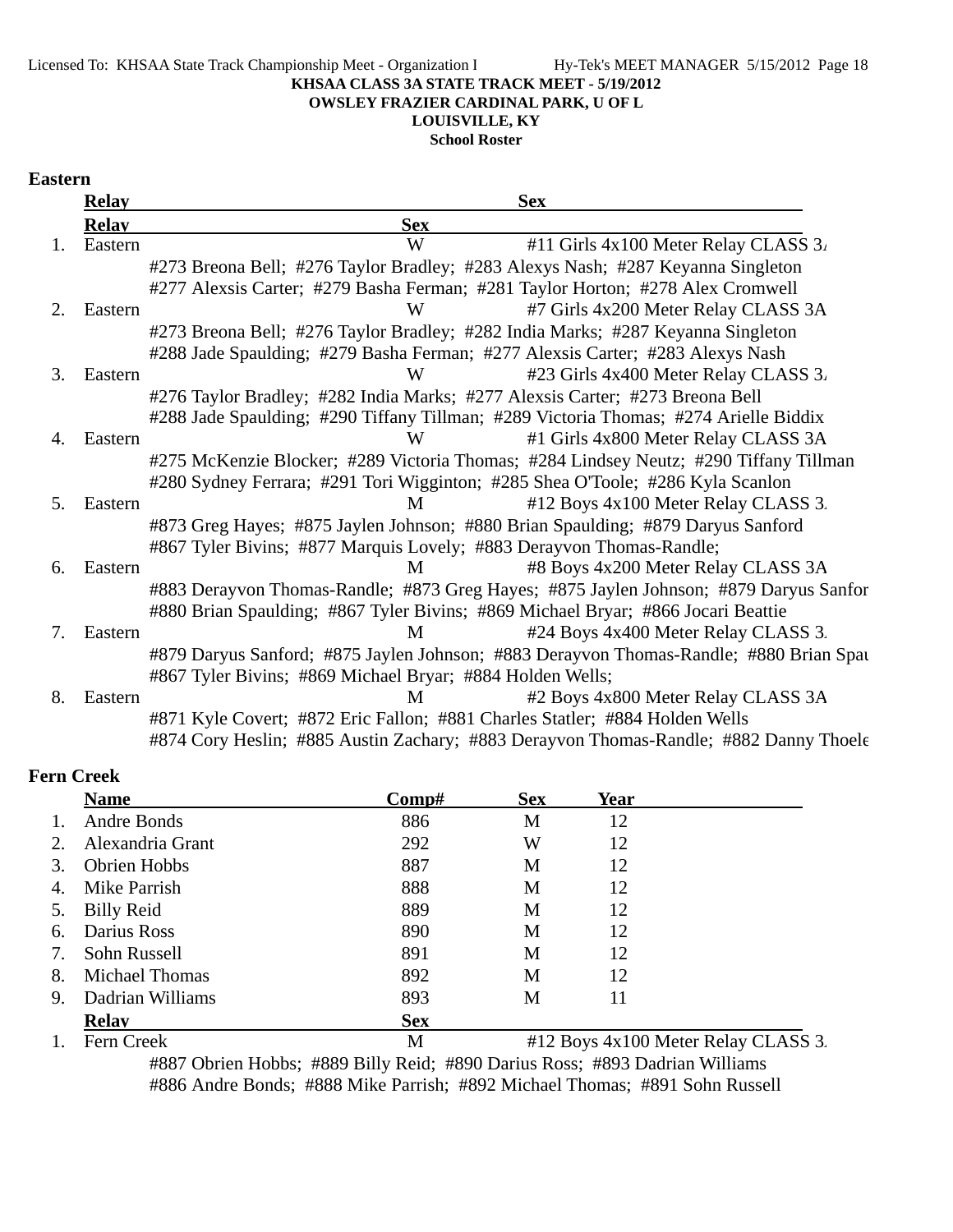**OWSLEY FRAZIER CARDINAL PARK, U OF L**

**LOUISVILLE, KY**

**School Roster**

### **George Rogers Clark**

|     | <b>Name</b>          | $\bf Comp\#$ | <b>Sex</b> | <b>Year</b> |                                    |
|-----|----------------------|--------------|------------|-------------|------------------------------------|
|     | Mark Davis           | 894          | M          | 12          |                                    |
| 2.  | Clay Dixon           | 895          | M          | 12          |                                    |
| 3.  | John Dixon           | 896          | M          | 09          |                                    |
|     | Darian Farris        | 897          | M          | 10          |                                    |
| 5.  | Pokie Harris         | 898          | M          | 12          |                                    |
| 6.  | Jonathan Hubbard     | 899          | M          | 12          |                                    |
| 7.  | Cora Kerber          | 293          | W          | 11          |                                    |
| 8.  | <b>Andrew Ping</b>   | 900          | M          | 12          |                                    |
| 9.  | <b>Andrew Walker</b> | 901          | M          | 11          |                                    |
| 10. | Alex White           | 902          | M          | 12          |                                    |
| 11. | Lawrence Williams    | 903          | М          | 10          |                                    |
|     | <b>Relay</b>         | <b>Sex</b>   |            |             |                                    |
|     | George Rogers Clark  | M            |            |             | #8 Boys 4x200 Meter Relay CLASS 3A |

#895 Clay Dixon; #894 Mark Davis; #898 Pokie Harris; #900 Andrew Ping #901 Andrew Walker; #903 Lawrence Williams; #897 Darian Farris; #896 John Dixon

### **Grant County**

|             | <b>Name</b>            | Comp# | <b>Sex</b> | Year |  |
|-------------|------------------------|-------|------------|------|--|
|             | <b>Taylor Cummins</b>  | 294   | W          | 11   |  |
|             | <b>Graves County</b>   |       |            |      |  |
|             | <b>Name</b>            | Comp# | <b>Sex</b> | Year |  |
|             | <b>Blake Allred</b>    | 904   | M          | 12   |  |
| $2^{\circ}$ | Patrick Balisteri      | 905   | M          | 11   |  |
|             | <b>Martin Carrillo</b> | 906   | M          | 12   |  |
| 4.          | <b>Taylor West</b>     | 295   | W          | 10   |  |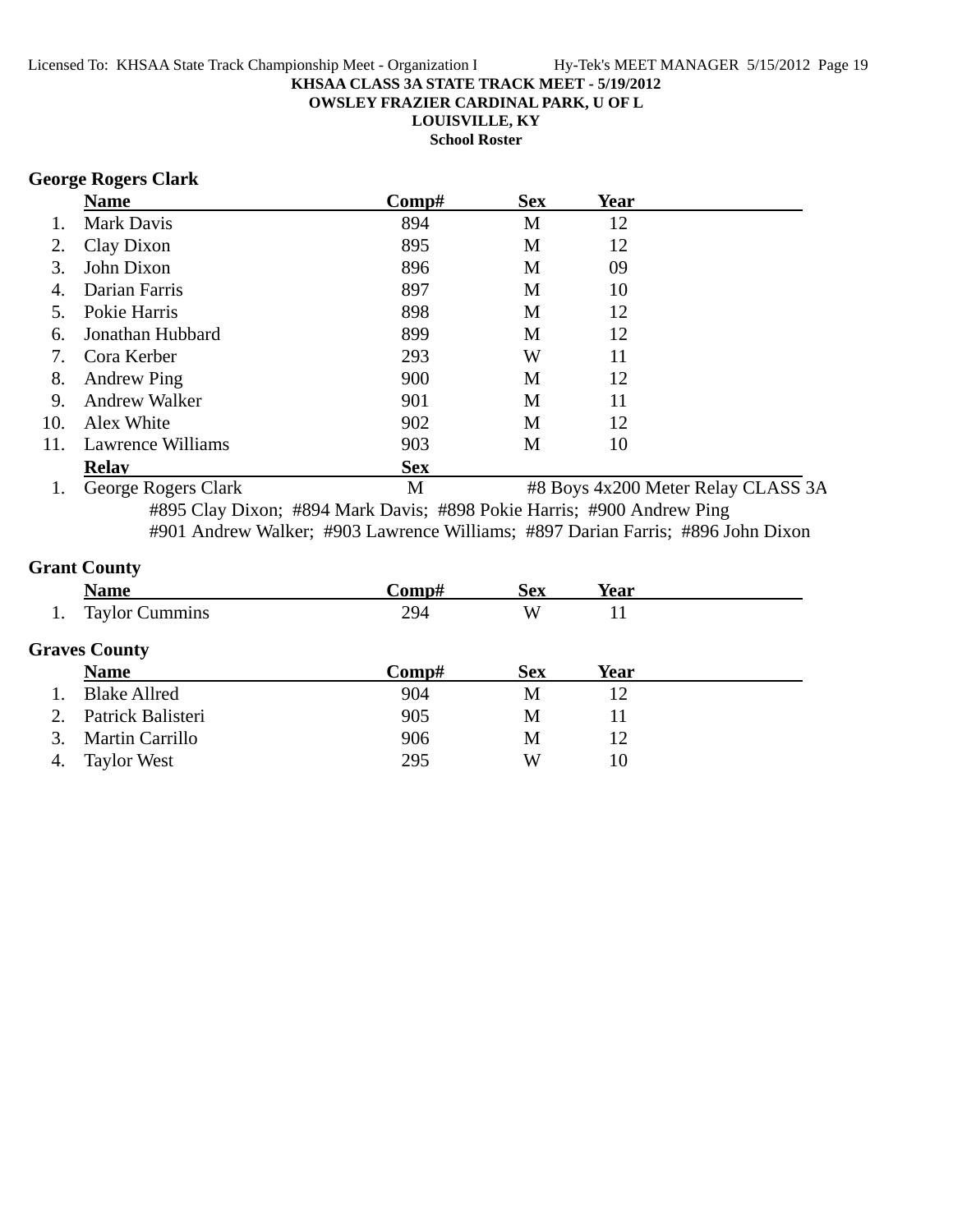**OWSLEY FRAZIER CARDINAL PARK, U OF L**

**LOUISVILLE, KY School Roster**

### **Grayson County**

|     | <b>Name</b>                                                                          | Comp#      | <b>Sex</b> | Year |                                     |
|-----|--------------------------------------------------------------------------------------|------------|------------|------|-------------------------------------|
| 1.  | Hannah Ashley                                                                        | 296        | W          | 09   |                                     |
| 2.  | Katie Beeler                                                                         | 297        | W          | 11   |                                     |
| 3.  | <b>Zach Berry</b>                                                                    | 907        | M          | 12   |                                     |
| 4.  | Max Cabe                                                                             | 908        | M          | 11   |                                     |
| 5.  | <b>Carter Cannon</b>                                                                 | 909        | M          | 12   |                                     |
| 6.  | <b>Nicholas Dunnavent</b>                                                            | 910        | M          | 11   |                                     |
| 7.  | Justin Gallagher                                                                     | 911        | M          | 11   |                                     |
| 8.  | Chris Grubs                                                                          | 912        | M          | 12   |                                     |
| 9.  | <b>Holly Hayes</b>                                                                   | 298        | W          | 09   |                                     |
| 10. | Sheldon Jones                                                                        | 913        | M          | 10   |                                     |
| 11. | Andy Nelson                                                                          | 914        | M          | 10   |                                     |
| 12. | Clay Priddy                                                                          | 915        | M          | 10   |                                     |
| 13. | <b>Trey Sanders</b>                                                                  | 916        | M          | 10   |                                     |
| 14. | <b>Bradley Stone</b>                                                                 | 917        | M          | 09   |                                     |
| 15. | <b>Chailey Trail</b>                                                                 | 299        | W          | 10   |                                     |
| 16. | <b>Andrew Vincent</b>                                                                | 918        | M          | 11   |                                     |
| 17. | Cody Woosley                                                                         | 919        | M          | 11   |                                     |
|     | <b>Relay</b>                                                                         | <b>Sex</b> |            |      |                                     |
| 1.  | <b>Grayson County</b>                                                                | M          |            |      | #24 Boys 4x400 Meter Relay CLASS 3. |
|     | #907 Zach Berry; #909 Carter Cannon; #913 Sheldon Jones; #919 Cody Woosley           |            |            |      |                                     |
|     | #910 Nicholas Dunnavent; #908 Max Cabe; #912 Chris Grubs; #915 Clay Priddy           |            |            |      |                                     |
| 2.  | <b>Grayson County</b>                                                                | M          |            |      | #2 Boys 4x800 Meter Relay CLASS 3A  |
|     | #907 Zach Berry; #913 Sheldon Jones; #909 Carter Cannon; #915 Clay Priddy            |            |            |      |                                     |
|     | #910 Nicholas Dunnavent; #911 Justin Gallagher; #914 Andy Nelson; #917 Bradley Stone |            |            |      |                                     |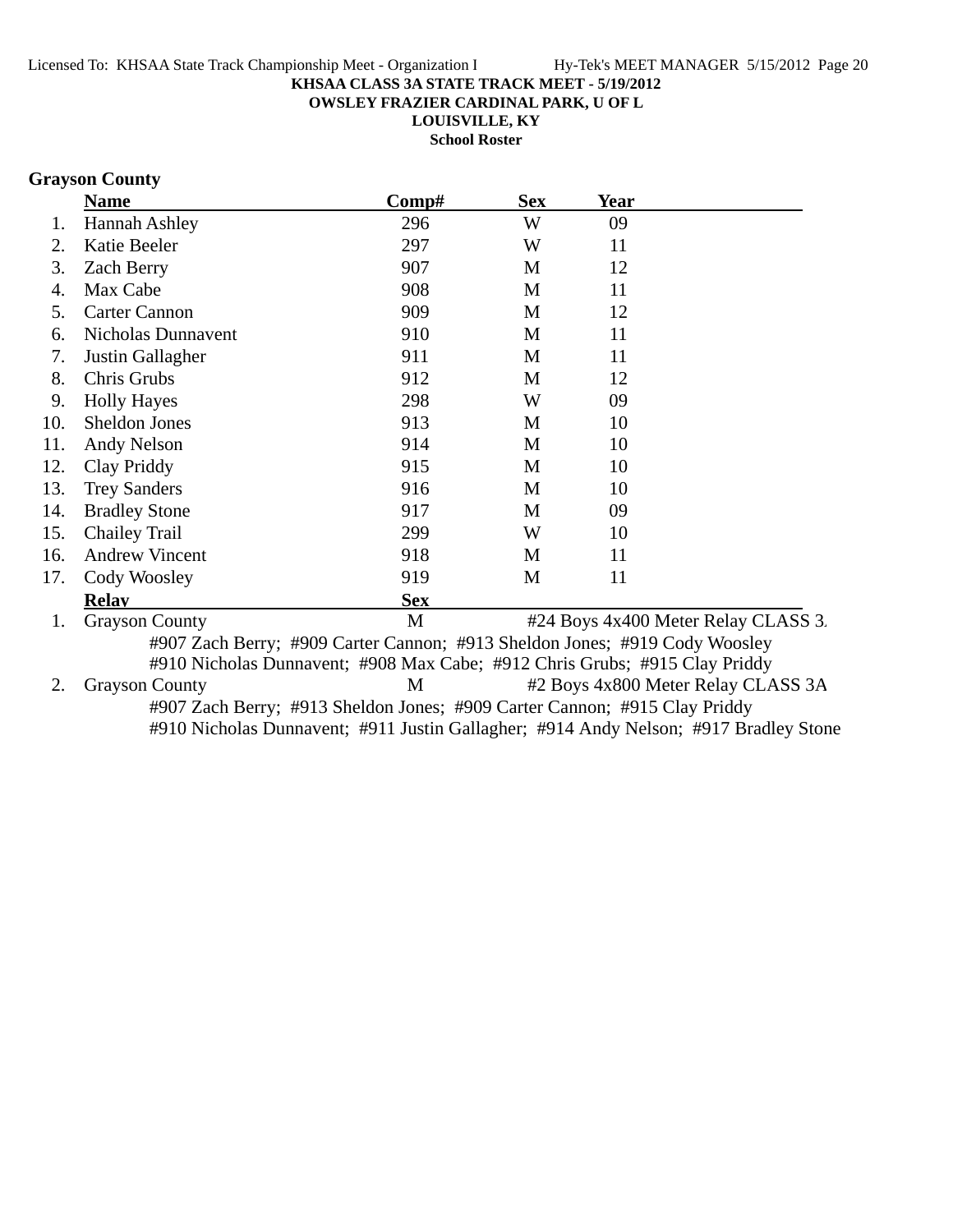**OWSLEY FRAZIER CARDINAL PARK, U OF L**

**LOUISVILLE, KY**

**School Roster**

### **Greenwood**

|     | <b>Name</b>             | Comp#      | <b>Sex</b>  | <b>Year</b> |                                      |
|-----|-------------------------|------------|-------------|-------------|--------------------------------------|
| 1.  | <b>Josh Amos</b>        | 920        | M           | 11          |                                      |
| 2.  | Benjamin Brown          | 921        | $\mathbf M$ | 12          |                                      |
| 3.  | <b>Rachael Crenshaw</b> | 300        | W           | 10          |                                      |
| 4.  | Mary Cundiff            | 301        | W           | 12          |                                      |
| 5.  | <b>Allison Davis</b>    | 302        | W           | 07          |                                      |
| 6.  | Caroline Davis          | 303        | W           | 10          |                                      |
| 7.  | TJ Dean                 | 922        | M           | 11          |                                      |
| 8.  | Joseph Edwards          | 923        | $\mathbf M$ | 11          |                                      |
| 9.  | <b>Shelby Gibson</b>    | 304        | W           | 08          |                                      |
| 10. | Mackenzie Goff          | 305        | W           | 10          |                                      |
| 11. | Julia Grothe            | 306        | W           | 08          |                                      |
| 12. | Nick Howell             | 924        | M           | 10          |                                      |
| 13. | Lauren Kessler          | 307        | W           | 11          |                                      |
| 14. | Madison Kristof         | 308        | W           | 11          |                                      |
| 15. | <b>Tyree Lancaster</b>  | 925        | M           | 11          |                                      |
| 16. | Kate Miller             | 309        | W           | 12          |                                      |
| 17. | Kareem Mitchell         | 926        | M           | 07          |                                      |
| 18. | <b>Ryan Osborne</b>     | 927        | M           | 10          |                                      |
| 19. | Keith Prive             | 928        | M           | 10          |                                      |
| 20. | <b>Lindsey Prive</b>    | 310        | W           | 12          |                                      |
| 21. | <b>Thomas Shaw</b>      | 929        | M           | 11          |                                      |
| 22. | Colin Sheehan           | 930        | M           | 09          |                                      |
| 23. | Connor Sikora           | 931        | M           | 12          |                                      |
| 24. | <b>Sarah Suggs</b>      | 311        | W           | 10          |                                      |
| 25. | <b>Shelby Swetmon</b>   | 932        | M           | 11          |                                      |
| 26. | Davis Taylor            | 933        | $\mathbf M$ | 08          |                                      |
| 27. | <b>Brandon Thomas</b>   | 934        | $\mathbf M$ | 10          |                                      |
| 28. | Kayla Thomason          | 312        | W           | 11          |                                      |
| 29. | <b>Tanner Thompson</b>  | 935        | M           | 11          |                                      |
| 30. | Rachel Veatch           | 313        | W           | 12          |                                      |
| 31. | Trey Warren             | 936        | M           | 11          |                                      |
| 32. | <b>Jack Wassom</b>      | 937        | M           | 09          |                                      |
| 33. | David Wiles             | 938        | M           | 08          |                                      |
| 34. | Jeff Witthuhn           | 939        | M           | 12          |                                      |
|     | <b>Relay</b>            | <b>Sex</b> |             |             |                                      |
| 1.  | Greenwood               | W          |             |             | #23 Girls 4x400 Meter Relay CLASS 3. |

#307 Lauren Kessler; #300 Rachael Crenshaw; #311 Sarah Suggs; #313 Rachel Veatch #304 Shelby Gibson; #305 Mackenzie Goff; #312 Kayla Thomason; #306 Julia Grothe 2. Greenwood W #1 Girls 4x800 Meter Relay CLASS 3A #310 Lindsey Prive; #302 Allison Davis; #309 Kate Miller; #311 Sarah Suggs #303 Caroline Davis; #306 Julia Grothe;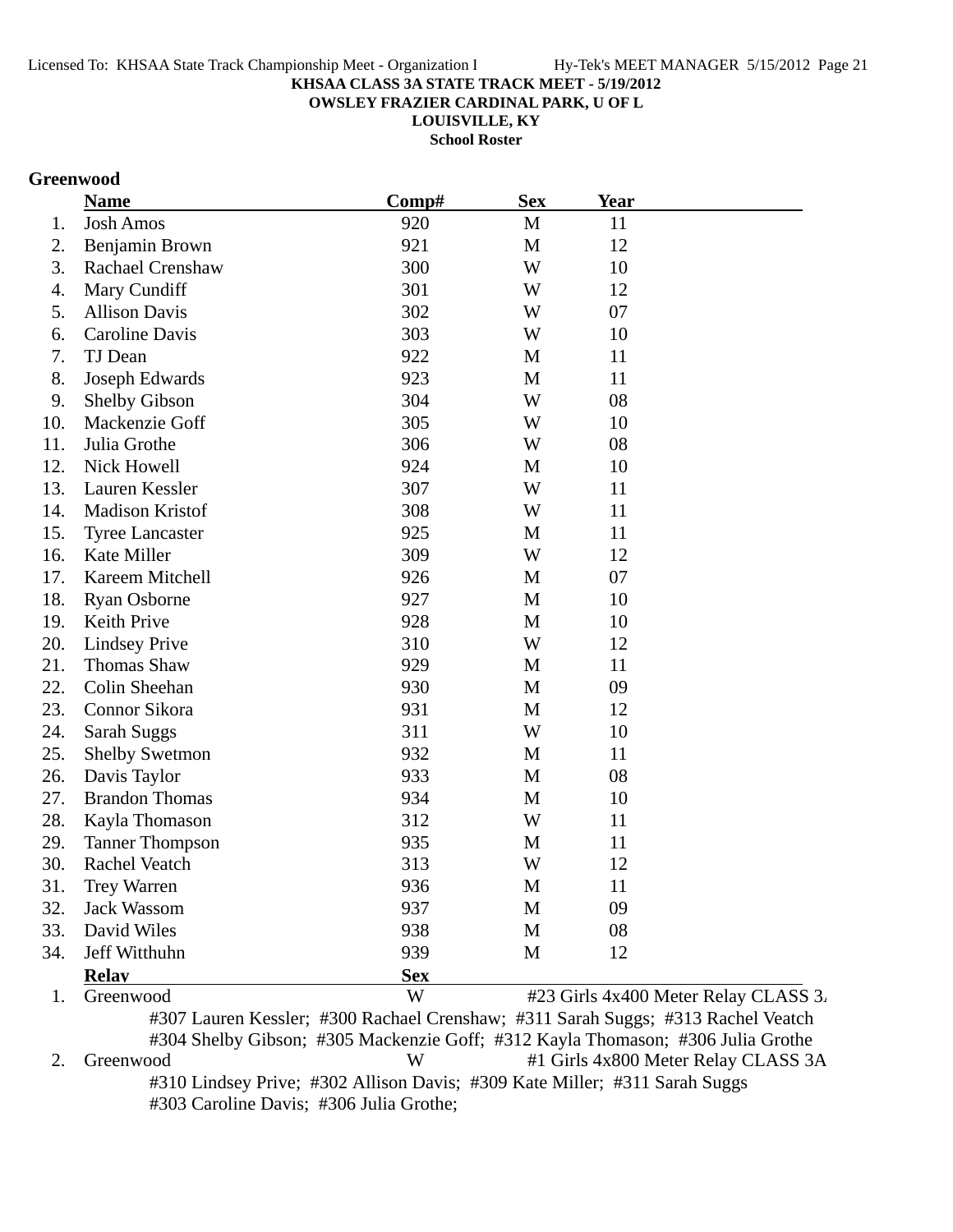## **Greenwood**

| <b>Relay</b> |   | <b>Sex</b>                                                                       |  |
|--------------|---|----------------------------------------------------------------------------------|--|
| Greenwood    | М | #12 Boys 4x100 Meter Relay CLASS 3.                                              |  |
|              |   | #925 Tyree Lancaster; #922 TJ Dean; #934 Brandon Thomas; #935 Tanner Thompson    |  |
|              |   | #923 Joseph Edwards; #929 Thomas Shaw; #921 Benjamin Brown; #926 Kareem Mitchell |  |
| Greenwood    | M | #8 Boys 4x200 Meter Relay CLASS 3A                                               |  |
|              |   | #925 Tyree Lancaster; #922 TJ Dean; #934 Brandon Thomas; #935 Tanner Thompson    |  |
|              |   | #927 Ryan Osborne; #923 Joseph Edwards; #921 Benjamin Brown; #932 Shelby Swetmon |  |
| Greenwood    | M | #2 Boys 4x800 Meter Relay CLASS 3A                                               |  |
|              |   | #924 Nick Howell; #928 Keith Prive; #936 Trey Warren; #920 Josh Amos             |  |
|              |   | #930 Colin Sheehan; #937 Jack Wassom; #938 David Wiles; #933 Davis Taylor        |  |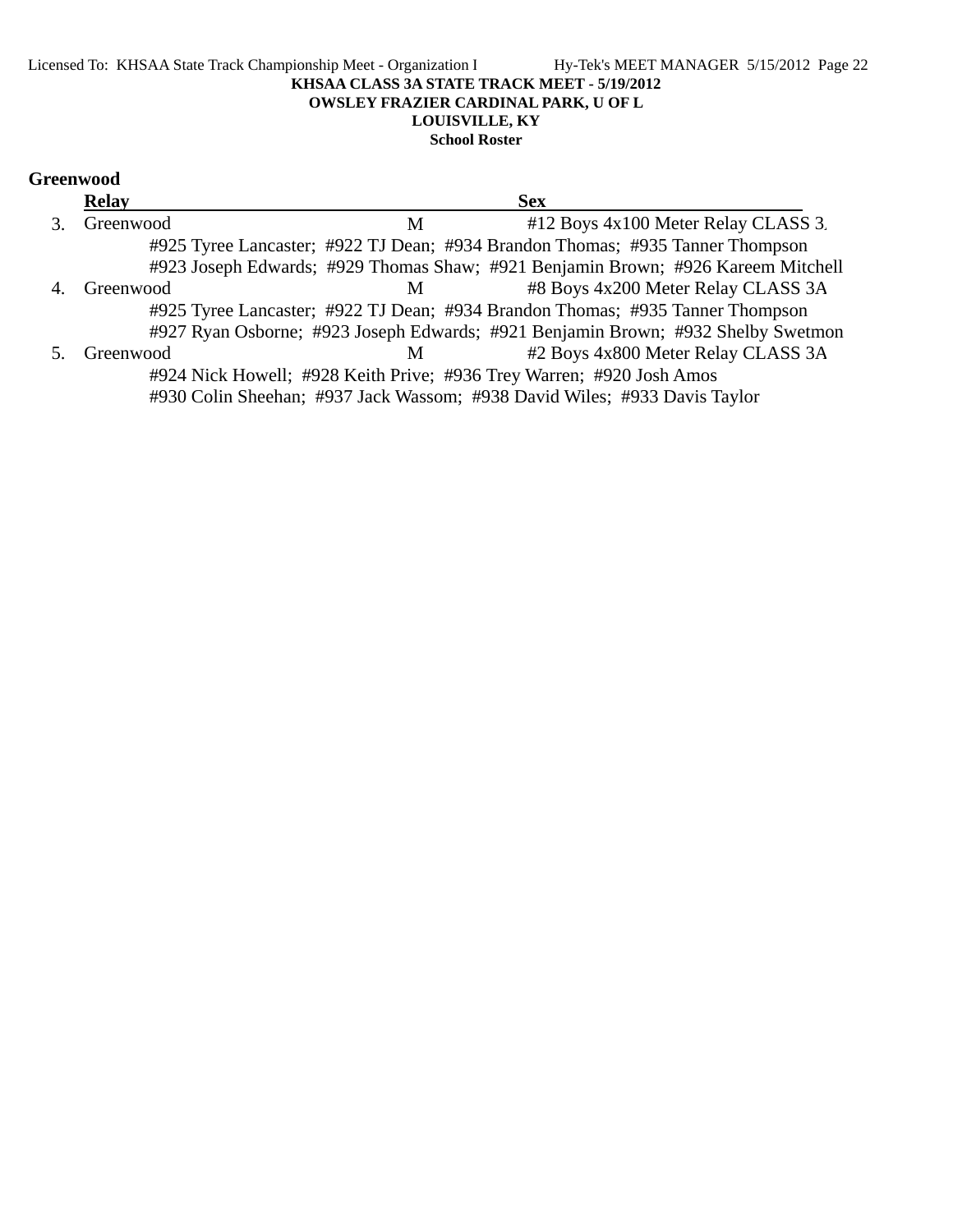**OWSLEY FRAZIER CARDINAL PARK, U OF L**

**LOUISVILLE, KY**

**School Roster**

#### **Henderson County**

|     | <b>Name</b>            | Comp#      | <b>Sex</b>   | <b>Year</b> |  |
|-----|------------------------|------------|--------------|-------------|--|
| 1.  | Jordan Armstead        | 940        | $\mathbf{M}$ | 11          |  |
| 2.  | Jennifer Arndell       | 314        | W            | 11          |  |
| 3.  | Jeremy Arnett          | 941        | M            | 11          |  |
| 4.  | <b>Gavont Baker</b>    | 942        | M            | 12          |  |
| 5.  | Nika Baker             | 315        | W            | 09          |  |
| 6.  | Jonas Boehni           | 943        | M            | 11          |  |
| 7.  | <b>Billy Busby</b>     | 944        | M            | 12          |  |
| 8.  | Samantha Carter        | 316        | W            | 08          |  |
| 9.  | Keilean Chappell       | 945        | M            | 11          |  |
| 10. | Jonbenet Clark         | 317        | W            | 09          |  |
| 11. | Cain Cooper            | 946        | M            | 10          |  |
| 12. | Mitchell Demar         | 947        | M            | 12          |  |
| 13. | <b>Allyson Elliott</b> | 318        | W            | 08          |  |
| 14. | Logan Fredrick         | 948        | M            | 09          |  |
| 15. | Kendall Gentry         | 319        | W            | 12          |  |
| 16. | Jayci Gibbs            | 320        | W            | 12          |  |
| 17. | Johnsha Gregory        | 321        | W            | 11          |  |
| 18. | <b>Charity Hancock</b> | 322        | W            | 09          |  |
| 19. | Robert Henigan         | 949        | $\mathbf M$  | 12          |  |
| 20. | Tori Hester            | 323        | W            | 10          |  |
| 21. | Jermain Langley        | 950        | M            | 12          |  |
| 22. | <b>Taylor Meuth</b>    | 951        | M            | 10          |  |
| 23. | DeAsia Outlaw          | 324        | W            | 09          |  |
| 24. | <b>Caleb Price</b>     | 952        | M            | 10          |  |
| 25. | Hayleigh Rickard       | 325        | W            | 09          |  |
| 26. | Zach Sohne             | 953        | $\mathbf M$  | 11          |  |
| 27. | Jacob Stauffer         | 954        | M            | 09          |  |
| 28. | Keyronn Turner         | 955        | M            | 12          |  |
| 29. | Laquisha Weatherall    | 326        | W            | 11          |  |
| 30. | Caroline Williams      | 327        | W            | 12          |  |
| 31. | Kyle Wilson            | 956        | M            | 11          |  |
|     | <b>Relay</b>           | <b>Sex</b> |              |             |  |

1. Henderson County W #7 Girls 4x200 Meter Relay CLASS 3A #320 Jayci Gibbs; #319 Kendall Gentry; #324 DeAsia Outlaw; #315 Nika Baker #316 Samantha Carter; #314 Jennifer Arndell; #322 Charity Hancock; #326 Laquisha Weather 2. Henderson County W #23 Girls 4x400 Meter Relay CLASS 3. #320 Jayci Gibbs; #318 Allyson Elliott; #324 DeAsia Outlaw; #322 Charity Hancock #319 Kendall Gentry; #327 Caroline Williams; #315 Nika Baker; #325 Hayleigh Rickard 3. Henderson County M #12 Boys 4x100 Meter Relay CLASS 3. #955 Keyronn Turner; #949 Robert Henigan; #950 Jermain Langley; #942 Gavont Baker #941 Jeremy Arnett; #940 Jordan Armstead; #948 Logan Fredrick; #945 Keilean Chappell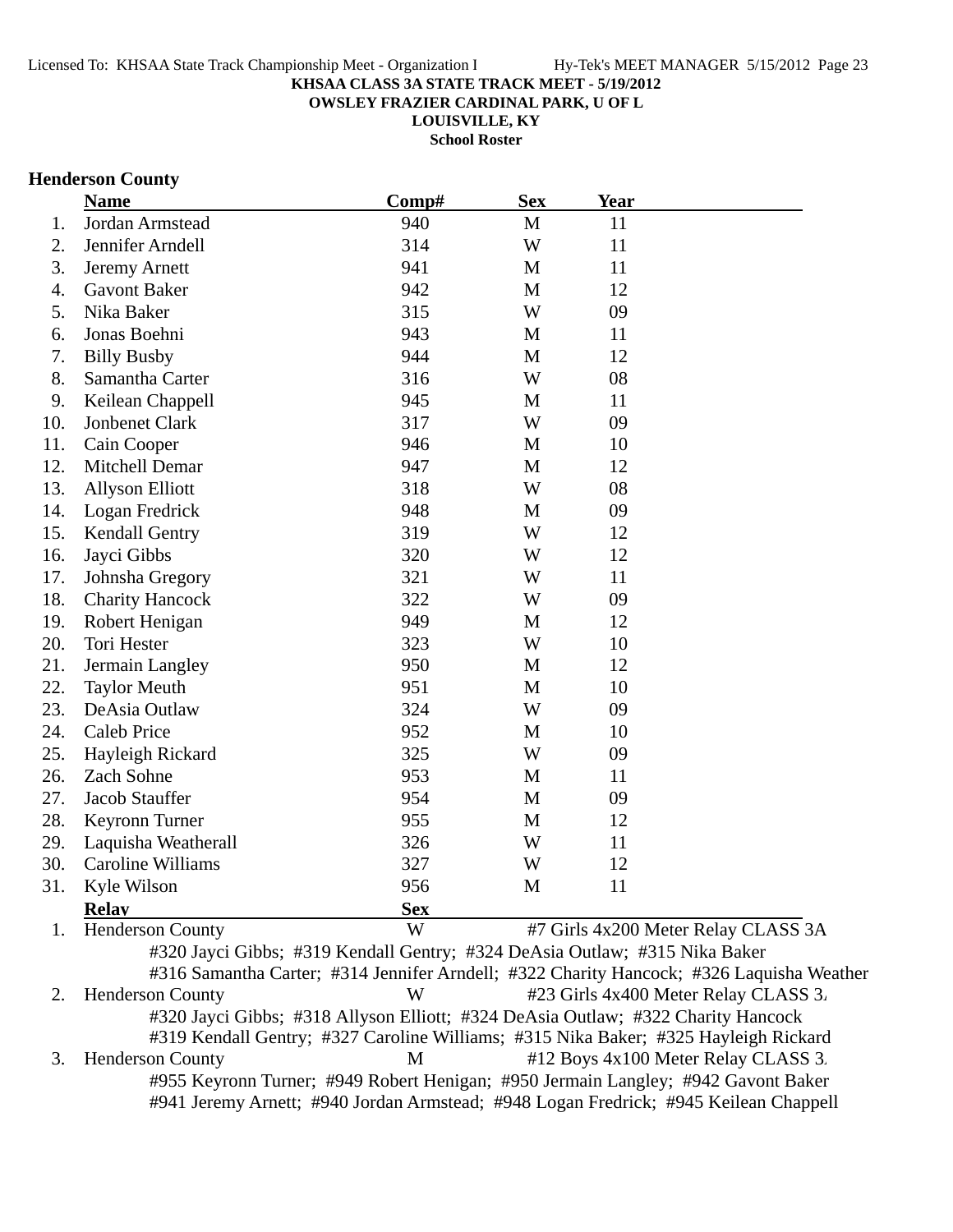#### Licensed To: KHSAA State Track Championship Meet - Organization I Hy-Tek's MEET MANAGER 5/15/2012 Page 24 **KHSAA CLASS 3A STATE TRACK MEET - 5/19/2012 OWSLEY FRAZIER CARDINAL PARK, U OF L LOUISVILLE, KY School Roster**

#### **Henderson County**

| <b>Relay</b>        |   | <b>Sex</b>                                                                          |
|---------------------|---|-------------------------------------------------------------------------------------|
| 4. Henderson County | М | #8 Boys 4x200 Meter Relay CLASS 3A                                                  |
|                     |   | #955 Keyronn Turner; #950 Jermain Langley; #949 Robert Henigan; #942 Gavont Baker   |
|                     |   | #945 Keilean Chappell; #941 Jeremy Arnett; #953 Zach Sohne; #940 Jordan Armstead    |
| 5. Henderson County | M | #24 Boys 4x400 Meter Relay CLASS 3.                                                 |
|                     |   | #953 Zach Sohne; #950 Jermain Langley; #941 Jeremy Arnett; #942 Gavont Baker        |
|                     |   | #948 Logan Fredrick; #954 Jacob Stauffer; #940 Jordan Armstead; #955 Keyronn Turner |
| 6. Henderson County | M | #2 Boys 4x800 Meter Relay CLASS 3A                                                  |
|                     |   | #956 Kyle Wilson; #954 Jacob Stauffer; #953 Zach Sohne; #948 Logan Fredrick         |
|                     |   | #944 Billy Busby; #951 Taylor Meuth; #952 Caleb Price; #943 Jonas Boehni            |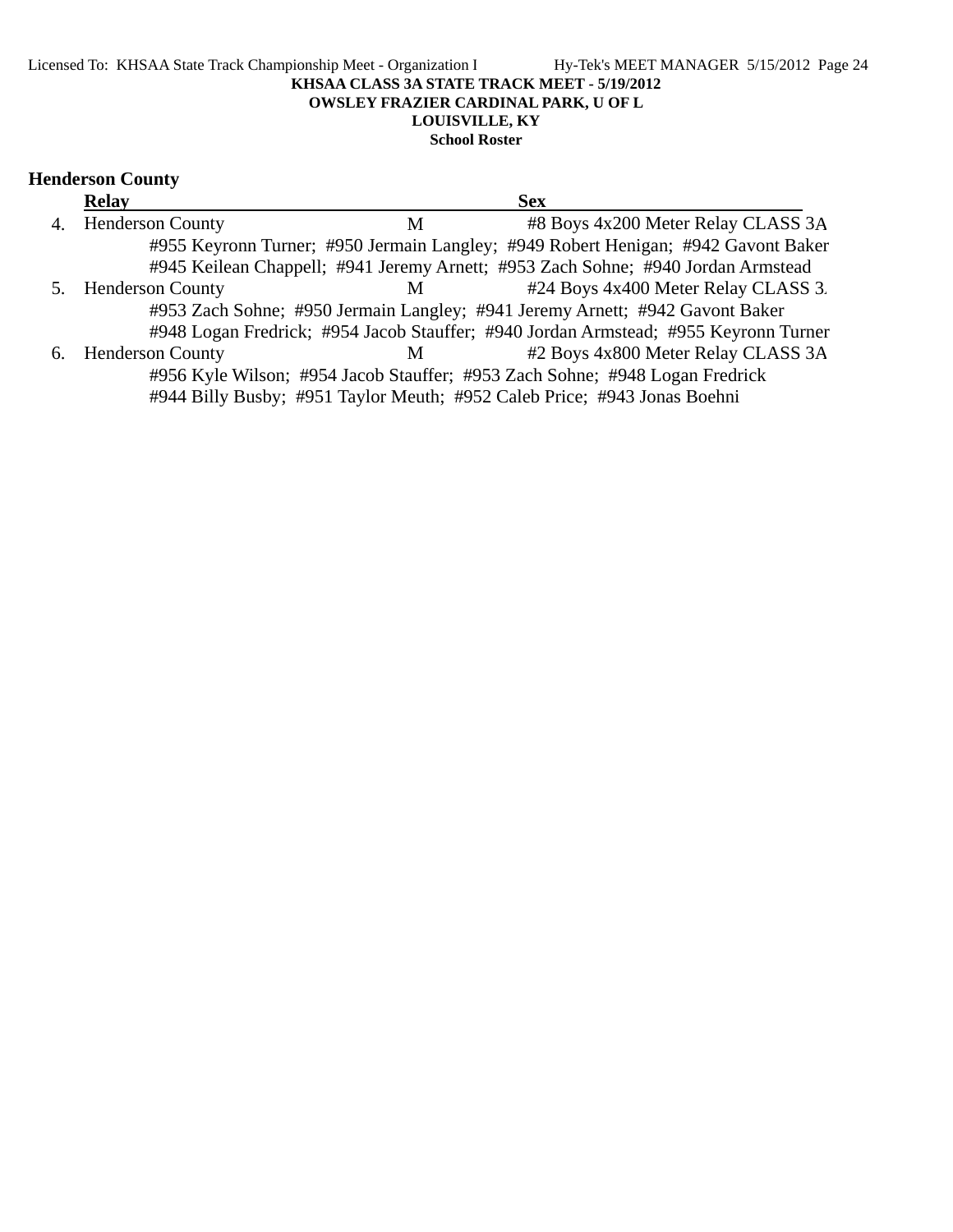**OWSLEY FRAZIER CARDINAL PARK, U OF L**

**LOUISVILLE, KY**

**School Roster**

### **Henry Clay**

|     | <b>Name</b>            | Comp#                                                                              | <b>Sex</b>  | <u>Year</u> |                                      |
|-----|------------------------|------------------------------------------------------------------------------------|-------------|-------------|--------------------------------------|
| 1.  | Gentel Blair           | 328                                                                                | W           | 12          |                                      |
| 2.  | <b>Kelsey Briscoe</b>  | 329                                                                                | W           | 10          |                                      |
| 3.  | Trisha Chism           | 330                                                                                | W           | 11          |                                      |
| 4.  | <b>Ryan Cole</b>       | 957                                                                                | M           | 12          |                                      |
| 5.  | Aaliyah Cruse          | 331                                                                                | W           | 09          |                                      |
| 6.  | David George           | 958                                                                                | M           | 12          |                                      |
| 7.  | Chris Gross            | 959                                                                                | M           | 12          |                                      |
| 8.  | Joseph Herrera         | 960                                                                                | M           | 12          |                                      |
| 9.  | Tanner Hoogerheide     | 961                                                                                | M           | 11          |                                      |
| 10. | Adam Howard            | 962                                                                                | $\mathbf M$ | 12          |                                      |
| 11. | Alexis Jeanjaquet      | 332                                                                                | W           | 11          |                                      |
| 12. | Jalen Jones            | 963                                                                                | M           | 12          |                                      |
| 13. | <b>Austin Keene</b>    | 964                                                                                | $\mathbf M$ | 10          |                                      |
| 14. | Andrew Kirk            | 965                                                                                | M           | 12          |                                      |
| 15. | Alexis LaPrelle        | 333                                                                                | W           | 12          |                                      |
| 16. | Kory LaPrelle          | 966                                                                                | M           | 12          |                                      |
| 17. | <b>Anthony Lindsey</b> | 967                                                                                | M           | 11          |                                      |
| 18. | Patrick Lutz           | 968                                                                                | M           | 12          |                                      |
| 19. | Anastasia Lyon         | 334                                                                                | W           | 11          |                                      |
| 20. | Cori Mack              | 335                                                                                | W           | 11          |                                      |
| 21. | Adam Neu               | 969                                                                                | M           | 12          |                                      |
| 22. | Kirby Osborne          | 970                                                                                | M           | 11          |                                      |
| 23. | <b>Logan Parsons</b>   | 971                                                                                | M           | 10          |                                      |
| 24. | Harris Qazi            | 972                                                                                | M           | 10          |                                      |
| 25. | Lester Rivera          | 973                                                                                | M           | 12          |                                      |
| 26. | DeQuan Robinson        | 974                                                                                | M           | 09          |                                      |
| 27. | Dorian Robinson        | 975                                                                                | M           | 12          |                                      |
| 28. | Denise Schaeffer       | 336                                                                                | W           | 12          |                                      |
| 29. | Jordan Strickland      | 337                                                                                | W           | 12          |                                      |
| 30. | <b>Richard Suter</b>   | 976                                                                                | M           | 12          |                                      |
| 31. | Malik Washington       | 977                                                                                | M           | 11          |                                      |
| 32. | Kenadii Williams       | 338                                                                                | W           | 11          |                                      |
|     | <b>Relav</b>           | <b>Sex</b>                                                                         |             |             |                                      |
| 1.  | Henry Clay             | W                                                                                  |             |             | #11 Girls 4x100 Meter Relay CLASS 3. |
|     |                        | #328 Gentel Blair; #335 Cori Mack; #334 Anastasia Lyon; #329 Kelsey Briscoe        |             |             |                                      |
|     |                        | #330 Trisha Chism; #333 Alexis LaPrelle; #331 Aaliyah Cruse; #336 Denise Schaeffer |             |             |                                      |
| 2.  | Henry Clay             | W                                                                                  |             |             | #7 Girls 4x200 Meter Relay CLASS 3A  |

#328 Gentel Blair; #333 Alexis LaPrelle; #330 Trisha Chism; #329 Kelsey Briscoe #331 Aaliyah Cruse; #334 Anastasia Lyon; #337 Jordan Strickland; #335 Cori Mack 3. Henry Clay W #23 Girls 4x400 Meter Relay CLASS 3. #328 Gentel Blair; #330 Trisha Chism; #333 Alexis LaPrelle; #329 Kelsey Briscoe

#332 Alexis Jeanjaquet; #331 Aaliyah Cruse; #334 Anastasia Lyon; #338 Kenadii Williams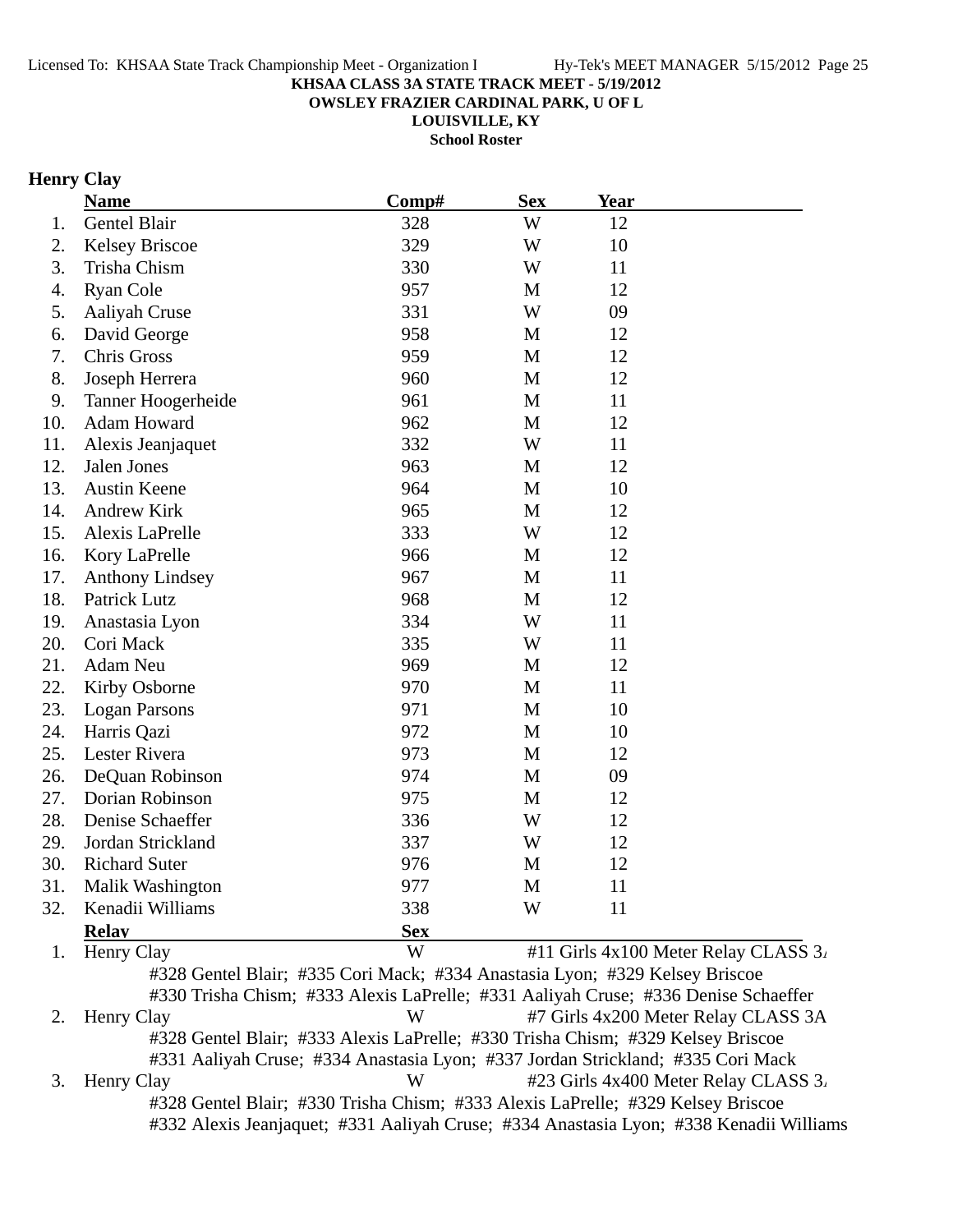#### Licensed To: KHSAA State Track Championship Meet - Organization I Hy-Tek's MEET MANAGER 5/15/2012 Page 26 **KHSAA CLASS 3A STATE TRACK MEET - 5/19/2012 OWSLEY FRAZIER CARDINAL PARK, U OF L LOUISVILLE, KY School Roster**

### **Henry Clay**

|    | <b>Relay</b> | <b>Sex</b>                                                                         |  |
|----|--------------|------------------------------------------------------------------------------------|--|
| 4. | Henry Clay   | #12 Boys 4x100 Meter Relay CLASS 3.<br>М                                           |  |
|    |              | #957 Ryan Cole; #977 Malik Washington; #962 Adam Howard; #963 Jalen Jones          |  |
|    |              | #974 DeQuan Robinson; #975 Dorian Robinson; #976 Richard Suter; #970 Kirby Osborne |  |
|    | Henry Clay   | #8 Boys 4x200 Meter Relay CLASS 3A<br>M                                            |  |
|    |              | #970 Kirby Osborne; #962 Adam Howard; #975 Dorian Robinson; #977 Malik Washington  |  |
|    |              | #974 DeQuan Robinson; #976 Richard Suter; #963 Jalen Jones; #966 Kory LaPrelle     |  |
| 6. | Henry Clay   | #24 Boys 4x400 Meter Relay CLASS 3.<br>M                                           |  |
|    |              | #962 Adam Howard; #975 Dorian Robinson; #970 Kirby Osborne; #974 DeQuan Robinson   |  |
|    |              | #976 Richard Suter; #977 Malik Washington; #957 Ryan Cole; #964 Austin Keene       |  |
|    | Henry Clay   | #2 Boys 4x800 Meter Relay CLASS 3A<br>M                                            |  |
|    |              | #959 Chris Gross; #968 Patrick Lutz; #972 Harris Qazi; #965 Andrew Kirk            |  |
|    |              | #971 Logan Parsons; #961 Tanner Hoogerheide; #969 Adam Neu; #973 Lester Rivera     |  |
|    |              |                                                                                    |  |

### **Iroquois**

|   | <b>Name</b>        | $^{\circ}$ omn $^{\star}$ | Sex | Year |  |
|---|--------------------|---------------------------|-----|------|--|
| . | Augustine Sarafino |                           | M   |      |  |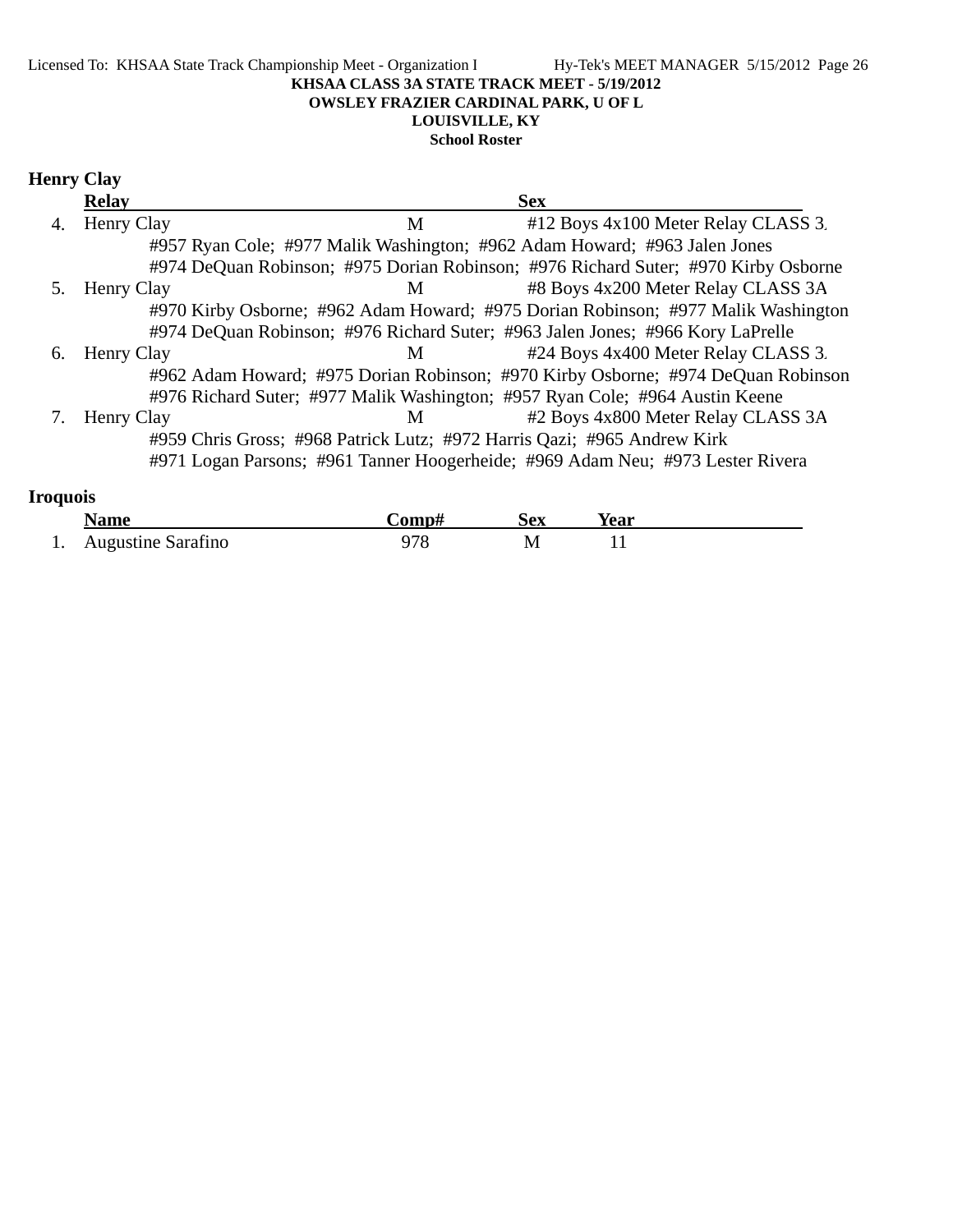**OWSLEY FRAZIER CARDINAL PARK, U OF L**

**LOUISVILLE, KY**

**School Roster**

### **John Hardin**

|     | <b>Name</b>                                                    | Comp#      | <b>Sex</b> | <b>Year</b> |                                                                                       |
|-----|----------------------------------------------------------------|------------|------------|-------------|---------------------------------------------------------------------------------------|
| 1.  | Patricia Anderson                                              | 339        | W          | 10          |                                                                                       |
| 2.  | Eric Avant                                                     | 979        | M          | 11          |                                                                                       |
| 3.  | Kenyon Berry                                                   | 980        | M          | 12          |                                                                                       |
| 4.  | Inna Bezhenar                                                  | 340        | W          | 11          |                                                                                       |
| 5.  | Johannesburg Boulware                                          | 981        | M          | 11          |                                                                                       |
| 6.  | Carlitta Brown                                                 | 341        | W          | 07          |                                                                                       |
| 7.  | Quensie Brown                                                  | 982        | M          | 12          |                                                                                       |
| 8.  | Sara Canada                                                    | 342        | W          | 10          |                                                                                       |
| 9.  | Nathan Crowdus                                                 | 983        | M          | 12          |                                                                                       |
| 10. | Darren Cruz                                                    | 984        | M          | 10          |                                                                                       |
| 11. | Dewayne Evans                                                  | 985        | M          | 11          |                                                                                       |
| 12. | Chrystal Guzman                                                | 343        | W          | 07          |                                                                                       |
| 13. | Molly Haebig                                                   | 344        | W          | 10          |                                                                                       |
| 14. | Alex Harber                                                    | 986        | M          | 12          |                                                                                       |
| 15. | Jonathan Haws                                                  | 987        | M          | 12          |                                                                                       |
| 16. | Regine Johnson-Stateman                                        | 345        | W          | 11          |                                                                                       |
| 17. | J'Anna Jones                                                   | 346        | W          | 09          |                                                                                       |
| 18. | Nina Kersey                                                    | 347        | W          | 09          |                                                                                       |
| 19. | <b>Ashley Lampkin</b>                                          | 348        | W          | 12          |                                                                                       |
| 20. | Erica Lampkin                                                  | 349        | W          | 09          |                                                                                       |
| 21. | Katie Lever                                                    | 350        | W          | 12          |                                                                                       |
| 22. | <b>Corey Malloy</b>                                            | 988        | M          | 12          |                                                                                       |
| 23. | Latisha Malloy                                                 | 351        | W          | 11          |                                                                                       |
| 24. | <b>Patrick McDonald</b>                                        | 989        | M          | 11          |                                                                                       |
| 25. | Kamren Parker                                                  | 990        | M          | 11          |                                                                                       |
| 26. | <b>Darius Sessions</b>                                         | 991        | M          | 11          |                                                                                       |
| 27. | <b>Shawn Sessions</b>                                          | 992        | M          | 12          |                                                                                       |
| 28. | <b>Adrian Stewart</b>                                          | 993        | M          | 11          |                                                                                       |
| 29. | Kymberley Wiley                                                | 352        | W          | 10          |                                                                                       |
| 30. | Trevoris Wilson                                                | 994        | M          | 11          |                                                                                       |
|     | <b>Relay</b>                                                   | <b>Sex</b> |            |             |                                                                                       |
| 1.  | John Hardin                                                    | W          |            |             | #11 Girls 4x100 Meter Relay CLASS 3.                                                  |
|     | #339 Patricia Anderson; #346 J'Anna Jones; #349 Erica Lampkin; |            |            |             | #345 Regine Johnson-Stateman; #348 Ashley Lampkin; #351 Latisha Malloy; #352 Kymberle |

2. John Hardin W #7 Girls 4x200 Meter Relay CLASS 3A #345 Regine Johnson-Stateman; #348 Ashley Lampkin; #351 Latisha Malloy; #352 Kymberle #339 Patricia Anderson; #349 Erica Lampkin;

3. John Hardin **W** #1 Girls 4x800 Meter Relay CLASS 3A #340 Inna Bezhenar; #343 Chrystal Guzman; #344 Molly Haebig; #347 Nina Kersey #346 J'Anna Jones; #342 Sara Canada; #341 Carlitta Brown; #350 Katie Lever 4. John Hardin M #12 Boys 4x100 Meter Relay CLASS 3. #980 Kenyon Berry; #988 Corey Malloy; #992 Shawn Sessions; #982 Quensie Brown #985 Dewayne Evans;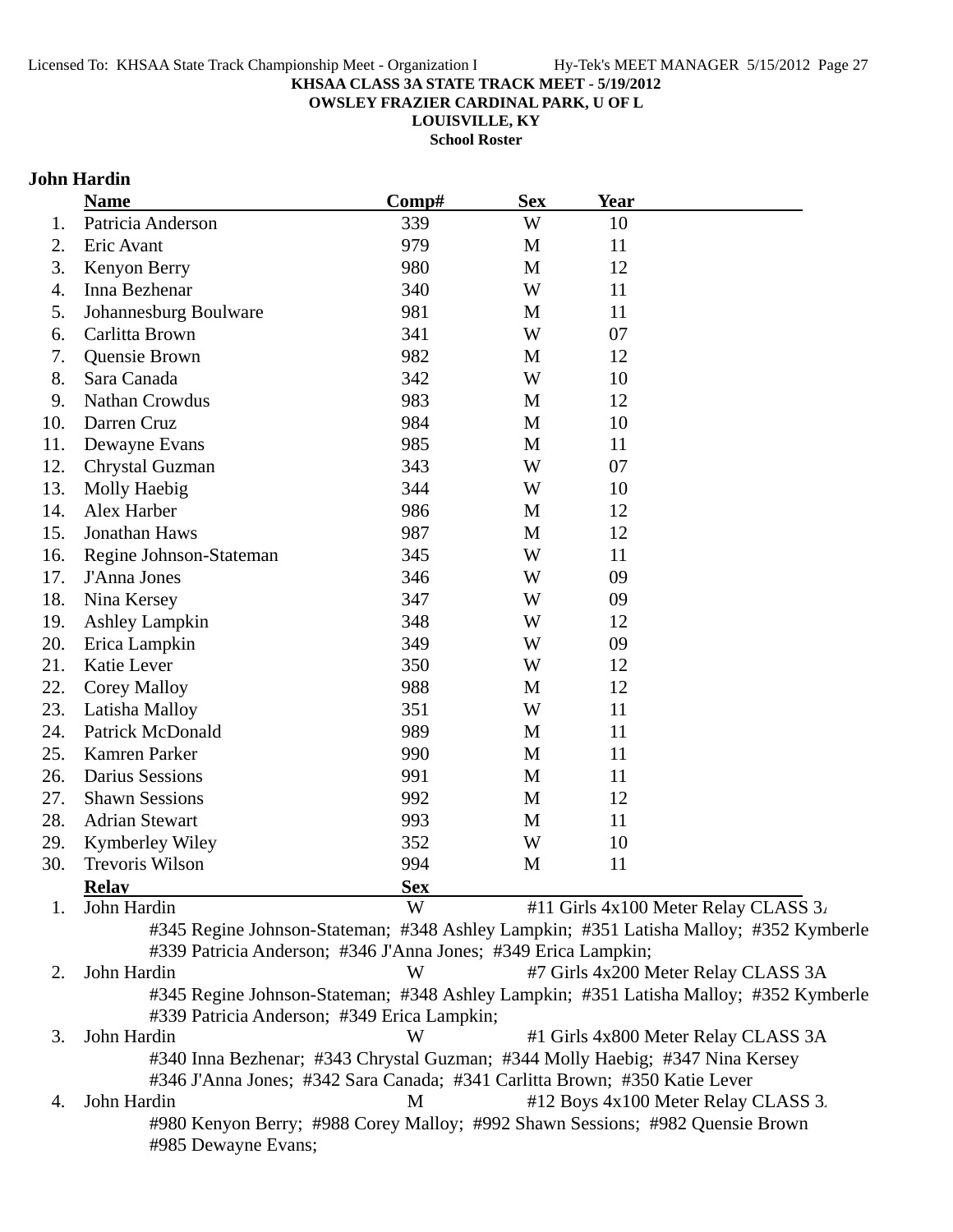#### Licensed To: KHSAA State Track Championship Meet - Organization I Hy-Tek's MEET MANAGER 5/15/2012 Page 28 **KHSAA CLASS 3A STATE TRACK MEET - 5/19/2012 OWSLEY FRAZIER CARDINAL PARK, U OF L LOUISVILLE, KY**

**School Roster**

### **John Hardin**

|    | <b>Relay</b> |                                                          | <b>Sex</b>                                                                            |
|----|--------------|----------------------------------------------------------|---------------------------------------------------------------------------------------|
|    | John Hardin  | M                                                        | #8 Boys 4x200 Meter Relay CLASS 3A                                                    |
|    |              |                                                          | #982 Quensie Brown; #991 Darius Sessions; #992 Shawn Sessions; #994 Trevoris Wilson   |
|    |              | #980 Kenyon Berry; #988 Corey Malloy; #985 Dewayne Evans |                                                                                       |
| 6. | John Hardin  | M                                                        | #24 Boys 4x400 Meter Relay CLASS 3.                                                   |
|    |              |                                                          | #979 Eric Avant; #994 Trevoris Wilson; #991 Darius Sessions; #988 Corey Malloy        |
|    |              |                                                          | #987 Jonathan Haws; #985 Dewayne Evans; #990 Kamren Parker; #980 Kenyon Berry         |
|    | John Hardin  | M                                                        | #2 Boys 4x800 Meter Relay CLASS 3A                                                    |
|    |              |                                                          | #981 Johannesburg Boulware; #987 Jonathan Haws; #993 Adrian Stewart; #990 Kamren Park |
|    |              |                                                          | #988 Corey Malloy; #983 Nathan Crowdus; #984 Darren Cruz; #989 Patrick McDonald       |

### **Lafayette**

|    | <b>Name</b>           | Comp#      | <b>Sex</b> | <b>Year</b>                         |  |
|----|-----------------------|------------|------------|-------------------------------------|--|
| 1. | Javante Butler        | 995        | M          | 10                                  |  |
| 2. | Amari Cowan           | 353        | W          | 11                                  |  |
| 3. | Joshua McCleary       | 996        | M          | 10                                  |  |
|    | <b>Lincoln County</b> |            |            |                                     |  |
|    | <b>Name</b>           | Comp#      | <b>Sex</b> | <b>Year</b>                         |  |
| 1. | Alex Bunch            | 354        | W          | 11                                  |  |
| 2. | <b>Brian Carlson</b>  | 997        | M          | 09                                  |  |
| 3. | <b>Taylor Elam</b>    | 355        | W          | 12                                  |  |
| 4. | Dalton Godbey         | 998        | M          | 09                                  |  |
| 5. | Santana Hocker        | 999        | M          | 11                                  |  |
| 6. | Deon Shannon          | 1000       | M          | 12                                  |  |
| 7. | Luke Shofner          | 1001       | M          | 10                                  |  |
| 8. | Michah Ward           | 1002       | M          | 12                                  |  |
|    | <b>Relay</b>          | <b>Sex</b> |            |                                     |  |
| 1. | <b>Lincoln County</b> | M          |            | #12 Boys 4x100 Meter Relay CLASS 3. |  |

#1000 Deon Shannon; #1002 Michah Ward; #999 Santana Hocker; #1001 Luke Shofner #998 Dalton Godbey;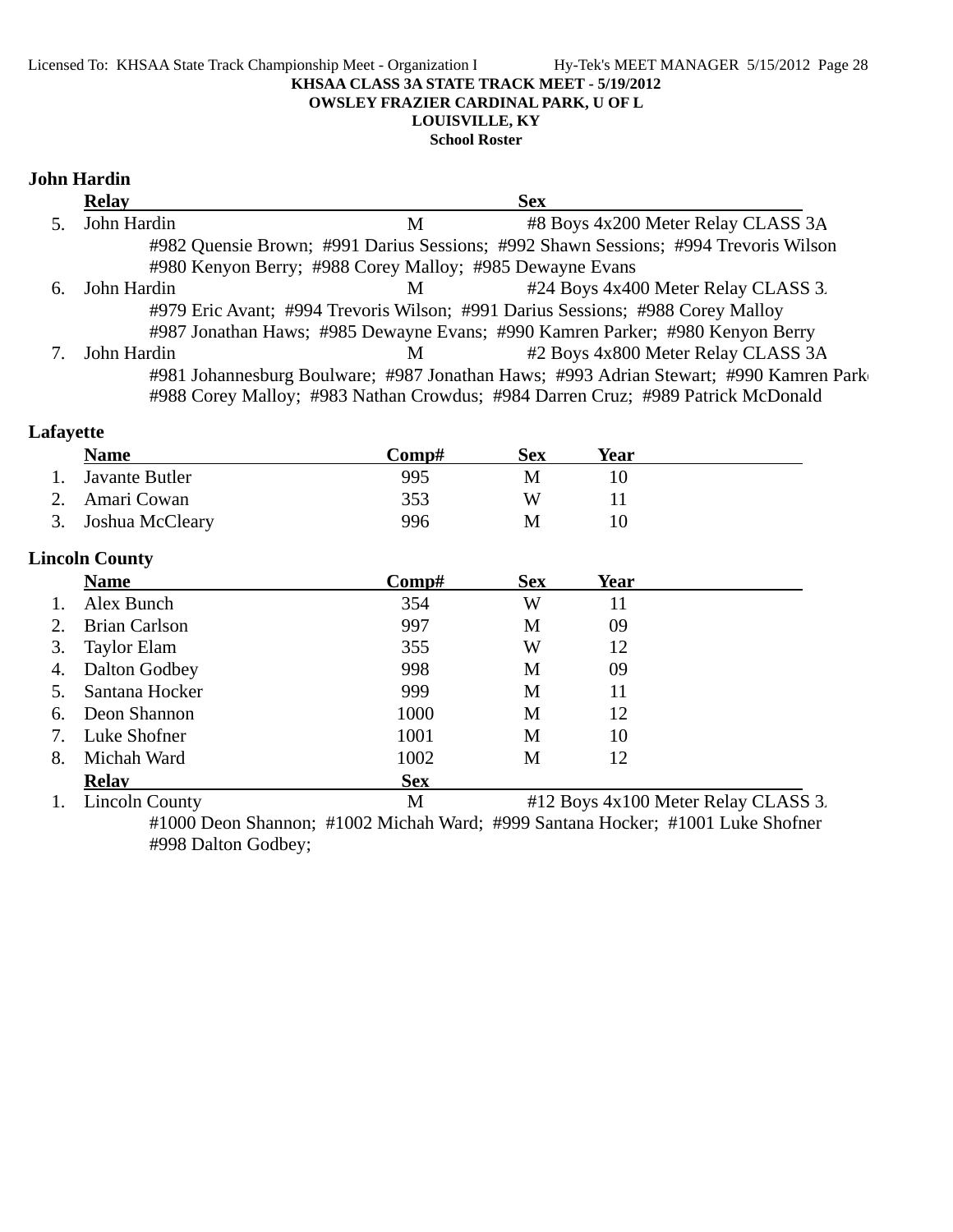**OWSLEY FRAZIER CARDINAL PARK, U OF L**

**LOUISVILLE, KY**

**School Roster**

### **Madison Central**

|     | <b>Name</b>              | Comp#        | <b>Sex</b>   | <b>Year</b> |                                                    |
|-----|--------------------------|--------------|--------------|-------------|----------------------------------------------------|
| 1.  | Wes Burton               | 1003         | M            | 12          |                                                    |
| 2.  | Howie Chenault           | 1004         | $\mathbf{M}$ | 11          |                                                    |
| 3.  | <b>Nathan Coots</b>      | 1005         | M            | 09          |                                                    |
| 4.  | Zadara Dawson            | 356          | W            | 12          |                                                    |
| 5.  | Kaitlin Eckman           | 357          | W            | 11          |                                                    |
| 6.  | Lizzie Fort              | 358          | W            | 08          |                                                    |
| 7.  | Sarah Franklin           | 359          | W            | 11          |                                                    |
| 8.  | <b>Emily Fultz</b>       | 360          | W            | 09          |                                                    |
| 9.  | Daniel Guy               | 1006         | M            | 11          |                                                    |
| 10. | <b>Courtney Harrison</b> | 361          | W            | 10          |                                                    |
| 11. | Juanita Hernandez        | 362          | W            | 12          |                                                    |
| 12. | Morris Hill              | 1007         | M            | 12          |                                                    |
| 13. | Zack Jarvis              | 1008         | M            | 10          |                                                    |
| 14. | <b>Brandon Jones</b>     | 1009         | M            | 12          |                                                    |
| 15. | <b>Chandler Jones</b>    | 363          | W            | 12          |                                                    |
| 16. | Desarae Jones            | 364          | W            | 08          |                                                    |
| 17. | Anna Knox                | 365          | W            | 10          |                                                    |
| 18. | Levi Knutson             | 1010         | M            | 09          |                                                    |
| 19. | <b>Riley Lane</b>        | 366          | W            | 11          |                                                    |
| 20. | Melvin March             | 1011         | M            | 12          |                                                    |
| 21. | Anna Marshall            | 367          | W            | 09          |                                                    |
| 22. | Zach McDaniels           | 1012         | M            | 12          |                                                    |
| 23. | <b>Chrystal Miller</b>   | 368          | W            | 12          |                                                    |
| 24. | <b>Edith Moses</b>       | 369          | W            | 09          |                                                    |
| 25. | <b>Brandon Parks</b>     | 1013         | M            | 11          |                                                    |
| 26. | <b>Kristen Parsley</b>   | 370          | W            | 09          |                                                    |
| 27. | Katelyn Raider-Emery     | 371          | W            | 10          |                                                    |
| 28. | Gabriella Sabino         | 372          | W            | 11          |                                                    |
| 29. | Ivana Sabino             | 373          | W            | 08          |                                                    |
| 30. | Lincoln Shade            | 1014         | M            | 12          |                                                    |
| 31. | Maxwell Snyder           | 1015         | M            | 11          |                                                    |
| 32. | <b>Jared Statter</b>     | 1016         | M            | 12          |                                                    |
| 33. | Maryssa Stewart          | 374          | W            | 10          |                                                    |
| 34. | Quan Taylor              | 1017         | M            | 11          |                                                    |
| 35. | <b>Brandon Tevis</b>     | 1018         | M            | 12          |                                                    |
| 36. | <b>Mallary Turner</b>    | 375          | W            | 12          |                                                    |
| 37. | <b>Haley Walker</b>      | 376          | W            | 09          |                                                    |
| 38. | Tre White                | 1019         | M            | 12          |                                                    |
| 39. | Jerome Williams          | 1020         | M            | 12          |                                                    |
|     | <b>Relay</b>             | <b>Sex</b>   |              |             |                                                    |
|     | Modison Control          | $\mathbf{X}$ |              |             | $#11$ Cirls $4x100$ Motor $D_{\text{olov}}$ CL ASS |

1. Madison Central  $W$  #11 Girls 4x100 Meter Relay CLASS 3. #375 Mallary Turner; #358 Lizzie Fort; #356 Zadara Dawson; #370 Kristen Parsley #364 Desarae Jones; #369 Edith Moses; #368 Chrystal Miller; #360 Emily Fultz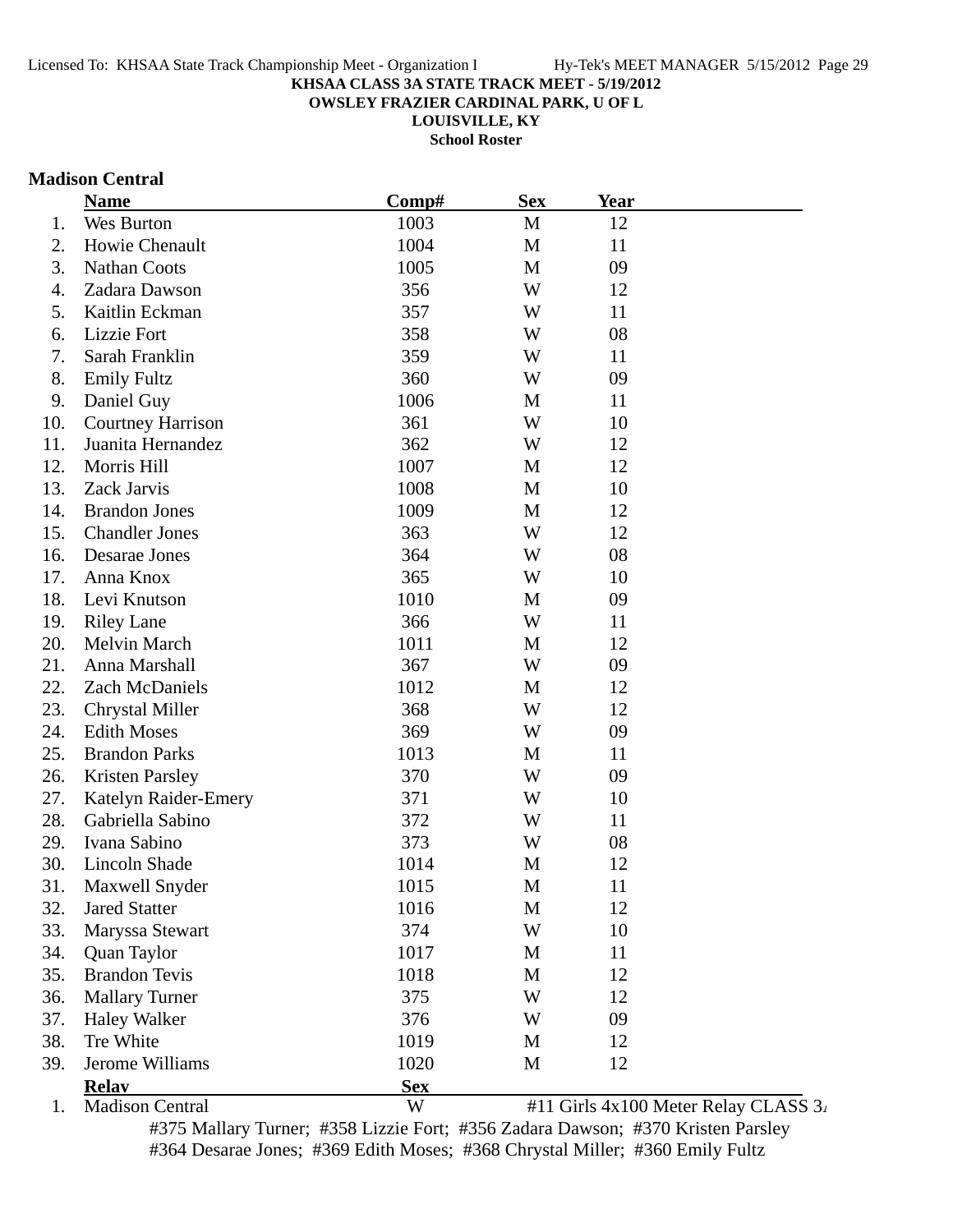**OWSLEY FRAZIER CARDINAL PARK, U OF L**

### **LOUISVILLE, KY**

**School Roster**

|    | <b>Relay</b>                           |   | <b>Sex</b>                                                                            |
|----|----------------------------------------|---|---------------------------------------------------------------------------------------|
| 2. | <b>Madison Central</b>                 | W | #7 Girls 4x200 Meter Relay CLASS 3A                                                   |
|    |                                        |   | #360 Emily Fultz; #363 Chandler Jones; #366 Riley Lane; #374 Maryssa Stewart          |
|    |                                        |   | #371 Katelyn Raider-Emery; #370 Kristen Parsley; #364 Desarae Jones; #358 Lizzie Fort |
| 3. | <b>Madison Central</b>                 | W | #23 Girls 4x400 Meter Relay CLASS 3.                                                  |
|    |                                        |   | #363 Chandler Jones; #372 Gabriella Sabino; #359 Sarah Franklin; #366 Riley Lane      |
|    |                                        |   | #371 Katelyn Raider-Emery; #374 Maryssa Stewart; #365 Anna Knox; #375 Mallary Turner  |
| 4. | <b>Madison Central</b>                 | W | #1 Girls 4x800 Meter Relay CLASS 3A                                                   |
|    |                                        |   | #357 Kaitlin Eckman; #365 Anna Knox; #359 Sarah Franklin; #372 Gabriella Sabino       |
|    | #367 Anna Marshall; #373 Ivana Sabino; |   |                                                                                       |
| 5. | <b>Madison Central</b>                 | M | #12 Boys 4x100 Meter Relay CLASS 3.                                                   |
|    |                                        |   | #1006 Daniel Guy; #1010 Levi Knutson; #1011 Melvin March; #1017 Quan Taylor           |
|    |                                        |   | #1018 Brandon Tevis; #1007 Morris Hill; #1005 Nathan Coots; #1003 Wes Burton          |
| 6. | <b>Madison Central</b>                 | M | #8 Boys 4x200 Meter Relay CLASS 3A                                                    |
|    |                                        |   | #1003 Wes Burton; #1011 Melvin March; #1020 Jerome Williams; #1005 Nathan Coots       |
|    |                                        |   | #1019 Tre White; #1006 Daniel Guy; #1018 Brandon Tevis; #1010 Levi Knutson            |
| 7. | <b>Madison Central</b>                 | M | #24 Boys 4x400 Meter Relay CLASS 3.                                                   |
|    |                                        |   | #1012 Zach McDaniels; #1008 Zack Jarvis; #1020 Jerome Williams; #1019 Tre White       |
|    |                                        |   | #1005 Nathan Coots; #1003 Wes Burton; #1004 Howie Chenault; #1010 Levi Knutson        |
| 8. | <b>Madison Central</b>                 | M | #2 Boys 4x800 Meter Relay CLASS 3A                                                    |
|    |                                        |   | #1004 Howie Chenault; #1012 Zach McDaniels; #1020 Jerome Williams; #1008 Zack Jarvis  |
|    |                                        |   | #1009 Brandon Jones; #1014 Lincoln Shade; #1015 Maxwell Snyder;                       |

### **Madisonville North Hopkins**

|    | <b>Name</b>            | Comp#      | <b>Sex</b> | Year |  |
|----|------------------------|------------|------------|------|--|
|    | Julia Borders          | 377        | W          | 10   |  |
|    | Isaac Couch            | 1021       | М          | 09   |  |
| 3. | <b>Taylor Hampton</b>  | 378        | W          | 10   |  |
| 4. | <b>Emily Logan</b>     | 379        | W          | 11   |  |
|    | Gabriella Niestrath    | 380        | W          | 11   |  |
| 6. | Amy Quinn              | 381        | W          | 12   |  |
|    | <b>Rachel Stockton</b> | 382        | W          | 11   |  |
|    | <b>Relay</b>           | <b>Sex</b> |            |      |  |

1. Madisonville North Hopkins W #1 Girls 4x800 Meter Relay CLASS 3A #377 Julia Borders; #378 Taylor Hampton; #380 Gabriella Niestrath; #382 Rachel Stockton #379 Emily Logan; #381 Amy Quinn;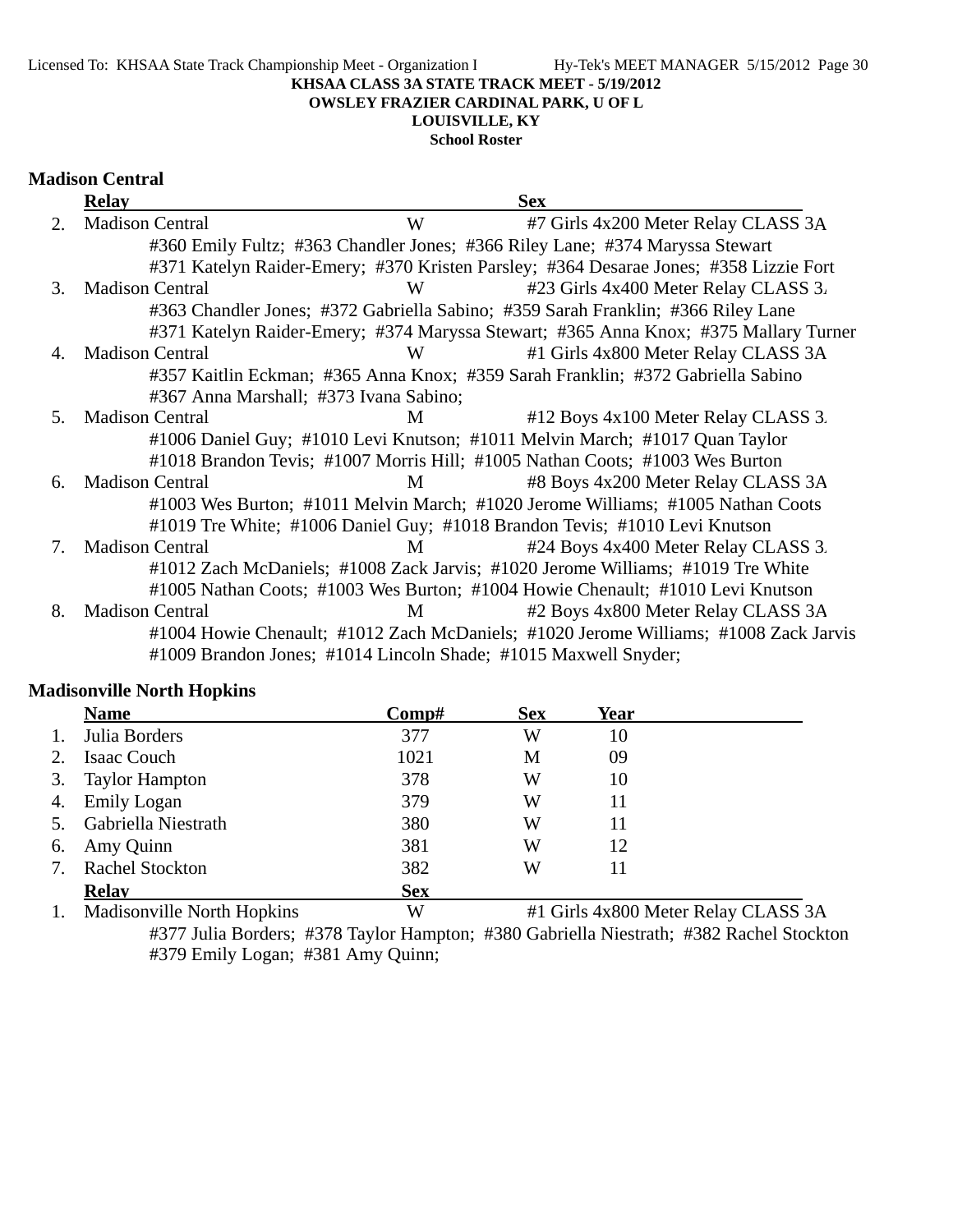**OWSLEY FRAZIER CARDINAL PARK, U OF L**

**LOUISVILLE, KY School Roster**

### **Male**

|     | <b>Name</b>              | Comp# | <b>Sex</b>   | <b>Year</b> |  |
|-----|--------------------------|-------|--------------|-------------|--|
| 1.  | Mikal Ballard            | 1022  | M            | 09          |  |
| 2.  | Lorentez Barbour         | 1023  | M            | 12          |  |
| 3.  | <b>Spencer Barrios</b>   | 1024  | M            | 10          |  |
| 4.  | Tonia Bethel             | 383   | W            | 09          |  |
| 5.  | Tim Braden               | 1025  | M            | 11          |  |
| 6.  | Amisuan Calloway         | 1026  | M            | 10          |  |
| 7.  | <b>Meghan Cleary</b>     | 384   | W            | 11          |  |
| 8.  | <b>Mariah Collins</b>    | 385   | W            | 10          |  |
| 9.  | <b>Mallory Dunn</b>      | 386   | W            | 12          |  |
| 10. | Dominique Edmonds        | 387   | W            | 10          |  |
| 11. | Taylor Fanagan           | 1027  | M            | 11          |  |
| 12. | Jordan Fields            | 1028  | M            | 10          |  |
| 13. | <b>Rhiann Fleming</b>    | 388   | W            | 11          |  |
| 14. | Joey Garber              | 1029  | M            | 11          |  |
| 15. | Delana Gilkey            | 389   | W            | 11          |  |
| 16. | Melvin Hall              | 1030  | M            | 10          |  |
| 17. | <b>Avery Haynes</b>      | 1031  | M            | 10          |  |
| 18. | Matthew Howard           | 1032  | M            | 11          |  |
| 19. | <b>Taylor Hunt</b>       | 390   | W            | 10          |  |
| 20. | Cayla Johnson            | 391   | W            | 11          |  |
| 21. | <b>Emily Johnson</b>     | 392   | W            | 11          |  |
| 22. | Kenya Johnson            | 393   | W            | 11          |  |
| 23. | Jasmine Kraft            | 394   | W            | 11          |  |
| 24. | Mariah Love              | 395   | W            | 11          |  |
| 25. | Jacob Melin              | 1033  | M            | 11          |  |
| 26. | Walter Moffitt           | 1034  | $\mathbf{M}$ | 12          |  |
| 27. | Amber Moorman            | 396   | W            | 11          |  |
| 28. | Ronjae Morris            | 1035  | M            | 12          |  |
| 29. | Ziah Nelson              | 397   | W            | 12          |  |
| 30. | Mackenzie Nevill         | 398   | W            | 09          |  |
| 31. | <b>Breshawn Phillips</b> | 1036  | M            | 11          |  |
| 32. | Jevon Robinson           | 1037  | M            | 12          |  |
| 33. | Jalen Rose               | 1038  | M            | 12          |  |
| 34. | <b>Rashon Saddler</b>    | 1039  | $\mathbf M$  | 11          |  |
| 35. | Kristen Smith            | 399   | W            | 10          |  |
| 36. | <b>Alexius Stevenson</b> | 400   | W            | 09          |  |
| 37. | <b>Tyler Stevenson</b>   | 1040  | M            | 11          |  |
| 38. | Clay Taylor              | 1041  | M            | 12          |  |
| 39. | Neon Thomas              | 401   | W            | 09          |  |
| 40. | <b>Torian Vaughn</b>     | 1042  | M            | 11          |  |
| 41. | Shaelyn Waller           | 402   | W            | 09          |  |
| 42. | Marcus Whitaker          | 1043  | M            | 11          |  |
| 43. | Vincent Wilcox           | 1044  | $\mathbf M$  | 12          |  |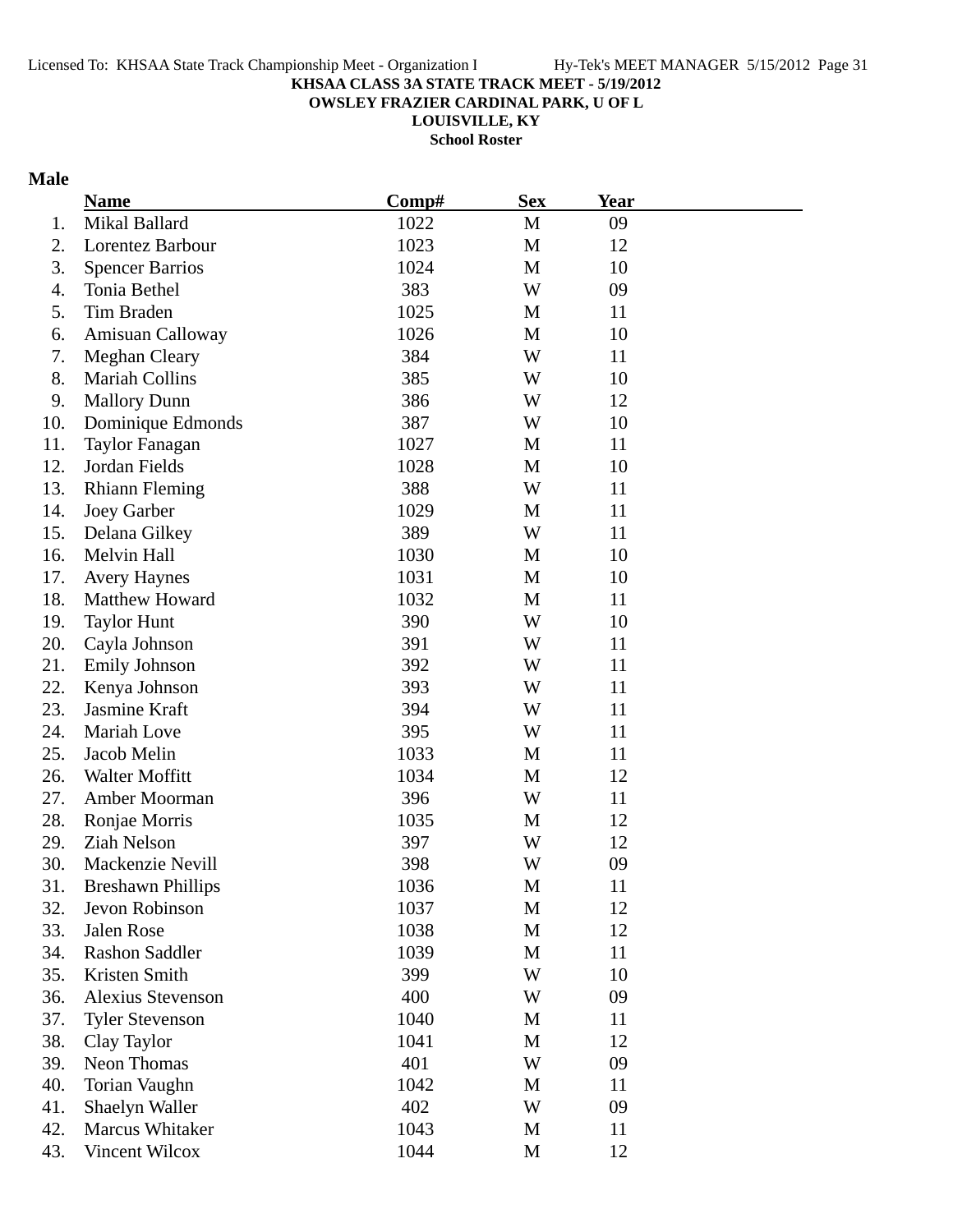**OWSLEY FRAZIER CARDINAL PARK, U OF L**

**LOUISVILLE, KY**

**School Roster**

#### **Male**

|     | <b>Name</b>  |                                                                                      | Comp#                                                                             | <b>Sex</b> | <b>Year</b> |                                      |  |  |
|-----|--------------|--------------------------------------------------------------------------------------|-----------------------------------------------------------------------------------|------------|-------------|--------------------------------------|--|--|
| 44. |              | Jeromy Williams                                                                      | 1045                                                                              | M          | 10          |                                      |  |  |
| 45. |              | Raeven Wilson                                                                        | 403                                                                               | W          | 12          |                                      |  |  |
|     | <b>Relay</b> |                                                                                      | <b>Sex</b>                                                                        |            |             |                                      |  |  |
| 1.  | Male         |                                                                                      | W                                                                                 |            |             | #11 Girls 4x100 Meter Relay CLASS 3. |  |  |
|     |              | #397 Ziah Nelson; #387 Dominique Edmonds; #394 Jasmine Kraft; #402 Shaelyn Waller    |                                                                                   |            |             |                                      |  |  |
|     |              | #385 Mariah Collins; #386 Mallory Dunn; #391 Cayla Johnson; #383 Tonia Bethel        |                                                                                   |            |             |                                      |  |  |
| 2.  | Male         |                                                                                      | W                                                                                 |            |             | #7 Girls 4x200 Meter Relay CLASS 3A  |  |  |
|     |              |                                                                                      | #391 Cayla Johnson; #387 Dominique Edmonds; #386 Mallory Dunn; #393 Kenya Johnson |            |             |                                      |  |  |
|     |              | #385 Mariah Collins; #394 Jasmine Kraft; #397 Ziah Nelson; #402 Shaelyn Waller       |                                                                                   |            |             |                                      |  |  |
| 3.  | Male         |                                                                                      | W                                                                                 |            |             | #23 Girls 4x400 Meter Relay CLASS 3. |  |  |
|     |              | #391 Cayla Johnson; #399 Kristen Smith; #396 Amber Moorman; #403 Raeven Wilson       |                                                                                   |            |             |                                      |  |  |
|     |              | #388 Rhiann Fleming; #393 Kenya Johnson; #385 Mariah Collins; #401 Neon Thomas       |                                                                                   |            |             |                                      |  |  |
| 4.  | Male         |                                                                                      | W                                                                                 |            |             | #1 Girls 4x800 Meter Relay CLASS 3A  |  |  |
|     |              | #388 Rhiann Fleming; #391 Cayla Johnson; #403 Raeven Wilson; #392 Emily Johnson      |                                                                                   |            |             |                                      |  |  |
|     |              | #399 Kristen Smith; #384 Meghan Cleary; #398 Mackenzie Nevill; #390 Taylor Hunt      |                                                                                   |            |             |                                      |  |  |
| 5.  | Male         |                                                                                      | M                                                                                 |            |             | #12 Boys 4x100 Meter Relay CLASS 3.  |  |  |
|     |              | #1038 Jalen Rose; #1044 Vincent Wilcox; #1045 Jeromy Williams; #1035 Ronjae Morris   |                                                                                   |            |             |                                      |  |  |
|     |              | #1030 Melvin Hall; #1043 Marcus Whitaker;                                            |                                                                                   |            |             |                                      |  |  |
| 6.  | Male         |                                                                                      | M                                                                                 |            |             | #8 Boys 4x200 Meter Relay CLASS 3A   |  |  |
|     |              | #1022 Mikal Ballard; #1044 Vincent Wilcox; #1037 Jevon Robinson; #1042 Torian Vaughn |                                                                                   |            |             |                                      |  |  |
|     |              | #1031 Avery Haynes; #1026 Amisuan Calloway;                                          |                                                                                   |            |             |                                      |  |  |
| 7.  | Male         |                                                                                      | M                                                                                 |            |             | #24 Boys 4x400 Meter Relay CLASS 3.  |  |  |
|     |              | #1022 Mikal Ballard; #1035 Ronjae Morris; #1027 Taylor Fanagan; #1042 Torian Vaughn  |                                                                                   |            |             |                                      |  |  |
|     |              | #1036 Breshawn Phillips;                                                             |                                                                                   |            |             |                                      |  |  |
| 8.  | Male         |                                                                                      | M                                                                                 |            |             | #2 Boys 4x800 Meter Relay CLASS 3A   |  |  |
|     |              | #1032 Matthew Howard; #1024 Spencer Barrios; #1029 Joey Garber; #1027 Taylor Fanagan |                                                                                   |            |             |                                      |  |  |
|     |              | #1033 Jacob Melin;                                                                   |                                                                                   |            |             |                                      |  |  |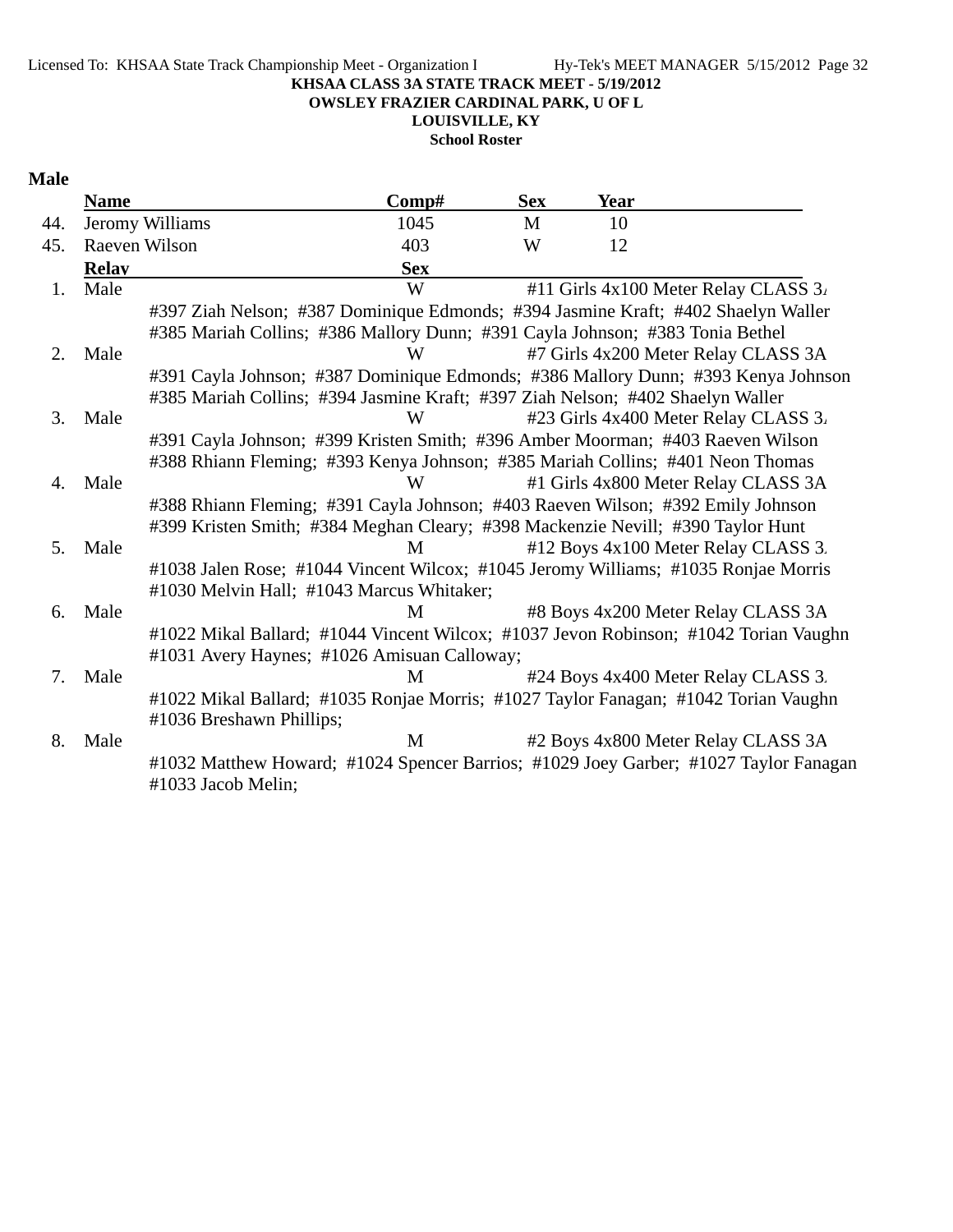**OWSLEY FRAZIER CARDINAL PARK, U OF L**

**LOUISVILLE, KY**

**School Roster**

### **Marshall County**

|     | <b>Name</b>            | Comp#      | <b>Sex</b> | <b>Year</b>                         |  |
|-----|------------------------|------------|------------|-------------------------------------|--|
| 1.  | Alyssa Barnard         | 404        | W          | 09                                  |  |
| 2.  | <b>Kyle Barry</b>      | 1046       | M          | 12                                  |  |
| 3.  | Robert Blankenship     | 1047       | M          | 09                                  |  |
| 4.  | Jacob Carnine          | 1048       | M          | 09                                  |  |
| 5.  | Devan Doss             | 405        | W          | 10                                  |  |
| 6.  | Tory Fehrenbacher      | 406        | W          | 12                                  |  |
| 7.  | Alli Fuqua             | 407        | W          | 10                                  |  |
| 8.  | Nick Gibson            | 1049       | M          | 11                                  |  |
| 9.  | Cody Gregory           | 1050       | M          | 10                                  |  |
| 10. | Colin Gunn             | 1051       | M          | 08                                  |  |
| 11. | Hunter Hillman         | 1052       | M          | 11                                  |  |
| 12. | Kara Kelley            | 408        | W          | 09                                  |  |
| 13. | <b>Troy Lampkin</b>    | 1053       | M          | 12                                  |  |
| 14. | Michaela Manley        | 409        | W          | 09                                  |  |
| 15. | Melanie McKendree      | 410        | W          | 12                                  |  |
| 16. | Lauren Miller          | 411        | W          | 12                                  |  |
| 17. | Dax Parker             | 1054       | M          | 09                                  |  |
| 18. | Melissa Ross           | 412        | W          | 09                                  |  |
| 19. | Stephanie Russell      | 413        | W          | 09                                  |  |
| 20. | <b>Bethany Strozzo</b> | 414        | W          | 09                                  |  |
| 21. | Skyler VanMeter        | 1055       | M          | 09                                  |  |
|     | <b>Relav</b>           | <b>Sex</b> |            |                                     |  |
| 1.  | <b>Marshall County</b> | W          |            | #7 Girls 4x200 Meter Relay CLASS 3A |  |

#407 Alli Fuqua; #406 Tory Fehrenbacher; #404 Alyssa Barnard; #411 Lauren Miller #408 Kara Kelley; #412 Melissa Ross; #414 Bethany Strozzo; #413 Stephanie Russell 2. Marshall County M #2 Boys 4x800 Meter Relay CLASS 3A #1052 Hunter Hillman; #1049 Nick Gibson; #1046 Kyle Barry; #1053 Troy Lampkin #1051 Colin Gunn; #1048 Jacob Carnine; #1047 Robert Blankenship; #1054 Dax Parker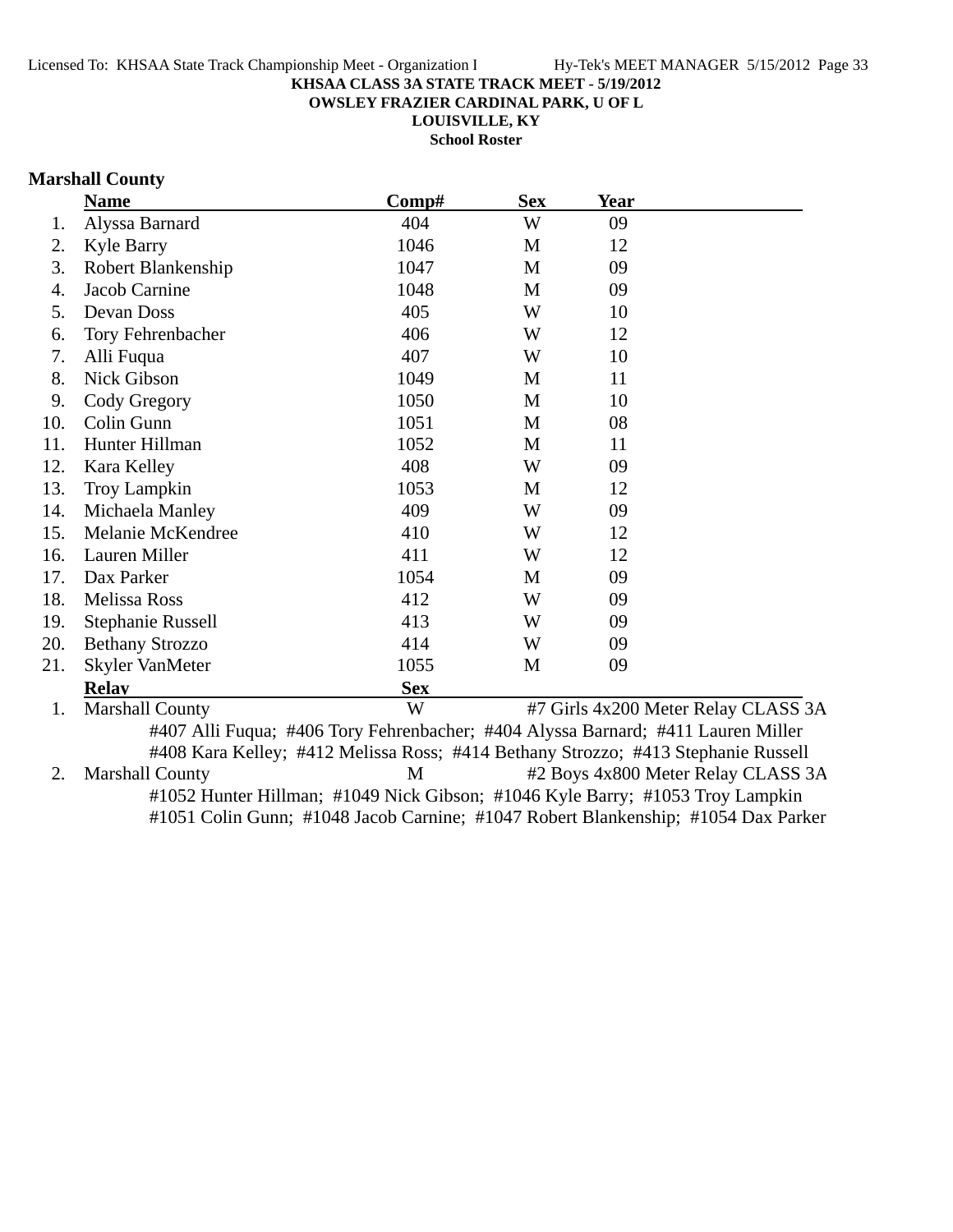**OWSLEY FRAZIER CARDINAL PARK, U OF L**

**LOUISVILLE, KY School Roster**

### **Meade County**

|     | <b>Name</b>                                                                                                                           | Comp#      | <b>Sex</b> | <b>Year</b> |                                      |
|-----|---------------------------------------------------------------------------------------------------------------------------------------|------------|------------|-------------|--------------------------------------|
| 1.  | Wyatt Bean                                                                                                                            | 1056       | M          | 11          |                                      |
| 2.  | Logan Burchett                                                                                                                        | 1057       | M          | 10          |                                      |
| 3.  | <b>Kelsey Clater</b>                                                                                                                  | 415        | W          | 10          |                                      |
| 4.  | <b>Ashlee Davis</b>                                                                                                                   | 416        | W          | 09          |                                      |
| 5.  | Danielle Fabel                                                                                                                        | 417        | W          | 08          |                                      |
| 6.  | Jonathan Jantzen                                                                                                                      | 1058       | M          | 11          |                                      |
| 7.  | LeAnna Luney                                                                                                                          | 418        | W          | 12          |                                      |
| 8.  | Maya Luney                                                                                                                            | 419        | W          | 11          |                                      |
| 9.  | <b>Dylan Massey</b>                                                                                                                   | 1059       | M          | 12          |                                      |
| 10. | Preston O'Brien                                                                                                                       | 1060       | M          | 11          |                                      |
| 11. | <b>Tylor Pinkard</b>                                                                                                                  | 1061       | M          | 12          |                                      |
| 12. | Melisa Smith                                                                                                                          | 420        | W          | 09          |                                      |
| 13. | <b>Marley Stanfield</b>                                                                                                               | 421        | W          | 12          |                                      |
| 14. | William Strickland                                                                                                                    | 1062       | M          | 11          |                                      |
| 15. | <b>Connor Swanson</b>                                                                                                                 | 1063       | M          | 10          |                                      |
| 16. | Dakota Waldecker                                                                                                                      | 1064       | M          | 12          |                                      |
| 17. | Jacob Waldecker                                                                                                                       | 1065       | M          | 11          |                                      |
| 18. | Shonte Williams                                                                                                                       | 422        | W          | 10          |                                      |
| 19. | Mitchell Wills                                                                                                                        | 1066       | M          | 12          |                                      |
|     | <b>Relay</b>                                                                                                                          | <b>Sex</b> |            |             |                                      |
| 1.  | <b>Meade County</b>                                                                                                                   | W          |            |             | #11 Girls 4x100 Meter Relay CLASS 3. |
|     | #422 Shonte Williams; #421 Marley Stanfield; #418 LeAnna Luney; #415 Kelsey Clater<br>#420 Melisa Smith; #417 Danielle Fabel;         |            |            |             |                                      |
| 2.  | <b>Meade County</b>                                                                                                                   | W          |            |             | #23 Girls 4x400 Meter Relay CLASS 3. |
|     | #422 Shonte Williams; #416 Ashlee Davis; #421 Marley Stanfield; #415 Kelsey Clater<br>#418 LeAnna Luney; #417 Danielle Fabel;         |            |            |             |                                      |
| 3.  | <b>Meade County</b>                                                                                                                   | M          |            |             | #8 Boys 4x200 Meter Relay CLASS 3A   |
|     | #1061 Tylor Pinkard; #1058 Jonathan Jantzen; #1056 Wyatt Bean; #1066 Mitchell Wills<br>#1057 Logan Burchett;                          |            |            |             |                                      |
| 4.  | <b>Meade County</b>                                                                                                                   | M          |            |             | #24 Boys 4x400 Meter Relay CLASS 3.  |
|     | #1061 Tylor Pinkard; #1064 Dakota Waldecker; #1059 Dylan Massey; #1066 Mitchell Wills<br>#1065 Jacob Waldecker; #1057 Logan Burchett; |            |            |             |                                      |
| 5.  | <b>Meade County</b>                                                                                                                   | М          |            |             | #2 Boys 4x800 Meter Relay CLASS 3A   |
|     | #1064 Dakota Waldecker; #1065 Jacob Waldecker; #1062 William Strickland; #1059 Dylan M<br>#1057 Logan Burchett; #1063 Connor Swanson; |            |            |             |                                      |
|     | <b>Montgomery County</b>                                                                                                              |            |            |             |                                      |

| <b>Name</b>         | Comp# | Sex | Year |  |
|---------------------|-------|-----|------|--|
| 1. Aiyanna Jones    | 423   | W   | 0S   |  |
| 2. Angelica Shkraba | 424   | W   |      |  |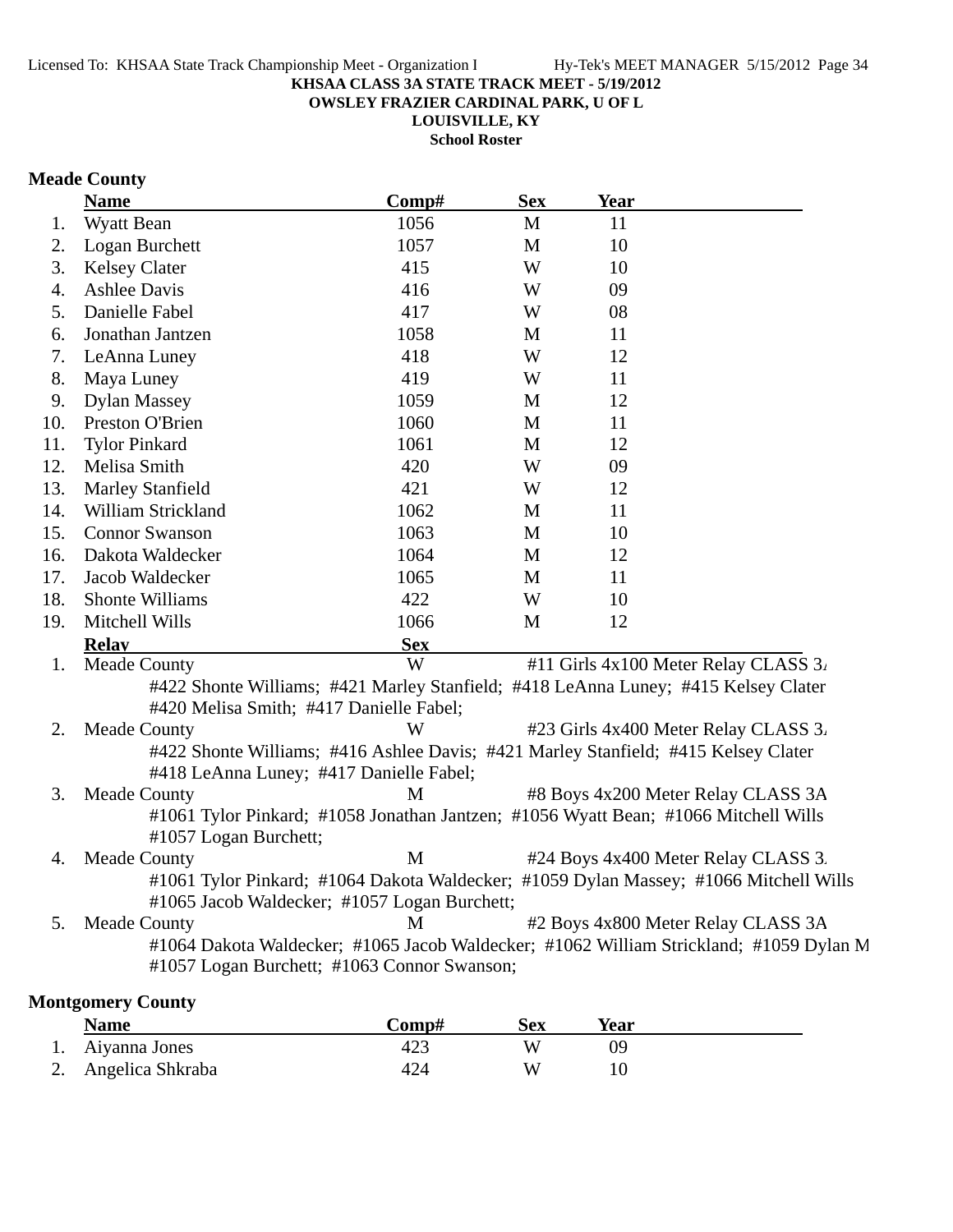**OWSLEY FRAZIER CARDINAL PARK, U OF L**

### **LOUISVILLE, KY**

**School Roster**

### **Muhlenberg County**

|    | <b>Name</b>           | Comp# | <b>Sex</b> | Year |  |
|----|-----------------------|-------|------------|------|--|
|    | <b>Alliah Fueller</b> | 425   | W          | 11   |  |
|    | <b>Chase Geary</b>    | 1067  | M          | 10   |  |
| 3. | <b>Lindsey Mathis</b> | 426   | W          | 11   |  |
|    | <b>Nelson County</b>  |       |            |      |  |
|    | <b>Name</b>           | Comp# | <b>Sex</b> | Year |  |
|    | Brianna Harmon        | 427   | W          | 10   |  |
|    | Trey White            | 1068  | M          | 12   |  |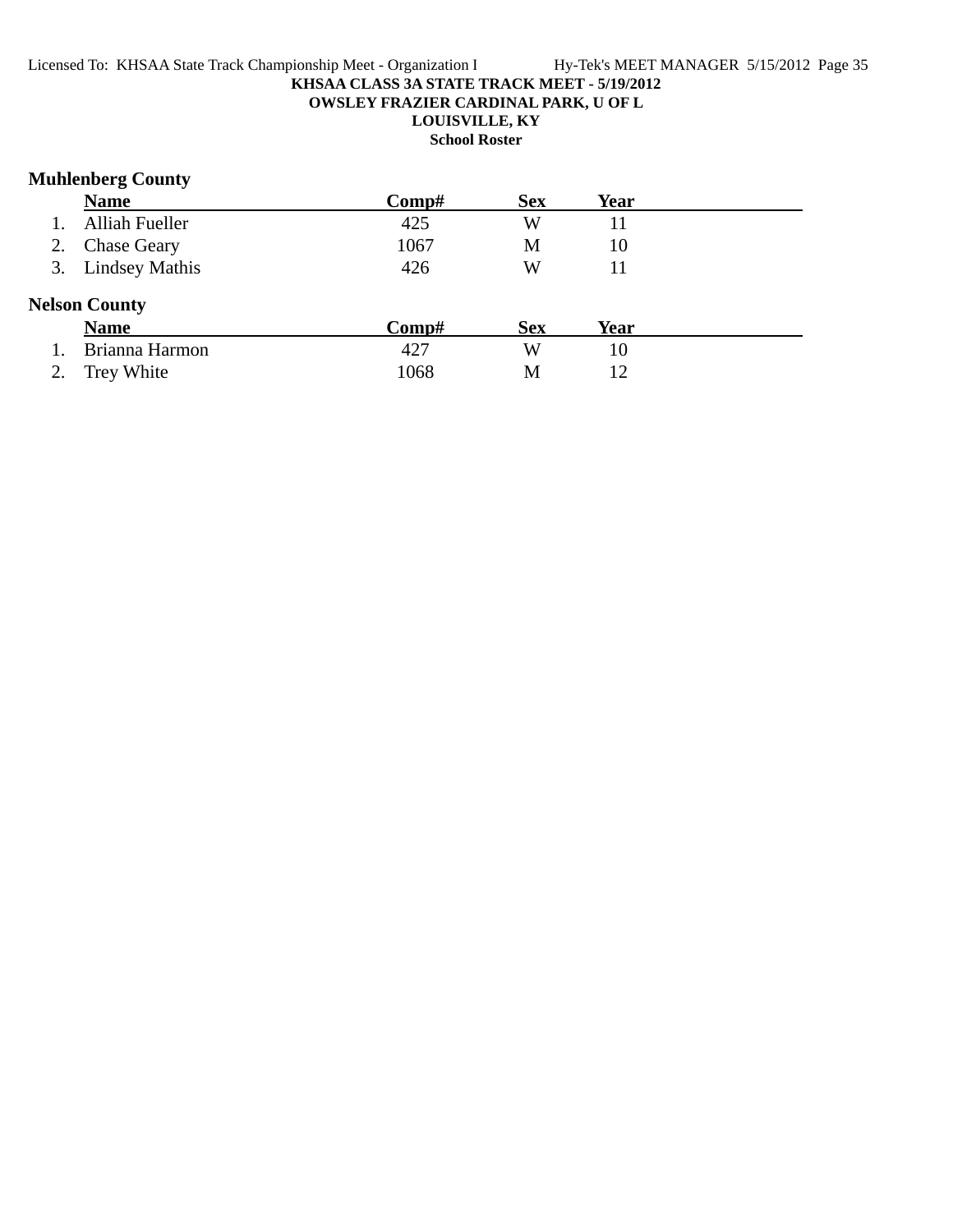**OWSLEY FRAZIER CARDINAL PARK, U OF L**

**LOUISVILLE, KY**

**School Roster**

### **North Hardin**

|     | <b>Name</b>            | Comp# | <b>Sex</b> | <b>Year</b> |  |
|-----|------------------------|-------|------------|-------------|--|
| 1.  | <b>Tyler Breeds</b>    | 1069  | M          | 10          |  |
| 2.  | Jeremy Brown           | 1070  | M          | 12          |  |
| 3.  | <b>Josh Burries</b>    | 1071  | M          | 12          |  |
| 4.  | Jazmine Byrd           | 428   | W          | 11          |  |
| 5.  | Hannah Corbin          | 429   | W          | 09          |  |
| 6.  | <b>Vincent Dobbins</b> | 1072  | M          | 11          |  |
| 7.  | Harley Domschke        | 430   | W          | 08          |  |
| 8.  | Kevin Dyer             | 1073  | M          | 10          |  |
| 9.  | Brianna Edmunds        | 431   | W          | 11          |  |
| 10. | <b>Raven Graves</b>    | 432   | W          | 10          |  |
| 11. | Aaron House            | 1074  | M          | 12          |  |
| 12. | <b>Brandon Ignas</b>   | 1075  | M          | 11          |  |
| 13. | Dezerea Jackson        | 433   | W          | 07          |  |
| 14. | <b>Tamara Jenkins</b>  | 434   | W          | 11          |  |
| 15. | Dante Johnson          | 1076  | M          | 10          |  |
| 16. | Trevon Johnson         | 1077  | M          | 11          |  |
| 17. | Tori King              | 435   | W          | 12          |  |
| 18. | Daevion Mahone         | 436   | W          | 07          |  |
| 19. | <b>Bryce Meers</b>     | 1078  | M          | 11          |  |
| 20. | <b>Terrence Mills</b>  | 1079  | M          | 12          |  |
| 21. | Josh Ortega            | 1080  | M          | 12          |  |
| 22. | Selina Osteriche       | 437   | W          | 09          |  |
| 23. | Kirk Oxendine          | 1081  | M          | 11          |  |
| 24. | <b>Stevie Packer</b>   | 1082  | M          | 11          |  |
| 25. | Antonio Parker         | 1083  | M          | 11          |  |
| 26. | Paige Pettel           | 438   | W          | 08          |  |
| 27. | <b>Avery Price</b>     | 1084  | M          | 12          |  |
| 28. | Lashauna Reed          | 439   | W          | 11          |  |
| 29. | <b>Chanel Roberts</b>  | 440   | W          | 11          |  |
| 30. | <b>Shay Scott</b>      | 441   | W          | 10          |  |
| 31. | <b>Alexis Shelby</b>   | 442   | W          | 08          |  |
| 32. | Jillian Shufelt        | 443   | W          | 10          |  |
| 33. | Katherine Smith        | 444   | W          | 11          |  |
| 34. | Jacob Stefanko         | 1085  | M          | 09          |  |
| 35. | Razjay Stephens        | 445   | W          | 07          |  |
| 36. | Domeneque Taft         | 446   | W          | 10          |  |
| 37. | Tamia Taylor           | 447   | W          | 07          |  |
| 38. | <b>Marcus Terrell</b>  | 1086  | M          | 10          |  |
| 39. | Jeffery Washington     | 1087  | M          | 12          |  |
| 40. | <b>Eddie Weaver</b>    | 1088  | M          | 12          |  |
| 41. | jarard williams        | 1089  | M          | 12          |  |
| 42. | Jasmine Wilson         | 448   | W          | 11          |  |
| 43. | Dontre woodruff        | 1090  | M          | 11          |  |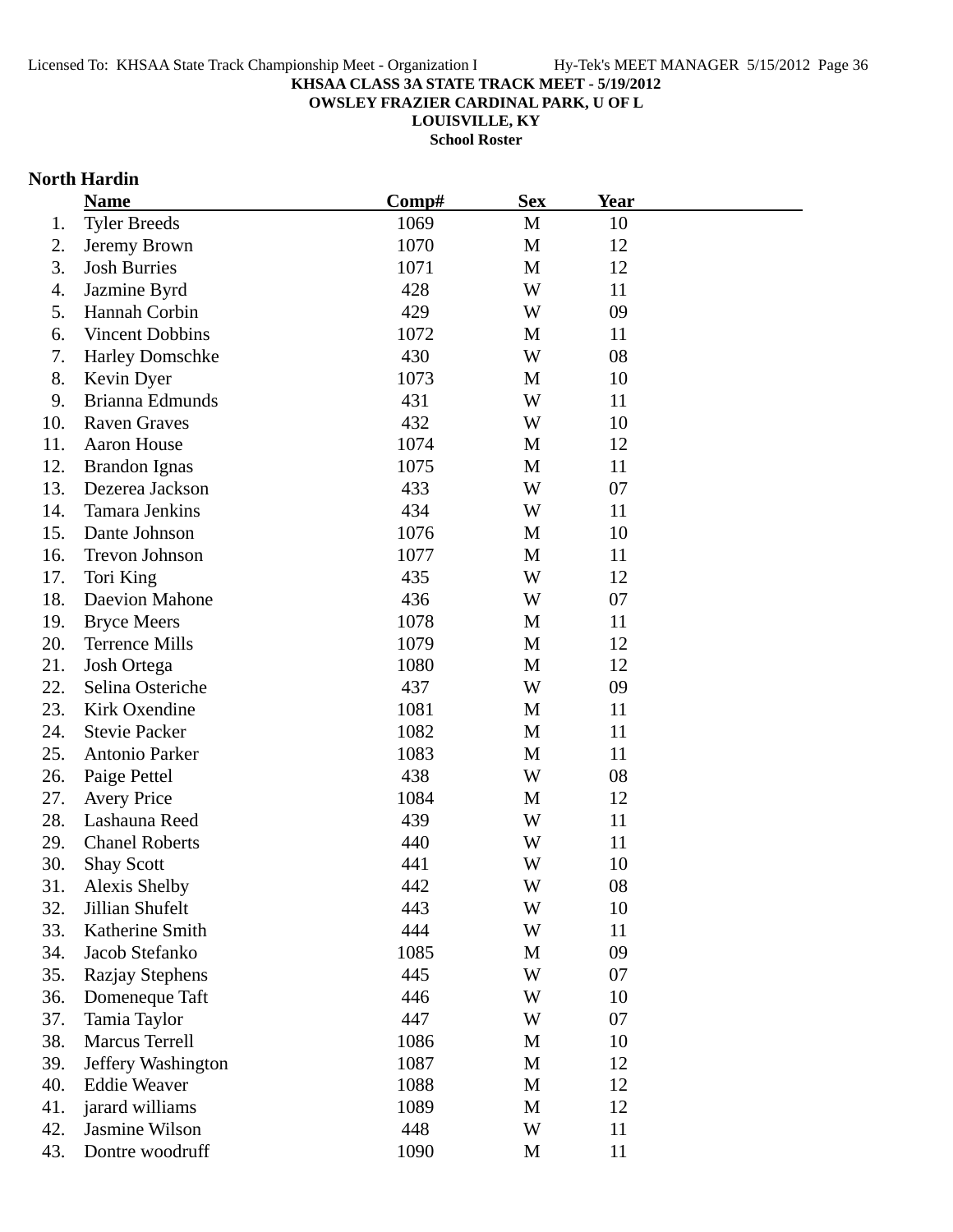Licensed To: KHSAA State Track Championship Meet - Organization I Hy-Tek's MEET MANAGER 5/15/2012 Page 37

#### **KHSAA CLASS 3A STATE TRACK MEET - 5/19/2012**

**OWSLEY FRAZIER CARDINAL PARK, U OF L**

**LOUISVILLE, KY**

**School Roster**

### **North Hardin**

|                                  | <b>Name</b>                                                                           | Comp#      | <b>Sex</b> | Year |                                      |
|----------------------------------|---------------------------------------------------------------------------------------|------------|------------|------|--------------------------------------|
| 44.                              | Brianna Woodson                                                                       | 449        | W          | 12   |                                      |
|                                  | <b>Relay</b>                                                                          | <b>Sex</b> |            |      |                                      |
| $\mathbf{1}$ .                   | North Hardin                                                                          | W          |            |      | #11 Girls 4x100 Meter Relay CLASS 3. |
|                                  | #432 Raven Graves; #448 Jasmine Wilson; #431 Brianna Edmunds; #428 Jazmine Byrd       |            |            |      |                                      |
|                                  | #446 Domeneque Taft; #436 Daevion Mahone; #445 Razjay Stephens; #449 Brianna Woodsor  |            |            |      |                                      |
| 2.                               | North Hardin                                                                          | W          |            |      | #7 Girls 4x200 Meter Relay CLASS 3A  |
|                                  | #428 Jazmine Byrd; #432 Raven Graves; #446 Domeneque Taft; #448 Jasmine Wilson        |            |            |      |                                      |
|                                  | #449 Brianna Woodson; #445 Razjay Stephens; #436 Daevion Mahone; #442 Alexis Shelby   |            |            |      |                                      |
| 3.                               | North Hardin                                                                          | W          |            |      | #23 Girls 4x400 Meter Relay CLASS 3. |
|                                  | #443 Jillian Shufelt; #446 Domeneque Taft; #449 Brianna Woodson; #442 Alexis Shelby   |            |            |      |                                      |
|                                  | #428 Jazmine Byrd; #432 Raven Graves; #448 Jasmine Wilson; #434 Tamara Jenkins        |            |            |      |                                      |
| 4.                               | North Hardin                                                                          | W          |            |      | #1 Girls 4x800 Meter Relay CLASS 3A  |
|                                  | #442 Alexis Shelby; #439 Lashauna Reed; #443 Jillian Shufelt; #447 Tamia Taylor       |            |            |      |                                      |
|                                  | #433 Dezerea Jackson; #444 Katherine Smith; #429 Hannah Corbin; #437 Selina Osteriche |            |            |      |                                      |
| 5.                               | North Hardin                                                                          | M          |            |      | #12 Boys 4x100 Meter Relay CLASS 3.  |
|                                  | #1072 Vincent Dobbins; #1078 Bryce Meers; #1077 Trevon Johnson; #1084 Avery Price     |            |            |      |                                      |
|                                  | #1082 Stevie Packer; #1089 jarard williams; #1076 Dante Johnson; #1081 Kirk Oxendine  |            |            |      |                                      |
| 6.                               | North Hardin                                                                          | M          |            |      | #8 Boys 4x200 Meter Relay CLASS 3A   |
|                                  | #1077 Trevon Johnson; #1079 Terrence Mills; #1081 Kirk Oxendine; #1084 Avery Price    |            |            |      |                                      |
|                                  | #1076 Dante Johnson; #1072 Vincent Dobbins; #1082 Stevie Packer; #1078 Bryce Meers    |            |            |      |                                      |
| $7_{\scriptscriptstyle{\ddots}}$ | North Hardin                                                                          | M          |            |      | #24 Boys 4x400 Meter Relay CLASS 3.  |
|                                  | #1076 Dante Johnson; #1080 Josh Ortega; #1081 Kirk Oxendine; #1082 Stevie Packer      |            |            |      |                                      |
|                                  | #1079 Terrence Mills; #1073 Kevin Dyer; #1084 Avery Price; #1086 Marcus Terrell       |            |            |      |                                      |
| 8.                               | North Hardin                                                                          | M          |            |      | #2 Boys 4x800 Meter Relay CLASS 3A   |
|                                  | #1069 Tyler Breeds; #1080 Josh Ortega; #1082 Stevie Packer; #1086 Marcus Terrell      |            |            |      |                                      |
|                                  | #1081 Kirk Oxendine; #1088 Eddie Weaver; #1075 Brandon Ignas; #1079 Terrence Mills    |            |            |      |                                      |

### **North Laurel**

|     | <b>Name</b>              | Comp#        | <b>Sex</b>   | Year       |                                                                   |
|-----|--------------------------|--------------|--------------|------------|-------------------------------------------------------------------|
|     | <b>Ben Barnes</b>        | 1091         | M            | 10         |                                                                   |
|     | <b>Garrison Burchell</b> | 1092         | M            | 11         |                                                                   |
| 3.  | <b>Stephen Causey</b>    | 1093         | M            | 11         |                                                                   |
| 4.  | Layne Gaynor             | 1094         | M            | 11         |                                                                   |
| 5.  | Corey Hyde               | 1095         | M            | 12         |                                                                   |
| 6.  | <b>Chance Lambert</b>    | 1096         | M            | 10         |                                                                   |
| 7.  | <b>Garrett Napier</b>    | 1097         | M            | 08         |                                                                   |
| 8.  | <b>Andrew Nolan</b>      | 1098         | M            | 11         |                                                                   |
| 9.  | Samantha Proffitt        | 450          | W            | 12         |                                                                   |
| 10. | Gregory Randolph         | 1099         | M            | 12         |                                                                   |
| 11. | Ashley Woolum            | 451          | W            | 12         |                                                                   |
|     | <b>Relav</b>             | <b>Sex</b>   |              |            |                                                                   |
|     | $\mathbf{X}$             | $\mathbf{r}$ | $\mathbf{a}$ | $\sqrt{2}$ | $\alpha$ <sup>T</sup> $\alpha$ $\alpha$ $\beta$<br>$\mathbf{r}$ 1 |

1. North Laurel M #2 Boys 4x800 Meter Relay CLASS 3A #1094 Layne Gaynor; #1092 Garrison Burchell; #1097 Garrett Napier; #1099 Gregory Randol #1093 Stephen Causey; #1096 Chance Lambert; #1091 Ben Barnes; #1098 Andrew Nolan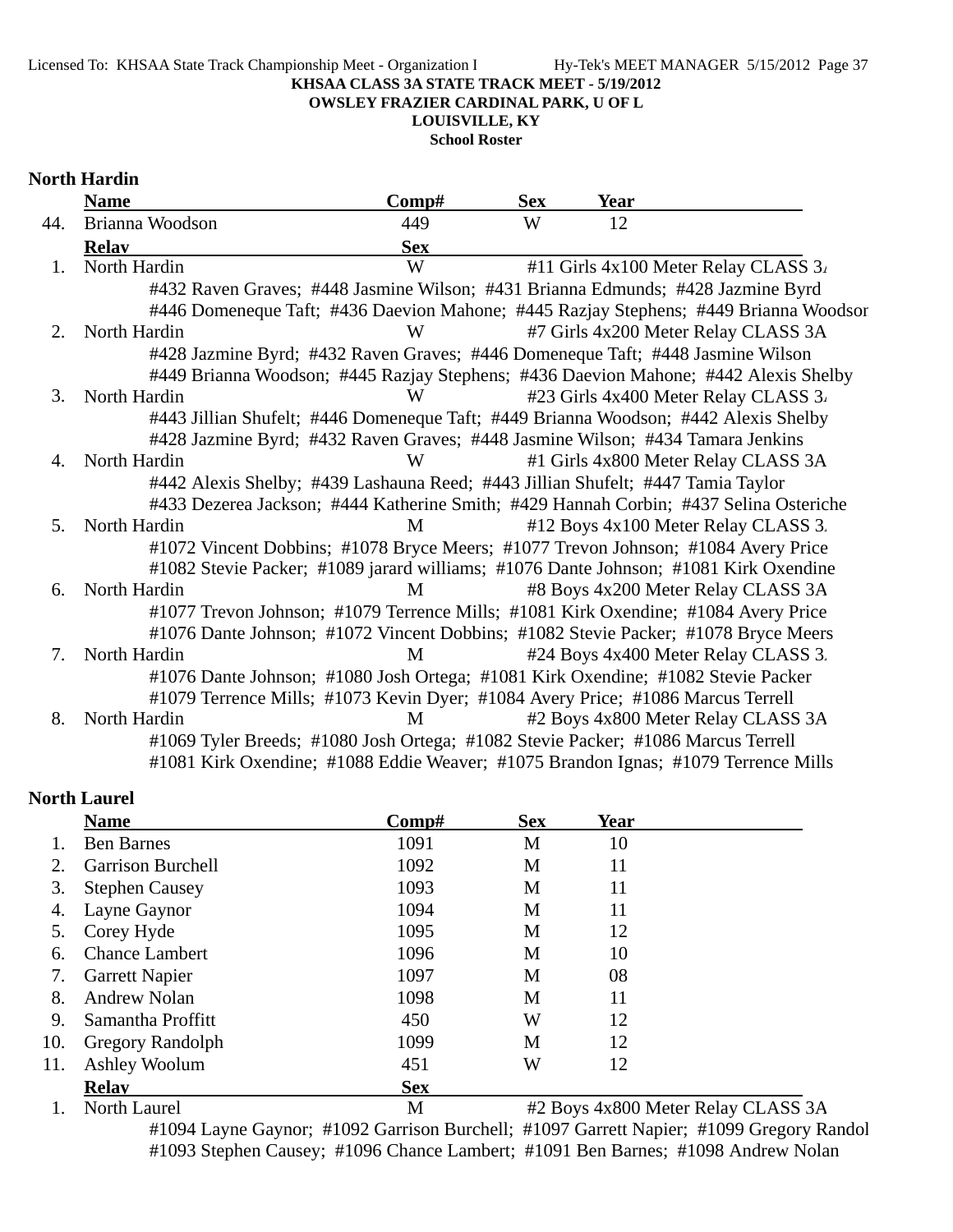**OWSLEY FRAZIER CARDINAL PARK, U OF L**

**LOUISVILLE, KY School Roster**

### **Notre Dame**

|     | <b>Name</b>                                                                         | Comp#      | <b>Sex</b> | <b>Year</b> |                                                                                                                                                                               |
|-----|-------------------------------------------------------------------------------------|------------|------------|-------------|-------------------------------------------------------------------------------------------------------------------------------------------------------------------------------|
| 1.  | <b>Mandy Arnzen</b>                                                                 | 452        | W          | 09          |                                                                                                                                                                               |
| 2.  | Sara Borchers                                                                       | 453        | W          | 10          |                                                                                                                                                                               |
| 3.  | Jamie Bramlage                                                                      | 454        | W          | 11          |                                                                                                                                                                               |
| 4.  | Leah Bramlage                                                                       | 455        | W          | 12          |                                                                                                                                                                               |
| 5.  | Alexa Colvin                                                                        | 456        | W          | 10          |                                                                                                                                                                               |
| 6.  | Kiertsten Furnish                                                                   | 457        | W          | 11          |                                                                                                                                                                               |
| 7.  | <b>Sklyer Green</b>                                                                 | 458        | W          | 11          |                                                                                                                                                                               |
| 8.  | Amy Hansen                                                                          | 459        | W          | 11          |                                                                                                                                                                               |
| 9.  | Savannah Hemmer                                                                     | 460        | W          | 10          |                                                                                                                                                                               |
| 10. | Darrian Johnson                                                                     | 461        | W          | 11          |                                                                                                                                                                               |
| 11. | Katherine Koplyay                                                                   | 462        | W          | 11          |                                                                                                                                                                               |
| 12. | Monica McFadden                                                                     | 463        | W          | 11          |                                                                                                                                                                               |
| 13. | Mackenzie Scaringi                                                                  | 464        | W          | 10          |                                                                                                                                                                               |
| 14. | Alexa Schulte                                                                       | 465        | W          | 10          |                                                                                                                                                                               |
| 15. | Brenna Schutzman                                                                    | 466        | W          | 11          |                                                                                                                                                                               |
| 16. | Morgan Stenger                                                                      | 467        | W          | 12          |                                                                                                                                                                               |
| 17. | Carly Wolnitzek                                                                     | 468        | W          | 09          |                                                                                                                                                                               |
| 18. | Katie Zembrodt                                                                      | 469        | W          | 11          |                                                                                                                                                                               |
|     | <b>Relay</b>                                                                        | <b>Sex</b> |            |             |                                                                                                                                                                               |
| 1.  | Notre Dame                                                                          | W          |            |             | #7 Girls 4x200 Meter Relay CLASS 3A                                                                                                                                           |
|     | #457 Kiertsten Furnish; #454 Jamie Bramlage; #452 Mandy Arnzen; #469 Katie Zembrodt |            |            |             |                                                                                                                                                                               |
|     |                                                                                     |            |            |             | #460 Savannah Hemmer; #461 Darrian Johnson; #462 Katherine Koplyay; #468 Carly Wolnit:                                                                                        |
| 2.  | Notre Dame                                                                          | W          |            |             | #23 Girls 4x400 Meter Relay CLASS 3.                                                                                                                                          |
|     |                                                                                     |            |            |             | #460 Savannah Hemmer; #466 Brenna Schutzman; #452 Mandy Arnzen; #454 Jamie Bramlag<br>#468 Carly Wolnitzek; #469 Katie Zembrodt; #457 Kiertsten Furnish; #463 Monica McFadder |
| 3.  | Notre Dame                                                                          | W          |            |             | #1 Girls 4x800 Meter Relay CLASS 3A                                                                                                                                           |
|     |                                                                                     |            |            |             | #459 Amy Hansen; #467 Morgan Stenger; #463 Monica McFadden; #466 Brenna Schutzman                                                                                             |
|     | #453 Sara Borchers; #456 Alexa Colvin; #460 Savannah Hemmer; #468 Carly Wolnitzek   |            |            |             |                                                                                                                                                                               |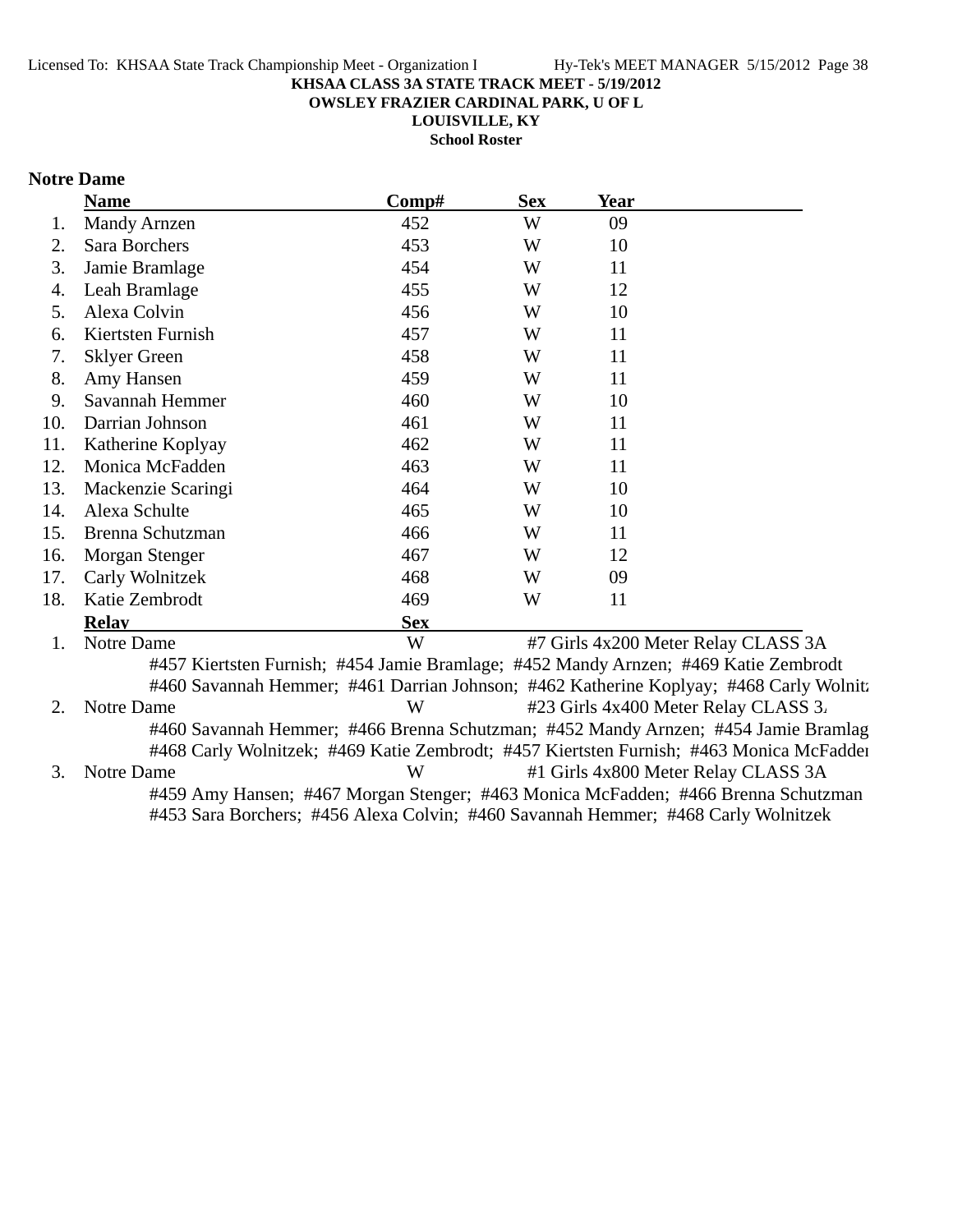**OWSLEY FRAZIER CARDINAL PARK, U OF L**

**LOUISVILLE, KY School Roster**

# **Oldham County**

|     | <b>Name</b>                                                                          | Comp#      | <b>Sex</b>  | <b>Year</b> |                                      |
|-----|--------------------------------------------------------------------------------------|------------|-------------|-------------|--------------------------------------|
| 1.  | <b>Mallory Ackles</b>                                                                | 470        | W           | 11          |                                      |
| 2.  | Chelsea Bear                                                                         | 471        | W           | 10          |                                      |
| 3.  | Chris Caudill                                                                        | 1100       | M           | 11          |                                      |
| 4.  | <b>Josh Corral</b>                                                                   | 1101       | M           | 10          |                                      |
| 5.  | Evann Dickerson                                                                      | 472        | W           | 12          |                                      |
| 6.  | Zac Gnadinger                                                                        | 1102       | M           | 12          |                                      |
| 7.  | Caroline Grogan                                                                      | 473        | W           | 10          |                                      |
| 8.  | Margaret Grogan                                                                      | 474        | W           | 12          |                                      |
| 9.  | <b>Braxton Hall</b>                                                                  | 1103       | M           | 12          |                                      |
| 10. | Kyle Harmon                                                                          | 1104       | M           | 12          |                                      |
| 11. | Kaycee Harris                                                                        | 475        | W           | 12          |                                      |
| 12. | Kati Heil                                                                            | 476        | W           | 10          |                                      |
| 13. | <b>Bryson Hodges</b>                                                                 | 1105       | M           | 11          |                                      |
| 14. | Benjamin Hoffman                                                                     | 1106       | M           | 10          |                                      |
| 15. | <b>Madison Honeycutt</b>                                                             | 477        | W           | 10          |                                      |
| 16. | <b>Emmily Klump</b>                                                                  | 478        | W           | 12          |                                      |
| 17. | Kelly Klump                                                                          | 479        | W           | 09          |                                      |
| 18. | Christine Lund                                                                       | 480        | W           | 12          |                                      |
| 19. | Amanda Manning                                                                       | 481        | W           | 12          |                                      |
| 20. | <b>Joey Mattingly</b>                                                                | 1107       | M           | 11          |                                      |
| 21. | <b>Haley Mullins</b>                                                                 | 482        | W           | 11          |                                      |
| 22. | <b>Hannah Mullins</b>                                                                | 483        | W           | 11          |                                      |
| 23. | Cody Oldham                                                                          | 1108       | M           | 12          |                                      |
| 24. | <b>Jason Scalf</b>                                                                   | 1109       | M           | 12          |                                      |
| 25. | Whitney Schuyler                                                                     | 484        | W           | 10          |                                      |
| 26. | Myah Underwood                                                                       | 485        | W           | 09          |                                      |
| 27. | Luke Weishaar                                                                        | 1110       | $\mathbf M$ | 12          |                                      |
| 28. | <b>Summer Wheeler</b>                                                                | 486        | W           | 10          |                                      |
|     | <b>Relav</b>                                                                         | <b>Sex</b> |             |             |                                      |
| 1.  | <b>Oldham County</b>                                                                 | W          |             |             | #11 Girls 4x100 Meter Relay CLASS 3. |
|     | #475 Kaycee Harris; #480 Christine Lund; #486 Summer Wheeler; #477 Madison Honeycutt |            |             |             |                                      |
|     | #485 Myah Underwood; #484 Whitney Schuyler; #478 Emmily Klump; #481 Amanda Manni     |            |             |             |                                      |
| 2.  | <b>Oldham County</b>                                                                 | W          |             |             | #7 Girls 4x200 Meter Relay CLASS 3A  |
|     | #475 Kaycee Harris; #477 Madison Honeycutt; #474 Margaret Grogan; #485 Myah Underwoo |            |             |             |                                      |
|     | #486 Summer Wheeler; #480 Christine Lund; #476 Kati Heil; #484 Whitney Schuyler      |            |             |             |                                      |
| 3.  | <b>Oldham County</b>                                                                 | W          |             |             | #23 Girls 4x400 Meter Relay CLASS 3. |
|     | #486 Summer Wheeler; #477 Madison Honeycutt; #476 Kati Heil; #474 Margaret Grogan    |            |             |             |                                      |
|     | #478 Emmily Klump; #485 Myah Underwood; #479 Kelly Klump; #484 Whitney Schuyler      |            |             |             |                                      |
| 4.  | <b>Oldham County</b>                                                                 | W          |             |             | #1 Girls 4x800 Meter Relay CLASS 3A  |
|     | #478 Emmily Klump; #479 Kelly Klump; #474 Margaret Grogan; #476 Kati Heil            |            |             |             |                                      |
|     | #473 Caroline Grogan; #482 Haley Mullins; #483 Hannah Mullins; #471 Chelsea Bear     |            |             |             |                                      |
| 5.  | <b>Oldham County</b>                                                                 | M          |             |             | #12 Boys 4x100 Meter Relay CLASS 3.  |
|     | #1107 Joey Mattingly; #1104 Kyle Harmon; #1101 Josh Corral; #1108 Cody Oldham        |            |             |             |                                      |
|     | #1100 Chris Caudill; #1105 Bryson Hodges; #1103 Braxton Hall; #1109 Jason Scalf      |            |             |             |                                      |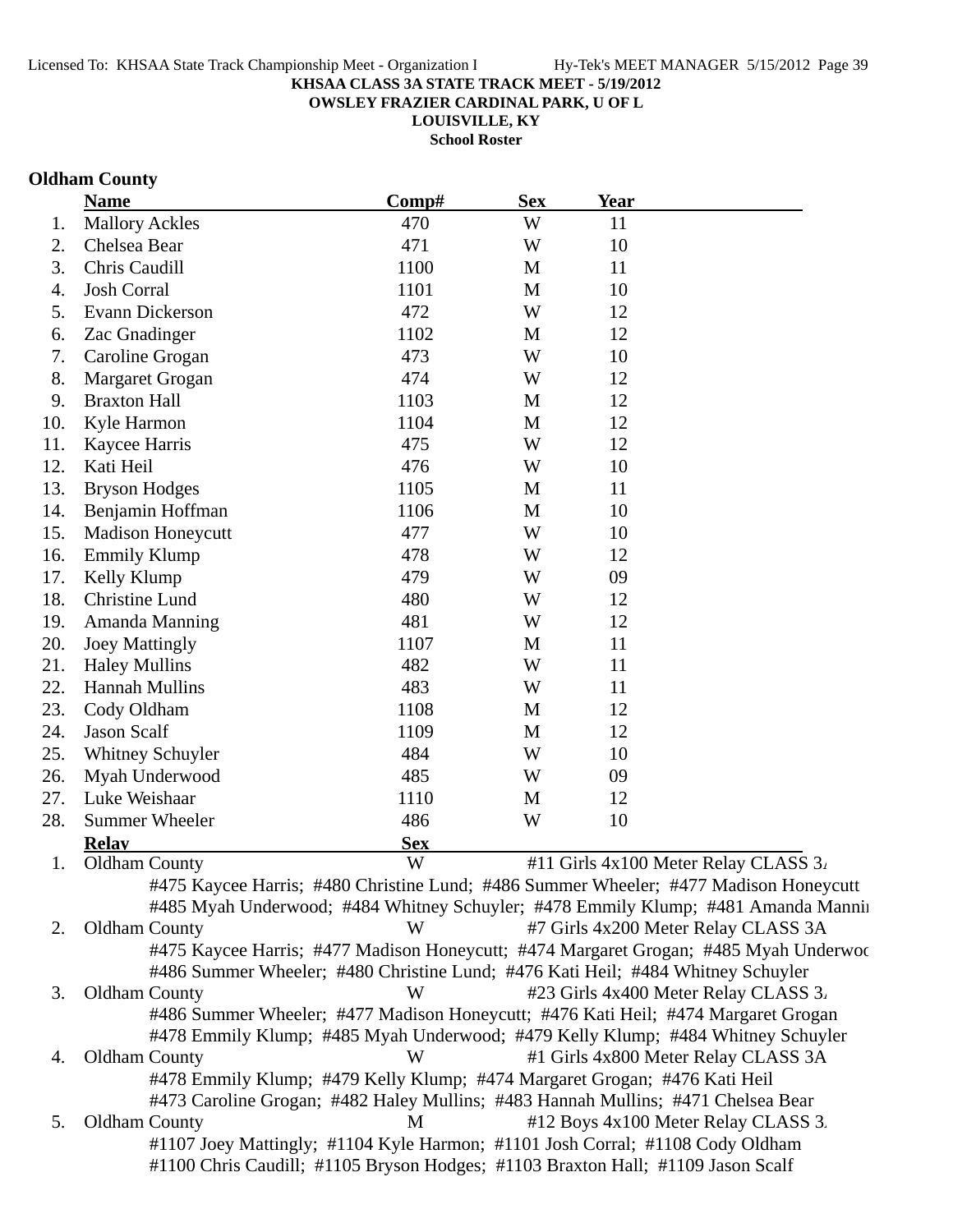**School Roster**

### **Oldham County**

| <b>Relay</b>     |   | <b>Sex</b>                                                                             |
|------------------|---|----------------------------------------------------------------------------------------|
| 6. Oldham County | M | #24 Boys 4x400 Meter Relay CLASS 3.                                                    |
|                  |   | #1104 Kyle Harmon; #1101 Josh Corral; #1103 Braxton Hall; #1108 Cody Oldham            |
|                  |   | #1107 Joey Mattingly; #1100 Chris Caudill; #1106 Benjamin Hoffman; #1110 Luke Weishaar |

#### **Owensboro**

|     | <b>Name</b>                                                                          | Comp#      | <b>Sex</b> | <b>Year</b> |                                      |
|-----|--------------------------------------------------------------------------------------|------------|------------|-------------|--------------------------------------|
| 1.  | Nikos Agisilaou                                                                      | 1111       | M          | 12          |                                      |
| 2.  | <b>Carlton Blair</b>                                                                 | 1112       | M          | 12          |                                      |
| 3.  | Dasia Cowherd                                                                        | 487        | W          | 12          |                                      |
| 4.  | Marisa Derenzo                                                                       | 488        | W          | 11          |                                      |
| 5.  | <b>Sarah Flaherty</b>                                                                | 489        | W          | 10          |                                      |
| 6.  | Zac Garrard                                                                          | 1113       | M          | 11          |                                      |
| 7.  | Alex Girten                                                                          | 490        | W          | 09          |                                      |
| 8.  | Tasha Golden                                                                         | 491        | W          | 09          |                                      |
| 9.  | Sade Greer                                                                           | 492        | W          | 11          |                                      |
| 10. | Michael Johnson                                                                      | 1114       | M          | 09          |                                      |
| 11. | Mikayla Johnson                                                                      | 493        | W          | 11          |                                      |
| 12. | Rachel Keeley                                                                        | 494        | W          | 10          |                                      |
| 13. | Griffin Kelley                                                                       | 1115       | M          | 12          |                                      |
| 14. | <b>Taylor Lawrence</b>                                                               | 495        | W          | 11          |                                      |
| 15. | T.J. Matally                                                                         | 1116       | M          | 11          |                                      |
| 16. | E.J. McGuire                                                                         | 1117       | M          | 10          |                                      |
| 17. | <b>Susan Parker</b>                                                                  | 496        | W          | 10          |                                      |
| 18. | <b>Tiana Phelps</b>                                                                  | 497        | W          | 11          |                                      |
| 19. | Nakenzie Sikes                                                                       | 498        | W          | 09          |                                      |
| 20. | Maeghan Woodruff                                                                     | 499        | W          | 10          |                                      |
| 21. | Tre Wright                                                                           | 1118       | M          | 09          |                                      |
|     | <b>Relay</b>                                                                         | <b>Sex</b> |            |             |                                      |
| 1.  | Owensboro                                                                            | W          |            |             | #11 Girls 4x100 Meter Relay CLASS 3. |
|     | #491 Tasha Golden; #499 Maeghan Woodruff; #498 Nakenzie Sikes; #492 Sade Greer       |            |            |             |                                      |
|     | #487 Dasia Cowherd; #495 Taylor Lawrence;                                            |            |            |             |                                      |
| 2.  | Owensboro                                                                            | W          |            |             | #7 Girls 4x200 Meter Relay CLASS 3A  |
|     | #499 Maeghan Woodruff; #495 Taylor Lawrence; #492 Sade Greer; #487 Dasia Cowherd     |            |            |             |                                      |
|     | #498 Nakenzie Sikes; #491 Tasha Golden;                                              |            |            |             |                                      |
| 3.  | Owensboro                                                                            | W          |            |             | #23 Girls 4x400 Meter Relay CLASS 3. |
|     | #490 Alex Girten; #488 Marisa Derenzo; #495 Taylor Lawrence; #487 Dasia Cowherd      |            |            |             |                                      |
|     | #496 Susan Parker; #494 Rachel Keeley;                                               |            |            |             |                                      |
| 4.  | Owensboro                                                                            | W          |            |             | #1 Girls 4x800 Meter Relay CLASS 3A  |
|     | #494 Rachel Keeley; #488 Marisa Derenzo; #496 Susan Parker; #490 Alex Girten         |            |            |             |                                      |
|     | #489 Sarah Flaherty;                                                                 |            |            |             |                                      |
| 5.  | Owensboro                                                                            | M          |            |             | #24 Boys 4x400 Meter Relay CLASS 3.  |
|     | #1111 Nikos Agisilaou; #1112 Carlton Blair; #1115 Griffin Kelley; #1116 T.J. Matally |            |            |             |                                      |
|     | #1118 Tre Wright; #1113 Zac Garrard;                                                 |            |            |             |                                      |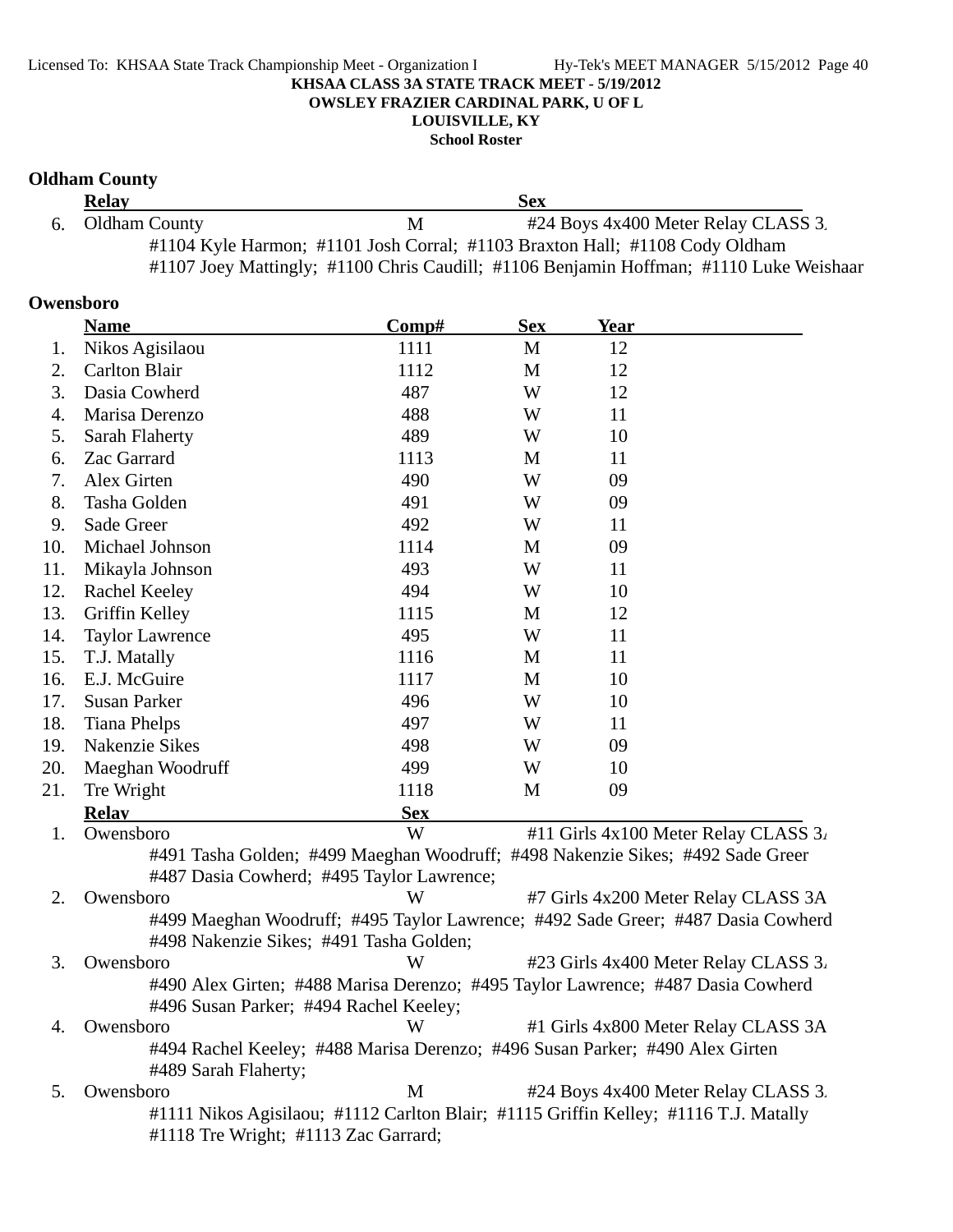**OWSLEY FRAZIER CARDINAL PARK, U OF L**

**LOUISVILLE, KY**

**School Roster**

### **Paul Dunbar**

|     | <b>Name</b>             | Comp#      | <b>Sex</b> | <b>Year</b> |                                      |
|-----|-------------------------|------------|------------|-------------|--------------------------------------|
| 1.  | Rubi Benton             | 500        | W          | 09          |                                      |
| 2.  | Madi Bledsoe            | 501        | W          | 10          |                                      |
| 3.  | <b>Kailyn Boggs</b>     | 502        | W          | 09          |                                      |
| 4.  | <b>Devante Bonnett</b>  | 1119       | M          | 12          |                                      |
| 5.  | <b>Bart Denham</b>      | 1120       | M          | 12          |                                      |
| 6.  | <b>Addy Draper</b>      | 503        | W          | 09          |                                      |
| 7.  | <b>Lizzy Dunning</b>    | 504        | W          | 11          |                                      |
| 8.  | Laura Edwards           | 505        | W          | 09          |                                      |
| 9.  | <b>Robert Fay</b>       | 1121       | M          | 12          |                                      |
| 10. | Jordin Fender           | 506        | W          | 11          |                                      |
| 11. | Abby Florence           | 507        | W          | 11          |                                      |
| 12. | Cora Florence           | 508        | W          | 09          |                                      |
| 13. | Paige Garvin            | 509        | W          | 10          |                                      |
| 14. | <b>Allison Grewe</b>    | 510        | W          | 11          |                                      |
| 15. | Antonea Johnson         | 511        | W          | 10          |                                      |
| 16. | Mylaya Johnson          | 512        | W          | 09          |                                      |
| 17. | <b>Sydney Jones</b>     | 513        | W          | 10          |                                      |
| 18. | William Keplinger       | 1122       | M          | 11          |                                      |
| 19. | <b>Trevor Krolak</b>    | 1123       | M          | 11          |                                      |
| 20. | <b>Colin Laaker</b>     | 1124       | M          | 11          |                                      |
| 21. | <b>Rachel Masterson</b> | 514        | W          | 09          |                                      |
| 22. | Kendall Muhammad        | 1125       | M          | 09          |                                      |
| 23. | Kierra Muhammad         | 515        | W          | 11          |                                      |
| 24. | Daniel Myers            | 1126       | M          | 11          |                                      |
| 25. | Elijah Olige            | 1127       | M          | 09          |                                      |
| 26. | Isiah Olige             | 1128       | M          | 10          |                                      |
| 27. | <b>Myles Pressley</b>   | 1129       | M          | 12          |                                      |
| 28. | Indya Raglin            | 516        | W          | 12          |                                      |
| 29. | David Taylor            | 1130       | M          | 11          |                                      |
| 30. | <b>Reilly Teal</b>      | 517        | W          | 09          |                                      |
| 31. | <b>Trina Thomas</b>     | 518        | W          | 11          |                                      |
| 32. | Tyra Vinegar            | 519        | W          | 09          |                                      |
| 33. | Mitchell Weber          | 1131       | M          | 12          |                                      |
| 34. | Michael Wetzel          | 1132       | M          | 10          |                                      |
| 35. | Jordan Wilkins          | 1133       | M          | 12          |                                      |
| 36. | AJ Williams             | 1134       | M          | 10          |                                      |
| 37. | Joe Yan                 | 1135       | M          | 11          |                                      |
|     | <b>Relay</b>            | <b>Sex</b> |            |             |                                      |
| 1.  | Paul Dunbar             | W          |            |             | #11 Girls 4x100 Meter Relay CLASS 3. |

#505 Laura Edwards; #506 Jordin Fender; #516 Indya Raglin; #515 Kierra Muhammad #502 Kailyn Boggs; #512 Mylaya Johnson; #519 Tyra Vinegar; #513 Sydney Jones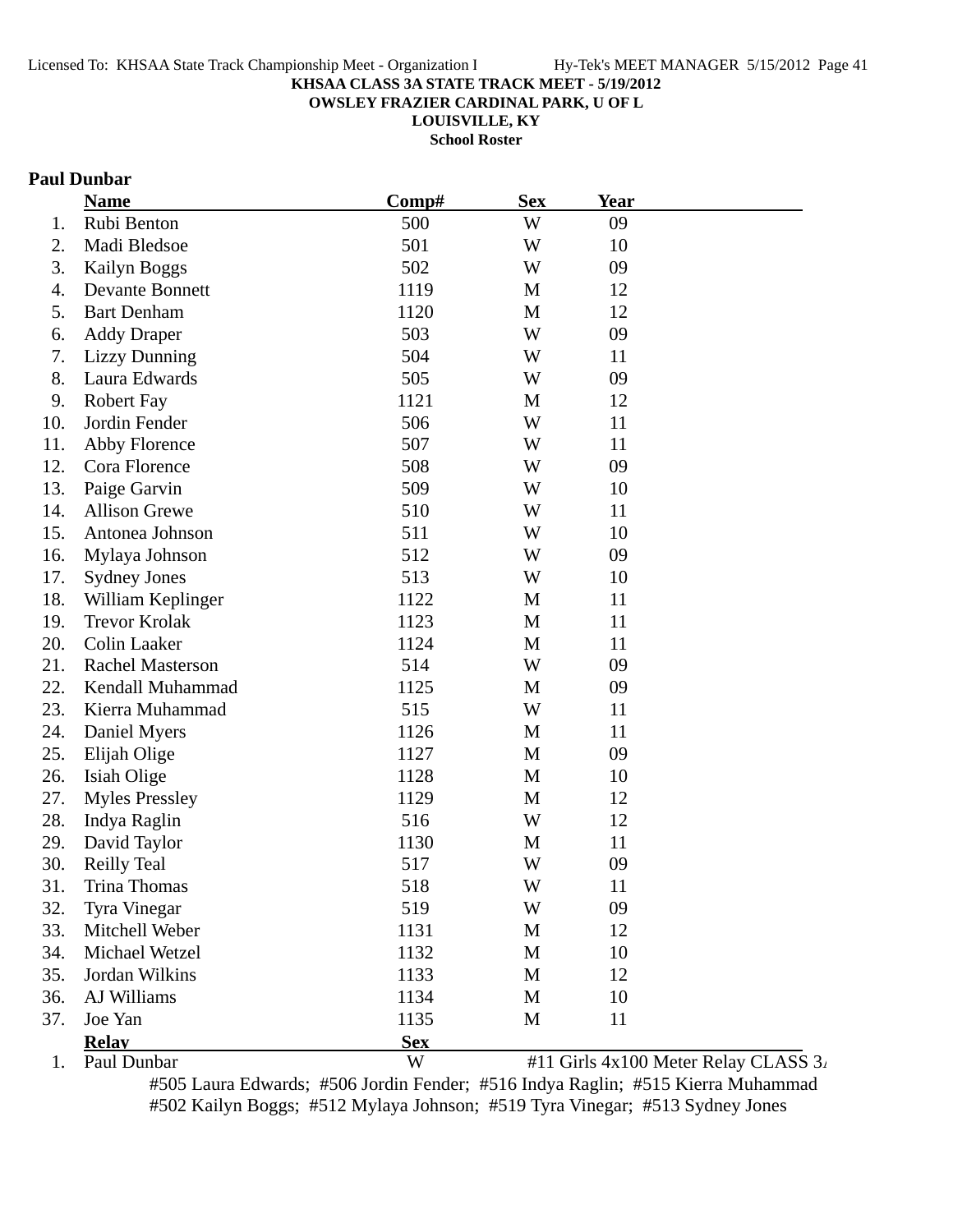Licensed To: KHSAA State Track Championship Meet - Organization I Hy-Tek's MEET MANAGER 5/15/2012 Page 42

#### **KHSAA CLASS 3A STATE TRACK MEET - 5/19/2012**

**OWSLEY FRAZIER CARDINAL PARK, U OF L**

### **LOUISVILLE, KY**

**School Roster**

### **Paul Dunbar**

|                             | <b>Relay</b>   |                                                           | <b>Sex</b>                                                                          |
|-----------------------------|----------------|-----------------------------------------------------------|-------------------------------------------------------------------------------------|
| $\mathcal{D}_{\mathcal{L}}$ | Paul Dunbar    | W                                                         | #7 Girls 4x200 Meter Relay CLASS 3A                                                 |
|                             |                |                                                           | #515 Kierra Muhammad; #505 Laura Edwards; #518 Trina Thomas; #516 Indya Raglin      |
|                             |                |                                                           | #513 Sydney Jones; #500 Rubi Benton; #502 Kailyn Boggs; #506 Jordin Fender          |
| 3.                          | Paul Dunbar    | W                                                         | #23 Girls 4x400 Meter Relay CLASS 3.                                                |
|                             |                |                                                           | #506 Jordin Fender; #515 Kierra Muhammad; #505 Laura Edwards; #518 Trina Thomas     |
|                             |                |                                                           | #513 Sydney Jones; #511 Antonea Johnson; #512 Mylaya Johnson; #502 Kailyn Boggs     |
| 4.                          | Paul Dunbar    | W                                                         | #1 Girls 4x800 Meter Relay CLASS 3A                                                 |
|                             |                |                                                           | #507 Abby Florence; #501 Madi Bledsoe; #514 Rachel Masterson; #517 Reilly Teal      |
|                             |                |                                                           | #503 Addy Draper; #504 Lizzy Dunning; #508 Cora Florence; #509 Paige Garvin         |
|                             | 5. Paul Dunbar | M                                                         | #12 Boys 4x100 Meter Relay CLASS 3.                                                 |
|                             |                |                                                           | #1131 Mitchell Weber; #1128 Isiah Olige; #1119 Devante Bonnett; #1134 AJ Williams   |
|                             |                | #1130 David Taylor; #1127 Elijah Olige; #1121 Robert Fay; |                                                                                     |
| 6.                          | Paul Dunbar    | M                                                         | #8 Boys 4x200 Meter Relay CLASS 3A                                                  |
|                             |                |                                                           | #1134 AJ Williams; #1127 Elijah Olige; #1119 Devante Bonnett; #1128 Isiah Olige     |
|                             |                |                                                           | #1130 David Taylor; #1131 Mitchell Weber; #1121 Robert Fay; #1129 Myles Pressley    |
| 7.                          | Paul Dunbar    | M                                                         | #24 Boys 4x400 Meter Relay CLASS 3.                                                 |
|                             |                |                                                           | #1120 Bart Denham; #1125 Kendall Muhammad; #1127 Elijah Olige; #1129 Myles Pressley |
|                             |                |                                                           | #1128 Isiah Olige; #1121 Robert Fay; #1131 Mitchell Weber; #1119 Devante Bonnett    |
| 8.                          | Paul Dunbar    | M                                                         | #2 Boys 4x800 Meter Relay CLASS 3A                                                  |
|                             |                |                                                           | #1120 Bart Denham; #1123 Trevor Krolak; #1125 Kendall Muhammad; #1127 Elijah Olige  |
|                             |                |                                                           | #1122 William Keplinger; #1124 Colin Laaker; #1135 Joe Yan; #1132 Michael Wetzel    |

#### **Pleasure Ridge Park**

|     | <b>Name</b>                | Comp#                                                                             | <b>Sex</b> | <b>Year</b> |                                    |
|-----|----------------------------|-----------------------------------------------------------------------------------|------------|-------------|------------------------------------|
|     | <b>Justin Adams</b>        | 1136                                                                              | M          | 11          |                                    |
| 2.  | Nate Byerly                | 1137                                                                              | M          | 12          |                                    |
| 3.  | Angelo Camara              | 1138                                                                              | M          | 12          |                                    |
| 4.  | <b>Ryan Casey</b>          | 1139                                                                              | M          | 11          |                                    |
| 5.  | Tayshaun Dunbar            | 1140                                                                              | M          | 12          |                                    |
| 6.  | Jordan Jefferson           | 1141                                                                              | M          | 10          |                                    |
| 7.  | Joe Lewis                  | 1142                                                                              | M          | 10          |                                    |
| 8.  | <b>Courtney McIntyre</b>   | 520                                                                               | W          | 12          |                                    |
| 9.  | <b>Torey Moss</b>          | 1143                                                                              | M          | 09          |                                    |
| 10. | <b>Stevie Reidley</b>      | 521                                                                               | W          | 11          |                                    |
| 11. | Shaquille Smith            | 1144                                                                              | M          | 11          |                                    |
| 12. | Trey Steiger               | 1145                                                                              | M          | 12          |                                    |
| 13. | Kionte Williams            | 1146                                                                              | M          | 10          |                                    |
|     | <b>Relay</b>               | <b>Sex</b>                                                                        |            |             |                                    |
| 1.  | <b>Pleasure Ridge Park</b> | M                                                                                 |            |             | #8 Boys 4x200 Meter Relay CLASS 3A |
|     |                            | #1141 Jordan Jefferson; #1146 Kionte Williams; #1142 Joe Lewis; #1137 Nate Byerly |            |             |                                    |

#1138 Angelo Camara; #1136 Justin Adams; #1140 Tayshaun Dunbar; #1143 Torey Moss 2. Pleasure Ridge Park M#24 Boys 4x400 Meter Relay CLASS 3. #1137 Nate Byerly; #1139 Ryan Casey; #1140 Tayshaun Dunbar; #1142 Joe Lewis #1144 Shaquille Smith; #1138 Angelo Camara;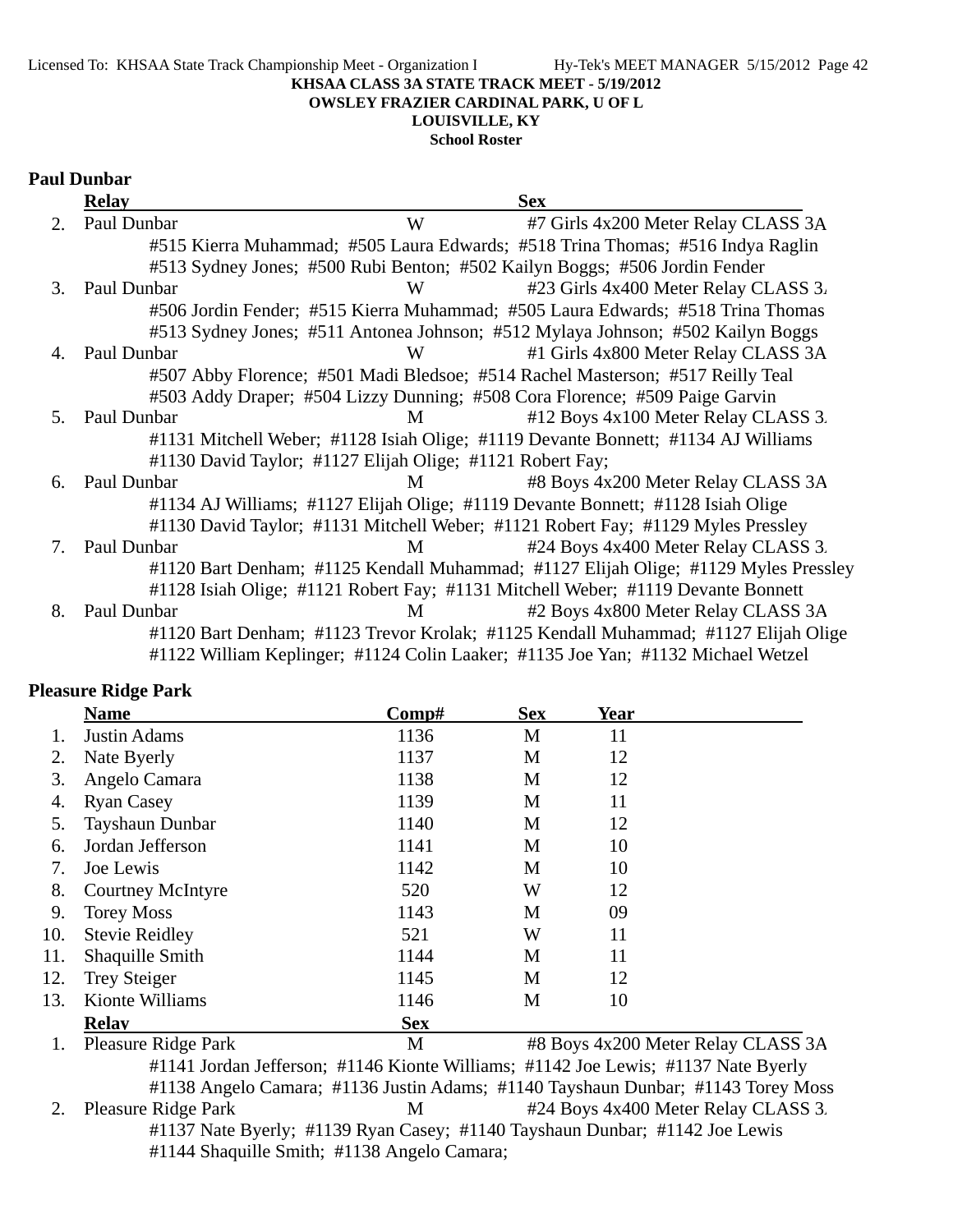**OWSLEY FRAZIER CARDINAL PARK, U OF L**

**LOUISVILLE, KY**

**School Roster**

### **Pulaski County**

|     | <b>Name</b>            | Comp#                                                     | <b>Sex</b>   | <b>Year</b>                                                                       |  |
|-----|------------------------|-----------------------------------------------------------|--------------|-----------------------------------------------------------------------------------|--|
| 1.  | <b>Cheasney Adams</b>  | 1147                                                      | $\mathbf{M}$ | 12                                                                                |  |
| 2.  | Alex Bartley           | 522                                                       | W            | 11                                                                                |  |
| 3.  | Matthew Crawford       | 1148                                                      | M            | 09                                                                                |  |
| 4.  | Jimmy Goldson          | 1149                                                      | M            | 10                                                                                |  |
| 5.  | Kayla Guffey           | 523                                                       | W            | 11                                                                                |  |
| 6.  | Jacob Heinen           | 1150                                                      | M            | 12                                                                                |  |
| 7.  | Alyssa Hyden           | 524                                                       | W            | 07                                                                                |  |
| 8.  | Austin Hyden           | 1151                                                      | M            | 10                                                                                |  |
| 9.  | Paige Ingram           | 525                                                       | W            | 11                                                                                |  |
| 10. | Peyton Ingram          | 526                                                       | W            | 08                                                                                |  |
| 11. | <b>Tyler Jackson</b>   | 1152                                                      | M            | 12                                                                                |  |
| 12. | <b>Allison Kerns</b>   | 527                                                       | W            | 09                                                                                |  |
| 13. | Josh O'Conner          | 1153                                                      | M            | 11                                                                                |  |
| 14. | Kevin Ping             | 1154                                                      | M            | 12                                                                                |  |
| 15. | Daniel Pitman          | 1155                                                      | M            | 11                                                                                |  |
| 16. | Kaleb Rowe             | 1156                                                      | M            | 10                                                                                |  |
| 17. | Makayla Sidwell        | 528                                                       | W            | 12                                                                                |  |
| 18. | <b>Allie Stevens</b>   | 529                                                       | W            | 09                                                                                |  |
| 19. | <b>Brittany Warren</b> | 530                                                       | W            | 11                                                                                |  |
| 20. | Alec Wooldridge        | 1157                                                      | M            | 11                                                                                |  |
|     | <b>Relay</b>           | <b>Sex</b>                                                |              |                                                                                   |  |
| 1.  | Pulaski County         | W                                                         |              | #23 Girls 4x400 Meter Relay CLASS 3.                                              |  |
|     |                        |                                                           |              | #522 Alex Bartley; #528 Makayla Sidwell; #529 Allie Stevens; #530 Brittany Warren |  |
|     |                        | #526 Peyton Ingram; #524 Alyssa Hyden; #523 Kayla Guffey; |              |                                                                                   |  |
| 2.  | Pulaski County         | W                                                         |              | #1 Girls 4x800 Meter Relay CLASS 3A                                               |  |
|     |                        |                                                           |              | #528 Makayla Sidwell; #525 Paige Ingram; #524 Alyssa Hyden; #526 Peyton Ingram    |  |

#527 Allison Kerns; #529 Allie Stevens; 3. Pulaski County M  $#24$  Boys 4x400 Meter Relay CLASS 3. #1153 Josh O'Conner; #1156 Kaleb Rowe; #1149 Jimmy Goldson; #1154 Kevin Ping #1151 Austin Hyden; #1148 Matthew Crawford; #1147 Cheasney Adams; #1157 Alec Wooldri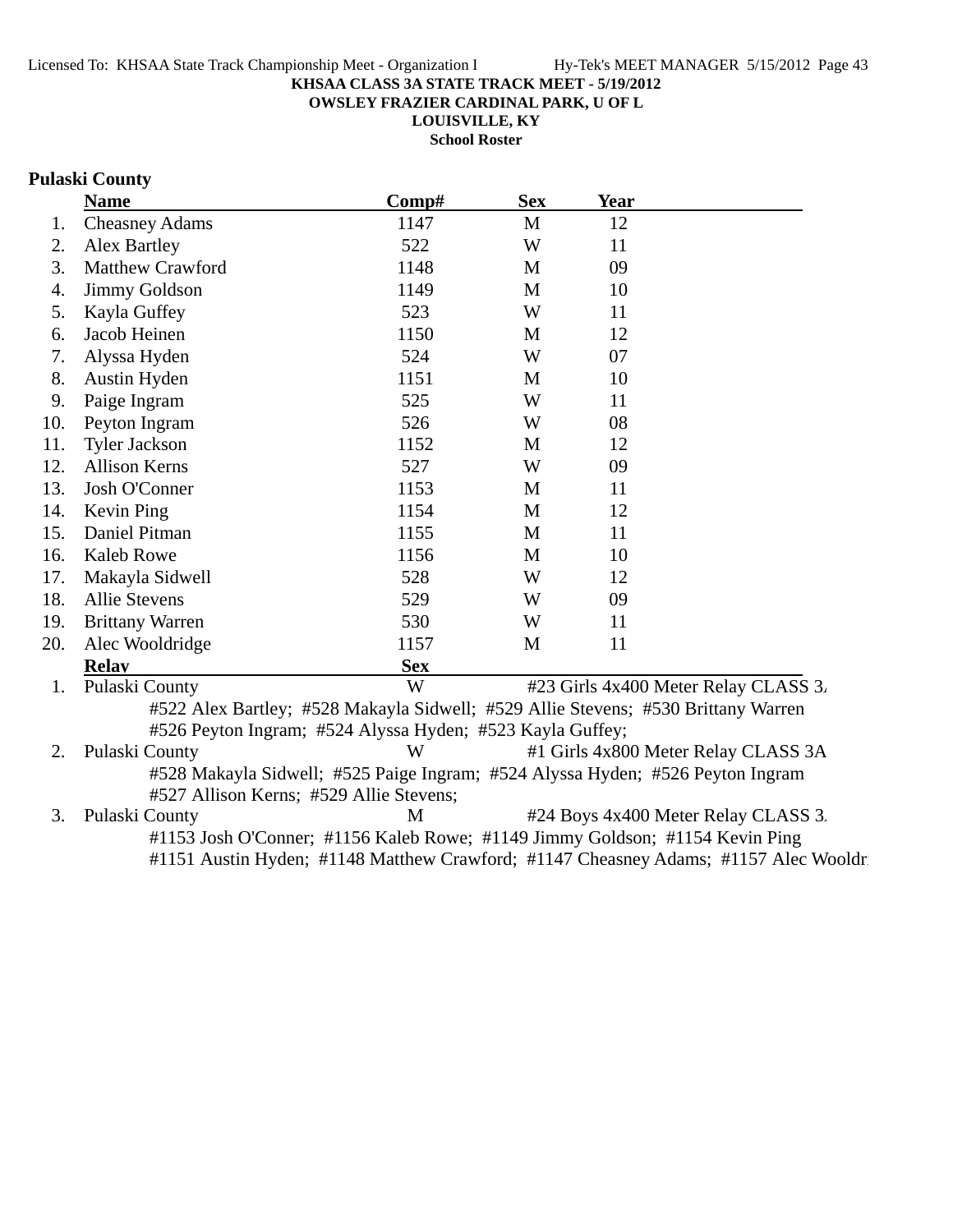**OWSLEY FRAZIER CARDINAL PARK, U OF L**

**LOUISVILLE, KY**

**School Roster**

### **Ryle**

|     | <b>Name</b>                                                                           | Comp#      | <b>Sex</b>   | <b>Year</b> |                                      |
|-----|---------------------------------------------------------------------------------------|------------|--------------|-------------|--------------------------------------|
| 1.  | Heidi Anderson                                                                        | 531        | W            | 07          |                                      |
| 2.  | David Aulick                                                                          | 1158       | M            | 10          |                                      |
| 3.  | AJ Baker                                                                              | 1159       | $\mathbf{M}$ | 12          |                                      |
| 4.  | <b>Jensen Bales</b>                                                                   | 532        | W            | 08          |                                      |
| 5.  | Mitchell Bateman                                                                      | 1160       | M            | 08          |                                      |
| 6.  | Sarah Behne                                                                           | 533        | W            | 11          |                                      |
| 7.  | Nathan Davis                                                                          | 1161       | M            | 11          |                                      |
| 8.  | Michael Edwards                                                                       | 1162       | M            | 11          |                                      |
| 9.  | <b>Aaron Hamrick</b>                                                                  | 1163       | M            | 10          |                                      |
| 10. | Ryan Hill                                                                             | 1164       | M            | 10          |                                      |
| 11. | <b>Katelyn Hoskins</b>                                                                | 534        | W            | 10          |                                      |
| 12. | Ashlee Howe                                                                           | 535        | W            | 11          |                                      |
| 13. | Daniel Jensen                                                                         | 1165       | M            | 11          |                                      |
| 14. | Jacqueline Jones                                                                      | 536        | W            | 09          |                                      |
| 15. | Nick Kennedy                                                                          | 1166       | M            | 11          |                                      |
| 16. | Sophie Kisker                                                                         | 537        | W            | 09          |                                      |
| 17. | Jacob Lamping                                                                         | 1167       | M            | 10          |                                      |
| 18. | Kiana Lee                                                                             | 538        | W            | 09          |                                      |
| 19. | Michael Leone                                                                         | 1168       | M            | 12          |                                      |
| 20. | <b>Tanner McConvey</b>                                                                | 1169       | M            | 12          |                                      |
| 21. | Olivia McGregor                                                                       | 539        | W            | 10          |                                      |
| 22. | <b>Brandon Mefford</b>                                                                | 1170       | M            | 12          |                                      |
| 23. | Alexandra Patterson                                                                   | 540        | W            | 07          |                                      |
| 24. | Allie Pennington                                                                      | 541        | W            | 10          |                                      |
| 25. | Alex Rich                                                                             | 1171       | $\mathbf{M}$ | 11          |                                      |
| 26. | Nick Salmen                                                                           | 1172       | M            | 11          |                                      |
| 27. | <b>Madison Sands</b>                                                                  | 542        | W            | 12          |                                      |
| 28. | Mackenzie Senvisky                                                                    | 543        | W            | 10          |                                      |
| 29. | Samantha Shane                                                                        | 544        | W            | 08          |                                      |
| 30. | Jake Siemer                                                                           | 1173       | M            | 11          |                                      |
| 31. | <b>Casey Springer</b>                                                                 | 545        | W            | 10          |                                      |
| 32. | Jonathen Stolper                                                                      | 1174       | M            | 09          |                                      |
| 33. | Katie Sullivan                                                                        | 546        | W            | 11          |                                      |
| 34. | <b>Tyler Tillinghast</b>                                                              | 1175       | M            | 12          |                                      |
| 35. | Maria Truitt                                                                          | 547        | W            | 07          |                                      |
| 36. | Nathan Winegardner                                                                    | 1176       | M            | 10          |                                      |
|     | <b>Relay</b>                                                                          | <b>Sex</b> |              |             |                                      |
| 1.  | Ryle                                                                                  | W          |              |             | #11 Girls 4x100 Meter Relay CLASS 3. |
|     | #539 Olivia McGregor; #542 Madison Sands; #534 Katelyn Hoskins; #538 Kiana Lee        |            |              |             |                                      |
|     | #533 Sarah Behne; #544 Samantha Shane; #541 Allie Pennington;                         |            |              |             |                                      |
| 2.  | Ryle                                                                                  | W          |              |             | #23 Girls 4x400 Meter Relay CLASS 3. |
|     | #540 Alexandra Patterson; #536 Jacqueline Jones; #537 Sophie Kisker; #535 Ashlee Howe |            |              |             |                                      |

#544 Samantha Shane; #543 Mackenzie Senvisky;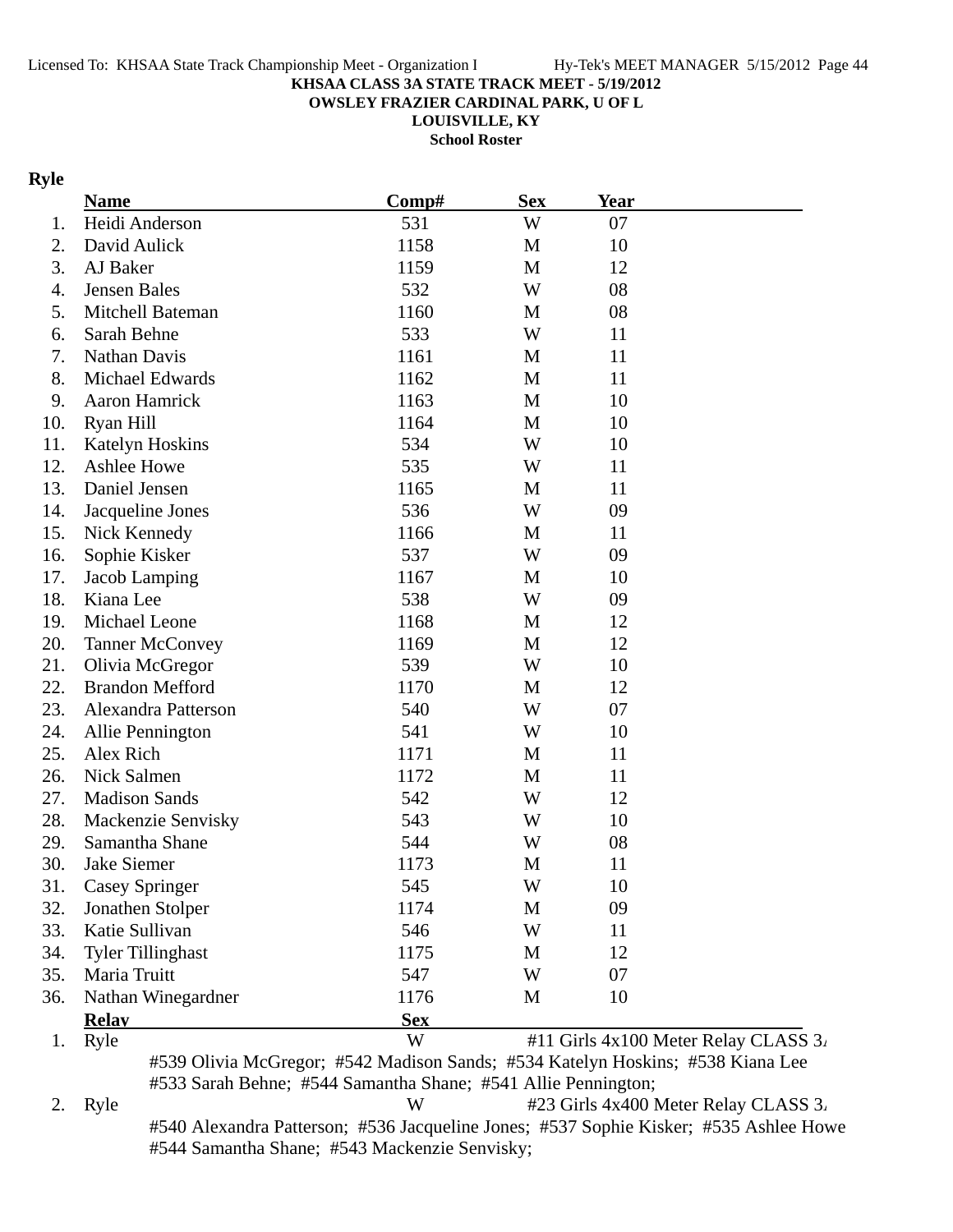#### Licensed To: KHSAA State Track Championship Meet - Organization I Hy-Tek's MEET MANAGER 5/15/2012 Page 45 **KHSAA CLASS 3A STATE TRACK MEET - 5/19/2012 OWSLEY FRAZIER CARDINAL PARK, U OF L LOUISVILLE, KY**

**School Roster**

#### **Ryle**

| <b>Relay</b> | <b>Sex</b>                                                                              |
|--------------|-----------------------------------------------------------------------------------------|
| Ryle         | #1 Girls 4x800 Meter Relay CLASS 3A<br>W                                                |
|              | #547 Maria Truitt; #531 Heidi Anderson; #537 Sophie Kisker; #546 Katie Sullivan         |
|              | #532 Jensen Bales; #540 Alexandra Patterson; #536 Jacqueline Jones;                     |
| Ryle         | #8 Boys 4x200 Meter Relay CLASS 3A<br>M                                                 |
|              | #1172 Nick Salmen; #1164 Ryan Hill; #1176 Nathan Winegardner; #1158 David Aulick        |
|              | #1166 Nick Kennedy; #1161 Nathan Davis; #1160 Mitchell Bateman; #1167 Jacob Lamping     |
| Ryle         | #2 Boys 4x800 Meter Relay CLASS 3A<br>M                                                 |
|              | #1162 Michael Edwards; #1173 Jake Siemer; #1174 Jonathen Stolper; #1170 Brandon Mefford |
|              | #1159 AJ Baker; #1165 Daniel Jensen; #1163 Aaron Hamrick; #1171 Alex Rich               |

### **Sacred Heart**

|     | <b>Name</b>           | Comp#      | <b>Sex</b> | <u>Year</u> |  |
|-----|-----------------------|------------|------------|-------------|--|
| 1.  | Maggie Allen          | 548        | W          | 09          |  |
| 2.  | <b>Madison Beeler</b> | 549        | W          | 10          |  |
| 3.  | Caitlin Carroll       | 550        | W          | 10          |  |
| 4.  | <b>Allison Corley</b> | 551        | W          | 10          |  |
| 5.  | <b>Betsy Daly</b>     | 552        | W          | 10          |  |
| 6.  | <b>Grace Daly</b>     | 553        | W          | 12          |  |
| 7.  | Erin Ford             | 554        | W          | 09          |  |
| 8.  | Julie Gates           | 555        | W          | 12          |  |
| 9.  | <b>Madison Harley</b> | 556        | W          | 10          |  |
| 10. | Ashley Johnson        | 557        | W          | 09          |  |
| 11. | Kristin Matula        | 558        | W          | 11          |  |
| 12. | Olivia Mishloney      | 559        | W          | 11          |  |
| 13. | Jacklyn Puopolo       | 560        | W          | 12          |  |
| 14. | Daijia Ruffin         | 561        | W          | 10          |  |
| 15. | Parker Shay           | 562        | W          | 10          |  |
| 16. | Samantha Simms        | 563        | W          | 09          |  |
| 17. | Jazmin Smith          | 564        | W          | 12          |  |
| 18. | Tianna Smith          | 565        | W          | 09          |  |
| 19. | <b>Summer Stevens</b> | 566        | W          | 10          |  |
| 20. | <b>Emily Watson</b>   | 567        | W          | 11          |  |
|     | <b>Relay</b>          | <b>Sex</b> |            |             |  |

1. Sacred Heart W  $\#11$  Girls  $4x100$  Meter Relay CLASS 3. #549 Madison Beeler; #558 Kristin Matula; #559 Olivia Mishloney; #567 Emily Watson #551 Allison Corley; #565 Tianna Smith; #566 Summer Stevens; #557 Ashley Johnson 2. Sacred Heart **123 Girls 4x400 Meter Relay CLASS** 3. #566 Summer Stevens; #565 Tianna Smith; #554 Erin Ford; #558 Kristin Matula #562 Parker Shay; #555 Julie Gates; #551 Allison Corley; #567 Emily Watson 3. Sacred Heart W #1 Girls 4x800 Meter Relay CLASS 3A #548 Maggie Allen; #552 Betsy Daly; #563 Samantha Simms; #562 Parker Shay #556 Madison Harley; #550 Caitlin Carroll; #560 Jacklyn Puopolo; #553 Grace Daly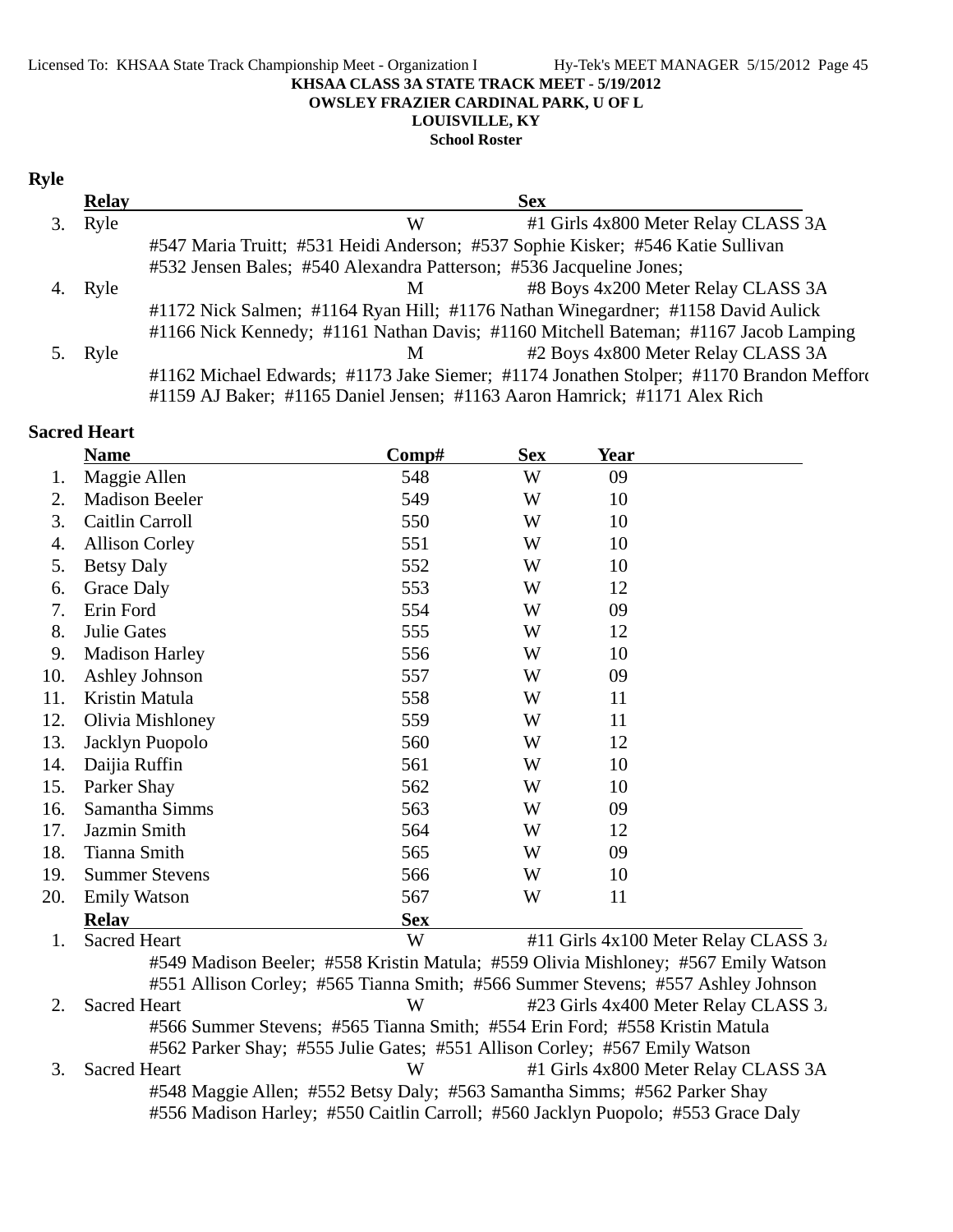**OWSLEY FRAZIER CARDINAL PARK, U OF L**

**LOUISVILLE, KY**

**School Roster**

### **Scott**

|    | <b>Name</b>       | Comp# | <b>Sex</b> | Year |  |
|----|-------------------|-------|------------|------|--|
| 1. | Sam Groen         | 1177  | M          | 12   |  |
|    | 2. Jake Groeschen | 1178  | M          | 11   |  |
|    | 3. Cameron Hart   | 1179  | M          | 12   |  |
|    | 4. Jeremy Jackson | 1180  | М          | 10   |  |
|    | 5. Brooke Kitinic | 568   | W          | 08   |  |
|    | 6. Colin Myers    | 1181  | M          |      |  |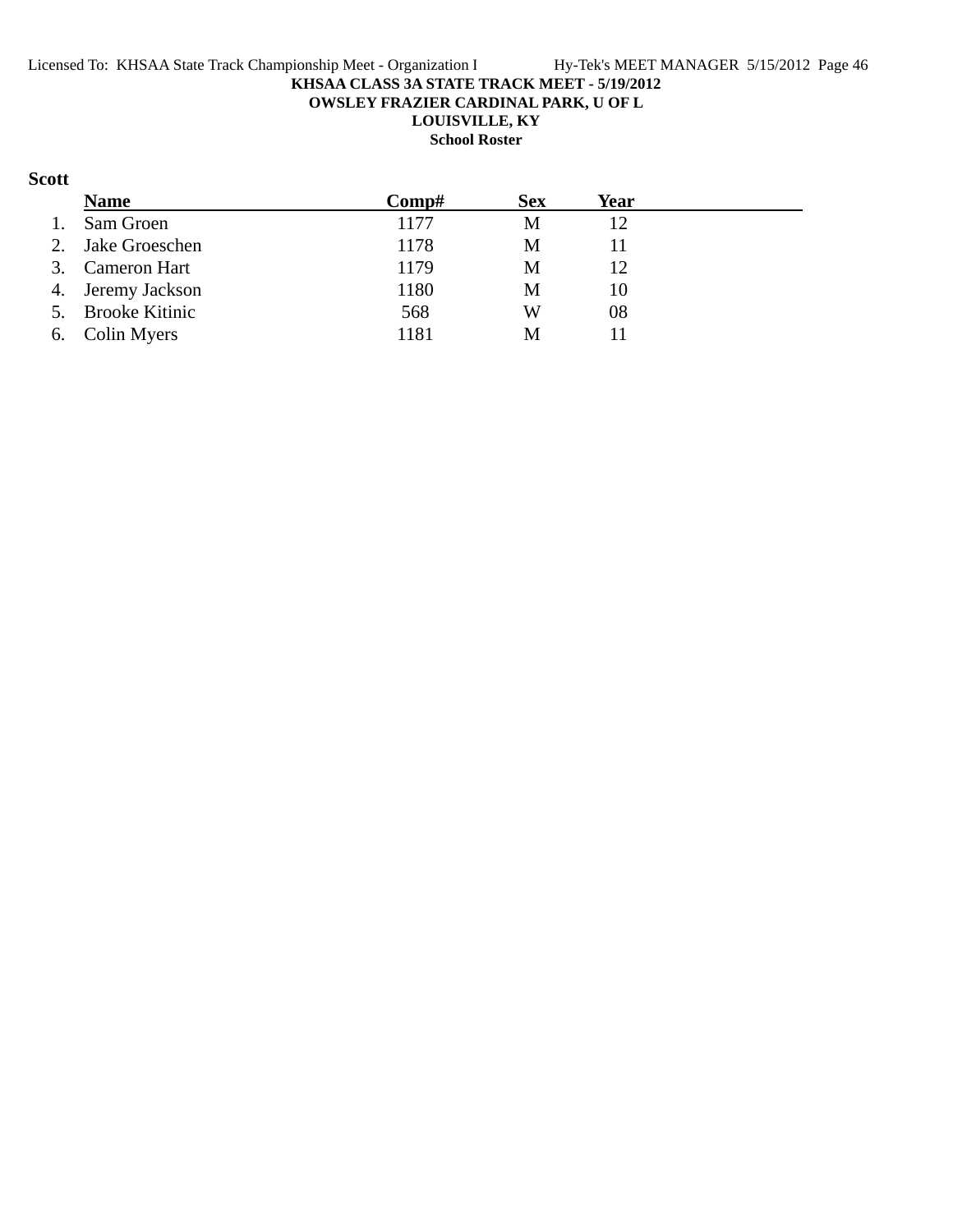**OWSLEY FRAZIER CARDINAL PARK, U OF L**

**LOUISVILLE, KY**

**School Roster**

### **Scott County**

|     | <b>Name</b>                                                                               | Comp#      | <b>Sex</b> | Year                                 |  |
|-----|-------------------------------------------------------------------------------------------|------------|------------|--------------------------------------|--|
| 1.  | Mackenna Bean                                                                             | 569        | W          | 09                                   |  |
| 2.  | <b>Tyler Brown</b>                                                                        | 1182       | M          | 12                                   |  |
| 3.  | <b>Josiah Charles</b>                                                                     | 1183       | M          | 11                                   |  |
| 4.  | Audriana Christopher                                                                      | 570        | W          | 10                                   |  |
| 5.  | Jervon Christopher                                                                        | 1184       | M          | 11                                   |  |
| 6.  | Kena Christopher                                                                          | 571        | W          | 09                                   |  |
| 7.  | Ally Conrad                                                                               | 572        | W          | 12                                   |  |
| 8.  | <b>Audrey Crawford</b>                                                                    | 573        | W          | 11                                   |  |
| 9.  | Kanhiya Dickenson                                                                         | 574        | W          | 09                                   |  |
| 10. | <b>Deonte Doss</b>                                                                        | 1185       | M          | 11                                   |  |
| 11. | Sarah Durbin                                                                              | 575        | W          | 09                                   |  |
| 12. | Jakevo Edwards                                                                            | 1186       | M          | 11                                   |  |
| 13. | Avery Ford                                                                                | 1187       | M          | 12                                   |  |
| 14. | <b>Trey Franklin</b>                                                                      | 1188       | M          | 12                                   |  |
| 15. | Keith Guy                                                                                 | 1189       | M          | 08                                   |  |
| 16. | Abby Harris                                                                               | 576        | W          | 11                                   |  |
| 17. | Christiana Harris                                                                         | 577        | W          | 12                                   |  |
| 18. | <b>Shaun Hayes</b>                                                                        | 1190       | M          | 10                                   |  |
| 19. | Persia Hounshell                                                                          | 578        | W          | 10                                   |  |
| 20. | Halee Hudson                                                                              | 579        | W          | 09                                   |  |
| 21. | Maggie Murdock                                                                            | 580        | W          | 11                                   |  |
| 22. | Raul Pena                                                                                 | 1191       | M          | 09                                   |  |
| 23. | Jake Sabol                                                                                | 1192       | M          | 10                                   |  |
| 24. | Priscilla Thorn                                                                           | 581        | W          | 09                                   |  |
| 25. | <b>Travis Waters</b>                                                                      | 1193       | M          | 12                                   |  |
|     | <b>Relav</b>                                                                              | <b>Sex</b> |            |                                      |  |
| 1.  | <b>Scott County</b>                                                                       | W          |            | #11 Girls 4x100 Meter Relay CLASS 3. |  |
|     | #581 Priscilla Thorn; #573 Audrey Crawford; #574 Kanhiya Dickenson; #570 Audriana Chris   |            |            |                                      |  |
|     | #571 Kena Christopher; #569 Mackenna Bean; #578 Persia Hounshell; #575 Sarah Durbin       |            |            |                                      |  |
| 2.  | <b>Scott County</b>                                                                       | W          |            | #7 Girls 4x200 Meter Relay CLASS 3A  |  |
|     | #573 Audrey Crawford; #570 Audriana Christopher; #571 Kena Christopher; #581 Priscilla Tl |            |            |                                      |  |
|     | #574 Kanhiya Dickenson; #577 Christiana Harris; #569 Mackenna Bean; #575 Sarah Durbin     |            |            |                                      |  |
| 3.  | <b>Scott County</b>                                                                       | M          |            | #12 Boys 4x100 Meter Relay CLASS 3.  |  |
|     | #1192 Jake Sabol; #1187 Avery Ford; #1190 Shaun Hayes; #1184 Jervon Christopher           |            |            |                                      |  |
|     | #1188 Trey Franklin; #1186 Jakevo Edwards; #1189 Keith Guy; #1185 Deonte Doss             |            |            |                                      |  |
| 4.  | <b>Scott County</b>                                                                       | M          |            | #24 Boys 4x400 Meter Relay CLASS 3.  |  |
|     | #1190 Shaun Hayes; #1187 Avery Ford; #1192 Jake Sabol; #1189 Keith Guy                    |            |            |                                      |  |
|     | #1182 Tyler Brown; #1191 Raul Pena; #1184 Jervon Christopher;                             |            |            |                                      |  |
|     |                                                                                           |            |            |                                      |  |

### **Seneca**

|     | √ame            | `omp# | Sex | rear |
|-----|-----------------|-------|-----|------|
| . . | Michael Stewart | QΔ    | M   | --   |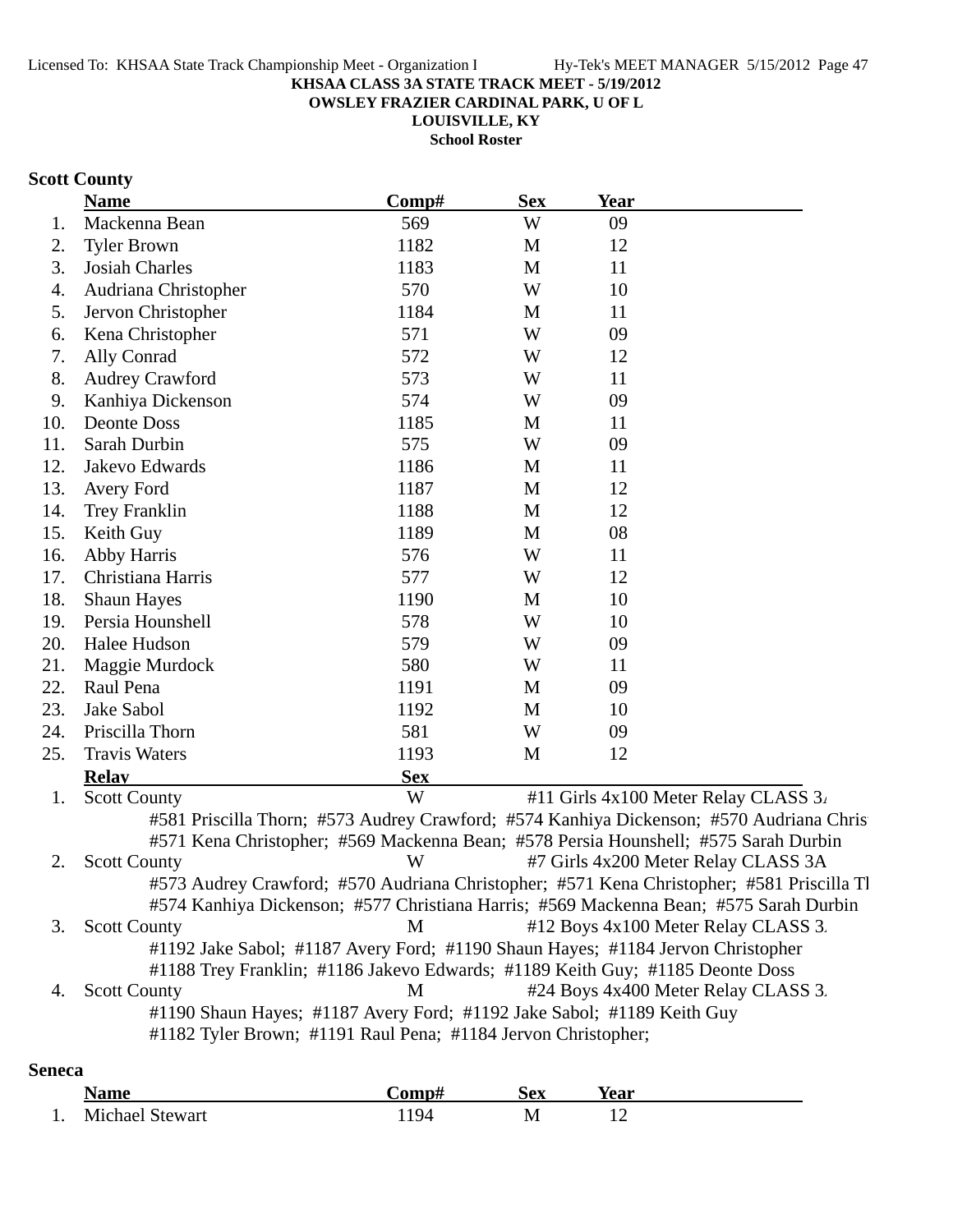**OWSLEY FRAZIER CARDINAL PARK, U OF L**

**LOUISVILLE, KY School Roster**

### **Simon Kenton**

|     | <b>Name</b>           | Comp#      | <b>Sex</b>        | <b>Year</b> |                       |
|-----|-----------------------|------------|-------------------|-------------|-----------------------|
| 1.  | <b>Andrew Albers</b>  | 1195       | M                 | 12          |                       |
| 2.  | <b>Kelsey Baker</b>   | 582        | W                 | 12          |                       |
| 3.  | Christina Cook        | 583        | W                 | 10          |                       |
| 4.  | Alexis Haggard        | 584        | W                 | 10          |                       |
| 5.  | Drew Harris           | 1196       | M                 | 10          |                       |
| 6.  | Jagger Holbrook       | 1197       | M                 | 12          |                       |
| 7.  | <b>Trevor Keene</b>   | 1198       | M                 | 10          |                       |
| 8.  | Ben Mulberry          | 1199       | M                 | 09          |                       |
| 9.  | <b>Adam Myers</b>     | 1200       | M                 | 08          |                       |
| 10. | <b>Hunter Ramos</b>   | 1201       | M                 | 11          |                       |
| 11. | <b>Kevin Roberts</b>  | 1202       | M                 | 11          |                       |
| 12. | Jordon Stahl          | 1203       | M                 | 12          |                       |
| 13. | <b>Nathan Staley</b>  | 1204       | M                 | 09          |                       |
| 14. | <b>Grant Vercheck</b> | 1205       | M                 | 09          |                       |
| 15. | Ray Webb              | 1206       | M                 | 12          |                       |
|     | <b>Relay</b>          | <b>Sex</b> |                   |             |                       |
|     | $\sim$ .              |            | $\cdots$ $\cdots$ |             | $-1$<br>$\sim$ $\sim$ |

1. Simon Kenton M #24 Boys 4x400 Meter Relay CLASS 3. #1197 Jagger Holbrook; #1198 Trevor Keene; #1206 Ray Webb; #1202 Kevin Roberts #1199 Ben Mulberry; #1204 Nathan Staley; #1203 Jordon Stahl; #1200 Adam Myers

#### **Southern**

|         | <b>Name</b>          | Comp# | <b>Sex</b> | Year |  |
|---------|----------------------|-------|------------|------|--|
|         | Jawon Malone         | 1207  | М          | 10   |  |
|         | <b>Southwestern</b>  |       |            |      |  |
|         | <b>Name</b>          | Comp# | <b>Sex</b> | Year |  |
| $1_{-}$ | Eric Andrews         | 1208  | M          | 11   |  |
| 2.      | Katherine Citak      | 585   | W          | 10   |  |
|         | Chelsea Kilman       | 586   | W          | 12   |  |
| 4       | <b>Hannah Norris</b> | 587   | W          | 11   |  |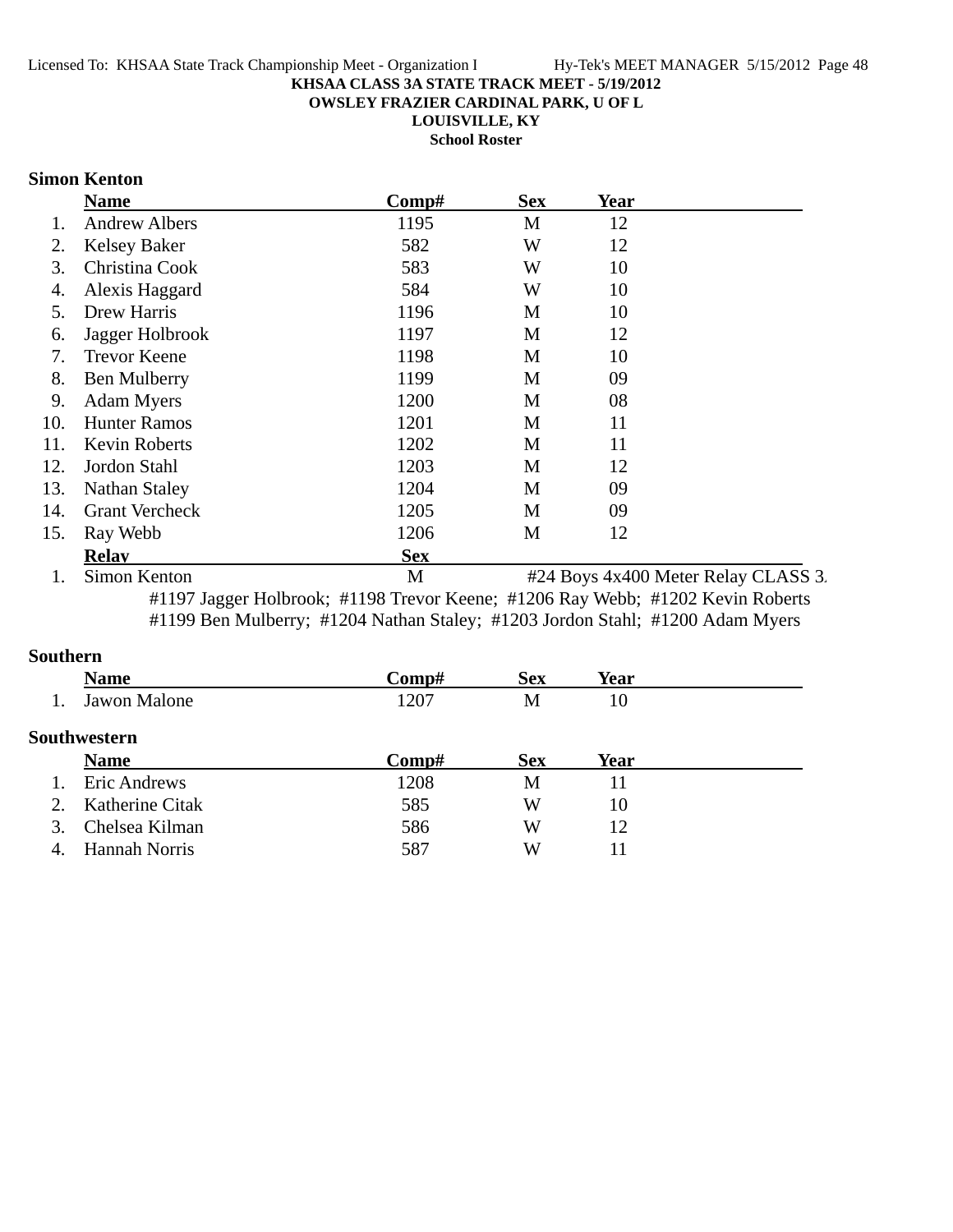**OWSLEY FRAZIER CARDINAL PARK, U OF L**

**LOUISVILLE, KY**

**School Roster**

### **St. Xavier**

|     | <b>Name</b>                                                                      | Comp#      | <b>Sex</b>   | Year |                                                                                         |
|-----|----------------------------------------------------------------------------------|------------|--------------|------|-----------------------------------------------------------------------------------------|
| 1.  | Noah Allgeier                                                                    | 1209       | M            | 10   |                                                                                         |
| 2.  | <b>Chris Amstutz</b>                                                             | 1210       | M            | 11   |                                                                                         |
| 3.  | Zack Beavin                                                                      | 1211       | $\mathbf M$  | 12   |                                                                                         |
| 4.  | Thomas Cave                                                                      | 1212       | $\mathbf M$  | 11   |                                                                                         |
| 5.  | <b>Zach Costin</b>                                                               | 1213       | M            | 11   |                                                                                         |
| 6.  | Mark Johnson                                                                     | 1214       | M            | 11   |                                                                                         |
| 7.  | Dekota Jones                                                                     | 1215       | M            | 10   |                                                                                         |
| 8.  | Jeremy Martin                                                                    | 1216       | M            | 12   |                                                                                         |
| 9.  | Matt May                                                                         | 1217       | M            | 12   |                                                                                         |
| 10. | Zack McKendrick                                                                  | 1218       | M            | 11   |                                                                                         |
| 11. | Cedric Miller                                                                    | 1219       | M            | 10   |                                                                                         |
| 12. | Max Mudd                                                                         | 1220       | M            | 10   |                                                                                         |
| 13. | Derrick Muench                                                                   | 1221       | M            | 11   |                                                                                         |
| 14. | Nick Reader                                                                      | 1222       | $\mathbf{M}$ | 11   |                                                                                         |
| 15. | Logan Reilly                                                                     | 1223       | M            | 12   |                                                                                         |
| 16. | <b>Michael Ritter</b>                                                            | 1224       | $\mathbf{M}$ | 10   |                                                                                         |
| 17. | <b>Josh Russell</b>                                                              | 1225       | M            | 09   |                                                                                         |
| 18. | Chris Saldana                                                                    | 1226       | M            | 12   |                                                                                         |
| 19. | Patrick Sermersheim                                                              | 1227       | M            | 11   |                                                                                         |
| 20. | <b>Connor Sheryak</b>                                                            | 1228       | M            | 11   |                                                                                         |
| 21. | <b>Taijon Smith</b>                                                              | 1229       | M            | 09   |                                                                                         |
| 22. | Vincent Stephen                                                                  | 1230       | M            | 12   |                                                                                         |
| 23. | Lucas Tutwiler                                                                   | 1231       | M            | 12   |                                                                                         |
|     | <b>Relay</b>                                                                     | <b>Sex</b> |              |      |                                                                                         |
| 1.  | St. Xavier                                                                       | M          |              |      | #12 Boys 4x100 Meter Relay CLASS 3.                                                     |
|     |                                                                                  |            |              |      | #1210 Chris Amstutz; #1216 Jeremy Martin; #1227 Patrick Sermersheim; #1229 Taijon Smith |
|     | #1213 Zach Costin; #1215 Dekota Jones; #1219 Cedric Miller; #1225 Josh Russell   |            |              |      |                                                                                         |
| 2.  | St. Xavier                                                                       | M          |              |      | #8 Boys 4x200 Meter Relay CLASS 3A                                                      |
|     | #1210 Chris Amstutz; #1213 Zach Costin; #1215 Dekota Jones; #1229 Taijon Smith   |            |              |      |                                                                                         |
|     |                                                                                  |            |              |      | #1219 Cedric Miller; #1216 Jeremy Martin; #1225 Josh Russell; #1227 Patrick Sermersheim |
| 3.  | St. Xavier                                                                       | M          |              |      | #24 Boys 4x400 Meter Relay CLASS 3.                                                     |
|     | #1210 Chris Amstutz; #1212 Thomas Cave; #1213 Zach Costin; #1216 Jeremy Martin   |            |              |      |                                                                                         |
|     | #1221 Derrick Muench; #1226 Chris Saldana; #1225 Josh Russell; #1222 Nick Reader |            |              |      |                                                                                         |
| 4.  | St. Xavier                                                                       | M          |              |      | #2 Boys 4x800 Meter Relay CLASS 3A                                                      |
|     | #1211 Zack Beavin; #1212 Thomas Cave; #1228 Connor Sheryak; #1214 Mark Johnson   |            |              |      |                                                                                         |
|     | #1230 Vincent Stephen; #1220 Max Mudd; #1222 Nick Reader; #1226 Chris Saldana    |            |              |      |                                                                                         |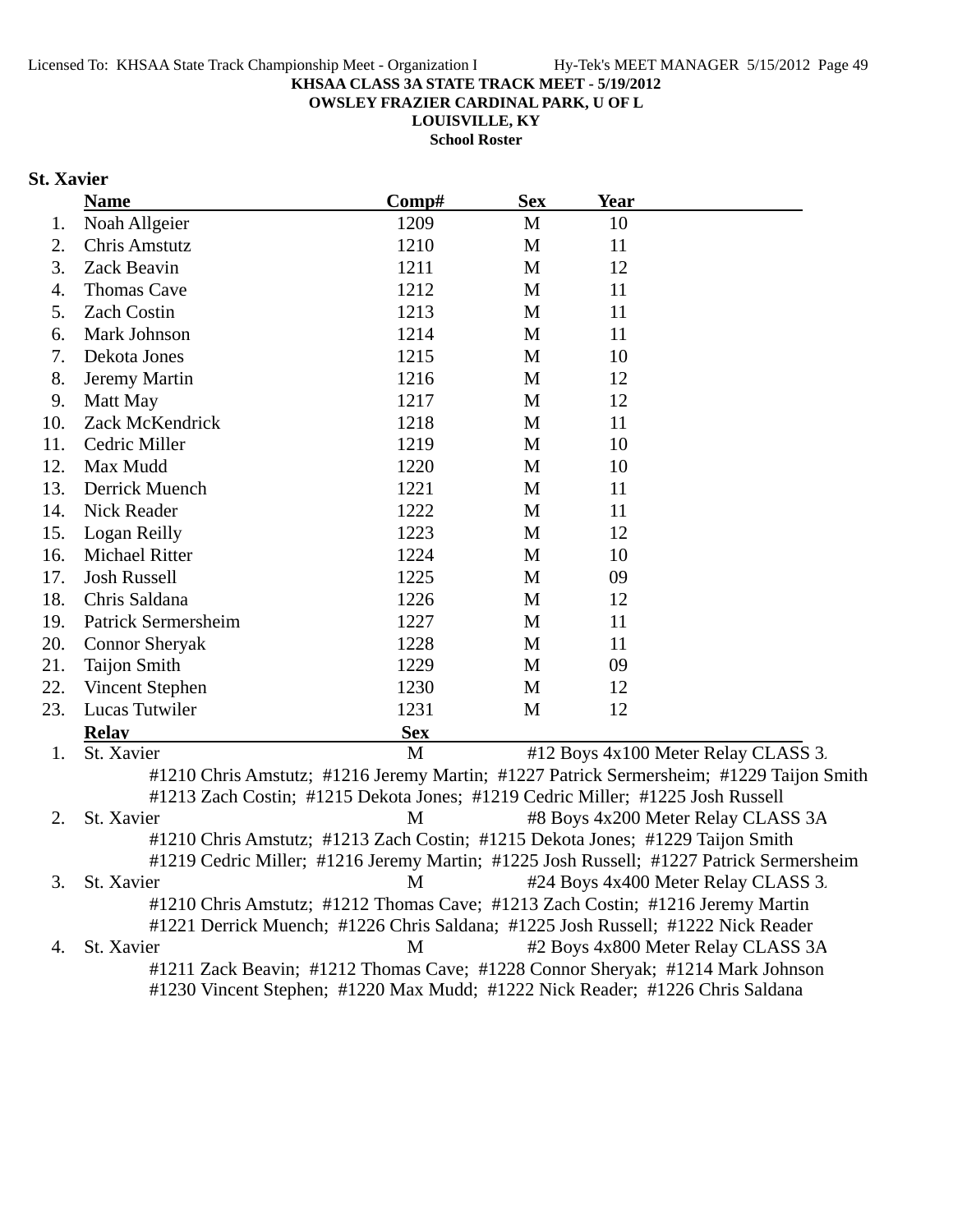**OWSLEY FRAZIER CARDINAL PARK, U OF L**

**LOUISVILLE, KY**

**School Roster**

### **Tates Creek**

|     | <b>Name</b>              | Comp#      | <b>Sex</b> | Year |  |
|-----|--------------------------|------------|------------|------|--|
| 1.  | Alex Allen               | 1232       | M          | 12   |  |
| 2.  | Emma Anderson            | 588        | W          | 10   |  |
| 3.  | Katherine Anderson       | 589        | W          | 09   |  |
| 4.  | Natavia Barber           | 590        | W          | 10   |  |
| 5.  | Zack Beck                | 1233       | M          | 10   |  |
| 6.  | Ilyssa Booker            | 591        | W          | 10   |  |
| 7.  | <b>Taelor Brown</b>      | 592        | W          | 11   |  |
| 8.  | Martavius Carter         | 1234       | M          | 09   |  |
| 9.  | Tatiyana Dean            | 593        | W          | 11   |  |
| 10. | Casey Dobias             | 594        | W          | 11   |  |
| 11. | Nathanael Druggan        | 1235       | M          | 10   |  |
| 12. | <b>TaVon Dunn</b>        | 1236       | M          | 10   |  |
| 13. | <b>Madison Gaither</b>   | 595        | W          | 12   |  |
| 14. | <b>Casey Grimes</b>      | 1237       | M          | 10   |  |
| 15. | Aneya Hardin             | 596        | W          | 09   |  |
| 16. | <b>Ben Hart</b>          | 1238       | M          | 10   |  |
| 17. | Diandre Hightower        | 1239       | M          | 12   |  |
| 18. | <b>Sydney Issacs</b>     | 597        | W          | 08   |  |
| 19. | Monica Jackson           | 598        | W          | 12   |  |
| 20. | Alex Kincaid             | 1240       | M          | 10   |  |
| 21. | <b>Adrian Lyttle</b>     | 1241       | M          | 11   |  |
| 22. | <b>Braxton McFarland</b> | 1242       | M          | 11   |  |
| 23. | Nick McGee               | 1243       | M          | 09   |  |
| 24. | Pacific Mutayongwa       | 1244       | M          | 10   |  |
| 25. | Sakima Opsal             | 1245       | M          | 08   |  |
| 26. | Mayah Plucinski          | 599        | W          | 09   |  |
| 27. | <b>Kennedy Powell</b>    | 600        | W          | 10   |  |
| 28. | Jay Rayford              | 1246       | M          | 11   |  |
| 29. | <b>Heavenly Reed</b>     | 601        | W          | 09   |  |
| 30. | <b>Kylie Russ</b>        | 602        | W          | 09   |  |
| 31. | Lorren Sales             | 603        | W          | 10   |  |
| 32. | RJ Taylor                | 1247       | M          | 10   |  |
| 33. | Michelle Tichenor        | 604        | W          | 12   |  |
| 34. | Kara Weaver              | 605        | W          | 10   |  |
| 35. | <b>Ashley Whaley</b>     | 606        | W          | 10   |  |
| 36. | Hunter White             | 607        | W          | 10   |  |
| 37. | Kathryn Workman          | 608        | W          | 10   |  |
| 38. | Benjamin Young           | 1248       | M          | 09   |  |
|     | <b>Relay</b>             | <b>Sex</b> |            |      |  |
|     |                          |            |            |      |  |

1. Tates Creek  $\mathbb{W}$  #11 Girls 4x100 Meter Relay CLASS 3.

#604 Michelle Tichenor; #607 Hunter White; #596 Aneya Hardin; #593 Tatiyana Dean #590 Natavia Barber; #591 Ilyssa Booker; #606 Ashley Whaley;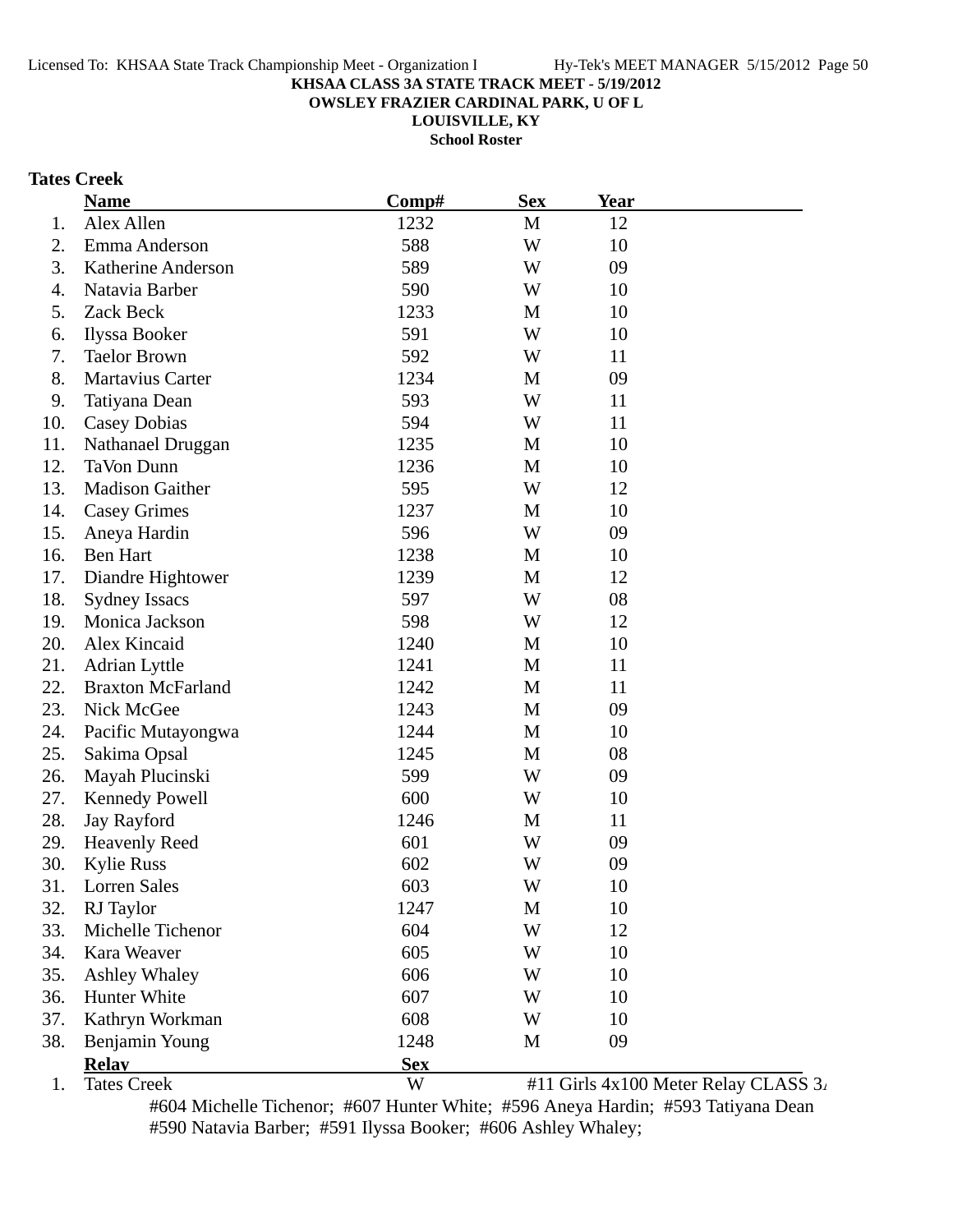Licensed To: KHSAA State Track Championship Meet - Organization I Hy-Tek's MEET MANAGER 5/15/2012 Page 51

#### **KHSAA CLASS 3A STATE TRACK MEET - 5/19/2012**

#### **OWSLEY FRAZIER CARDINAL PARK, U OF L**

### **LOUISVILLE, KY**

### **School Roster**

| <b>Tates Creek</b> |
|--------------------|
|                    |

|         | Relav                                 |                                                       | <b>Sex</b>                                                                             |
|---------|---------------------------------------|-------------------------------------------------------|----------------------------------------------------------------------------------------|
|         | <b>Tates Creek</b>                    | W                                                     | #7 Girls 4x200 Meter Relay CLASS 3A                                                    |
|         |                                       |                                                       | #593 Tatiyana Dean; #596 Aneya Hardin; #604 Michelle Tichenor; #590 Natavia Barber     |
|         | #605 Kara Weaver; #606 Ashley Whaley; |                                                       |                                                                                        |
| 3.      | <b>Tates Creek</b>                    | W                                                     | #23 Girls 4x400 Meter Relay CLASS 3.                                                   |
|         |                                       |                                                       | #606 Ashley Whaley; #588 Emma Anderson; #593 Tatiyana Dean; #604 Michelle Tichenor     |
|         |                                       |                                                       | #608 Kathryn Workman; #597 Sydney Issacs; #601 Heavenly Reed; #600 Kennedy Powell      |
| 4.      | <b>Tates Creek</b>                    | W                                                     | #1 Girls 4x800 Meter Relay CLASS 3A                                                    |
|         |                                       |                                                       | #588 Emma Anderson; #589 Katherine Anderson; #603 Lorren Sales; #606 Ashley Whaley     |
|         |                                       |                                                       | #605 Kara Weaver; #599 Mayah Plucinski; #595 Madison Gaither; #602 Kylie Russ          |
| .5      | <b>Tates Creek</b>                    | M                                                     | #8 Boys 4x200 Meter Relay CLASS 3A                                                     |
|         |                                       |                                                       | #1234 Martavius Carter; #1233 Zack Beck; #1247 RJ Taylor; #1237 Casey Grimes           |
|         |                                       |                                                       | #1246 Jay Rayford; #1236 TaVon Dunn; #1245 Sakima Opsal; #1239 Diandre Hightower       |
| 6.      | <b>Tates Creek</b>                    | M                                                     | #24 Boys 4x400 Meter Relay CLASS 3.                                                    |
|         |                                       |                                                       | #1241 Adrian Lyttle; #1235 Nathanael Druggan; #1237 Casey Grimes; #1239 Diandre Highto |
|         |                                       | #1238 Ben Hart; #1243 Nick McGee; #1240 Alex Kincaid; |                                                                                        |
| $7_{-}$ | <b>Tates Creek</b>                    | M                                                     | #2 Boys 4x800 Meter Relay CLASS 3A                                                     |
|         |                                       |                                                       | #1238 Ben Hart; #1243 Nick McGee; #1239 Diandre Hightower; #1241 Adrian Lyttle         |
|         |                                       |                                                       | #1248 Benjamin Young; #1237 Casey Grimes; #1244 Pacific Mutayongwa; #1240 Alex Kinca   |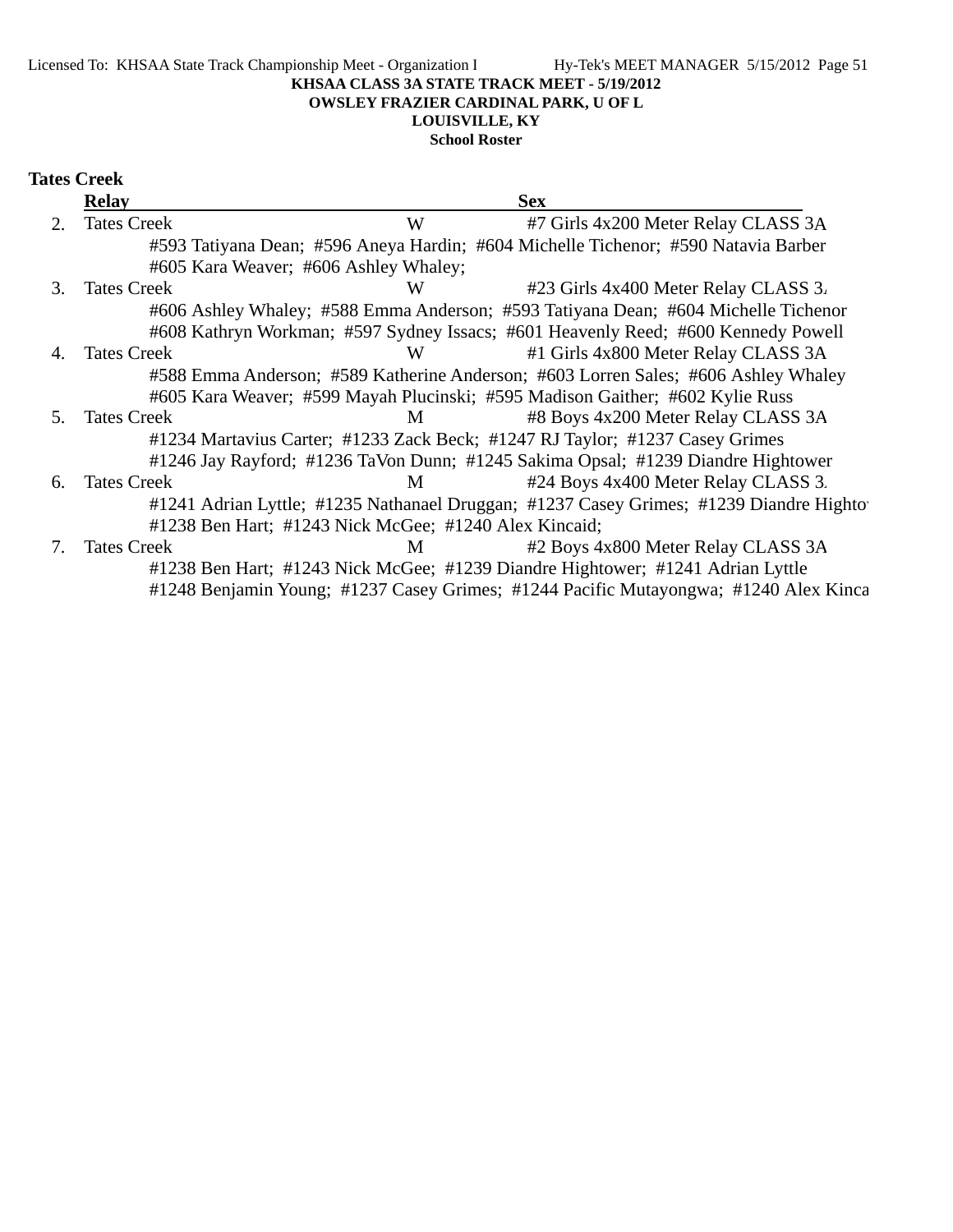**OWSLEY FRAZIER CARDINAL PARK, U OF L**

**LOUISVILLE, KY**

**School Roster**

### **Trinity (Louisville)**

|     | <b>Name</b>                                                                       | Comp#      | <b>Sex</b>   | <b>Year</b> |                                                                                     |
|-----|-----------------------------------------------------------------------------------|------------|--------------|-------------|-------------------------------------------------------------------------------------|
| 1.  | Paul Adams                                                                        | 1249       | M            | 12          |                                                                                     |
| 2.  | <b>Thomas Albrektson</b>                                                          | 1250       | $\mathbf{M}$ | 12          |                                                                                     |
| 3.  | <b>Donald Brooks</b>                                                              | 1251       | M            | 09          |                                                                                     |
| 4.  | Daylen Dawkins                                                                    | 1252       | M            | 11          |                                                                                     |
| 5.  | Nick Eckert                                                                       | 1253       | M            | 10          |                                                                                     |
| 6.  | <b>Tyler English</b>                                                              | 1254       | $\mathbf{M}$ | 12          |                                                                                     |
| 7.  | Evan Hancock                                                                      | 1255       | M            | 11          |                                                                                     |
| 8.  | Andrew Ireland                                                                    | 1256       | M            | 10          |                                                                                     |
| 9.  | Paul Lacher                                                                       | 1257       | M            | 12          |                                                                                     |
| 10. | Devon Little                                                                      | 1258       | M            | 10          |                                                                                     |
| 11. | <b>Patrick Martinette</b>                                                         | 1259       | M            | 10          |                                                                                     |
| 12. | Sam Meredith                                                                      | 1260       | M            | 12          |                                                                                     |
| 13. | <b>Blake Merkley</b>                                                              | 1261       | M            | 10          |                                                                                     |
| 14. | Alex Noel                                                                         | 1262       | M            | 12          |                                                                                     |
| 15. | James Quick                                                                       | 1263       | M            | 11          |                                                                                     |
| 16. | Joseph Shaw                                                                       | 1264       | M            | 12          |                                                                                     |
| 17. | Kyle Smith                                                                        | 1265       | M            | 10          |                                                                                     |
| 18. | John Stich                                                                        | 1266       | M            | 12          |                                                                                     |
| 19. | Cody Swabek                                                                       | 1267       | M            | 10          |                                                                                     |
| 20. | Latarius Thomas                                                                   | 1268       | M            | 11          |                                                                                     |
|     | <b>Relay</b>                                                                      | <b>Sex</b> |              |             |                                                                                     |
| 1.  | Trinity (Louisville)                                                              | M          |              |             | #12 Boys 4x100 Meter Relay CLASS 3.                                                 |
|     |                                                                                   |            |              |             | #1268 Latarius Thomas; #1252 Daylen Dawkins; #1251 Donald Brooks; #1263 James Quick |
|     | #1265 Kyle Smith; #1267 Cody Swabek; #1266 John Stich; #1264 Joseph Shaw          |            |              |             |                                                                                     |
| 2.  | Trinity (Louisville)                                                              | M          |              |             | #8 Boys 4x200 Meter Relay CLASS 3A                                                  |
|     | #1267 Cody Swabek; #1252 Daylen Dawkins; #1268 Latarius Thomas; #1263 James Quick |            |              |             |                                                                                     |
|     | #1251 Donald Brooks; #1257 Paul Lacher; #1264 Joseph Shaw; #1266 John Stich       |            |              |             |                                                                                     |
| 3.  | Trinity (Louisville)                                                              | M          |              |             | #24 Boys 4x400 Meter Relay CLASS 3.                                                 |
|     | #1257 Paul Lacher; #1262 Alex Noel; #1261 Blake Merkley; #1264 Joseph Shaw        |            |              |             |                                                                                     |
|     | #1258 Devon Little; #1266 John Stich; #1253 Nick Eckert; #1259 Patrick Martinette |            |              |             |                                                                                     |
| 4.  | Trinity (Louisville)                                                              | M          |              |             | #2 Boys 4x800 Meter Relay CLASS 3A                                                  |
|     | #1262 Alex Noel; #1260 Sam Meredith; #1261 Blake Merkley; #1253 Nick Eckert       |            |              |             |                                                                                     |
|     |                                                                                   |            |              |             | #1249 Paul Adams; #1256 Andrew Ireland; #1250 Thomas Albrektson; #1255 Evan Hancock |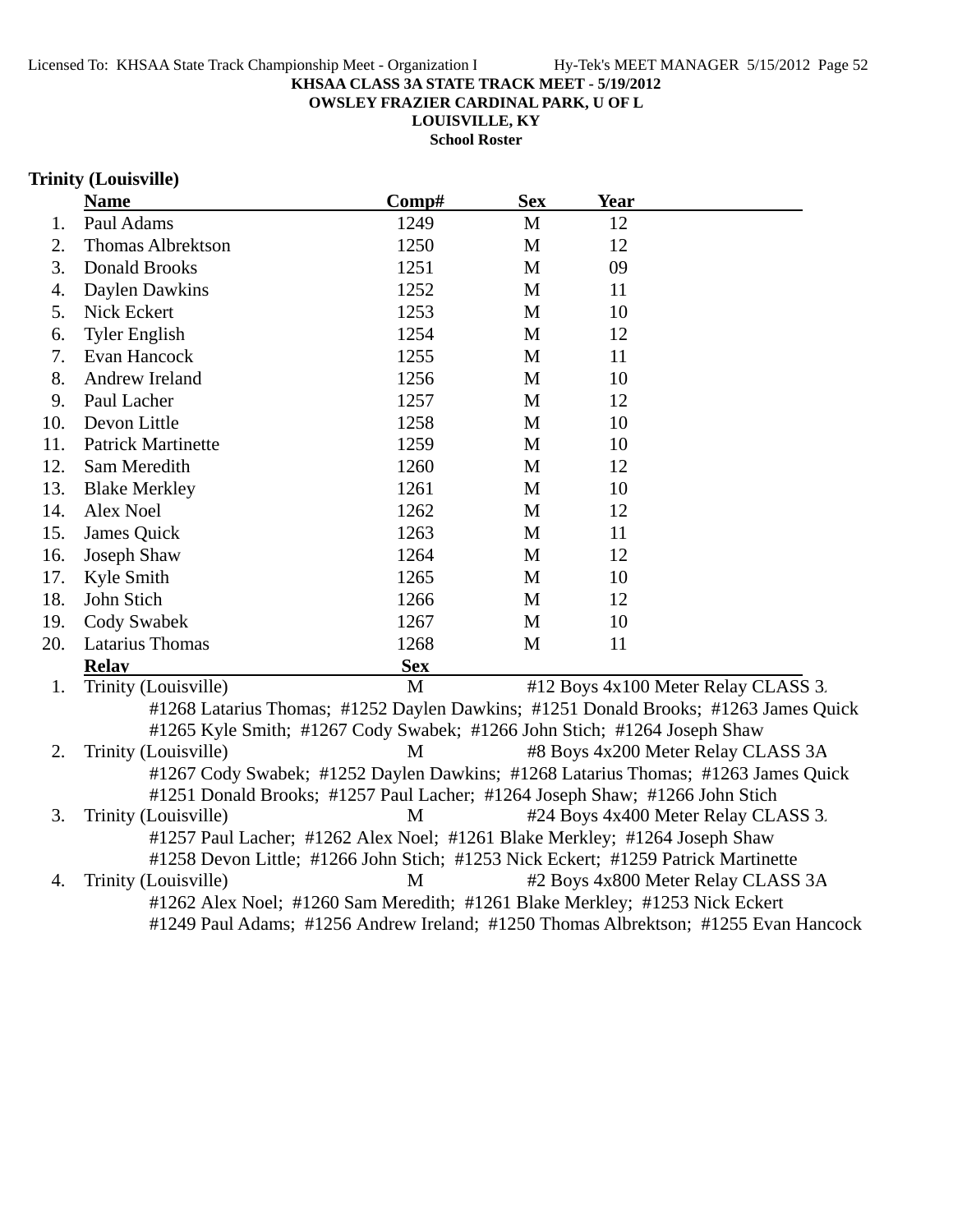**OWSLEY FRAZIER CARDINAL PARK, U OF L**

**LOUISVILLE, KY**

**School Roster**

### **Waggener**

|    | <b>Name</b>        | Comp#      | <b>Sex</b> | Year |                                    |
|----|--------------------|------------|------------|------|------------------------------------|
| 1. | Jalen Barbee-Tobin | 1269       | M          | 12   |                                    |
| 2. | Angelou Bravo      | 1270       | M          | 11   |                                    |
|    | 3. Eric Harris     | 1271       | М          | 12   |                                    |
|    | 4. Shannon Martin  | 609        | W          | 09   |                                    |
|    | 5. Michael Palmer  | 1272       | М          | 12   |                                    |
|    | 6. Louie Wang      | 1273       | М          | 12   |                                    |
|    | <b>Relay</b>       | <b>Sex</b> |            |      |                                    |
| 1. | Waggener           | M          |            |      | #8 Boys 4x200 Meter Relay CLASS 3A |

#1269 Jalen Barbee-Tobin; #1271 Eric Harris; #1273 Louie Wang; #1272 Michael Palmer #1270 Angelou Bravo;

### **Warren Central**

|     | <b>Name</b>                                                                                                                                        | Comp#      | <b>Sex</b> | Year |                                                                                           |
|-----|----------------------------------------------------------------------------------------------------------------------------------------------------|------------|------------|------|-------------------------------------------------------------------------------------------|
| 1.  | <b>Chris Amos</b>                                                                                                                                  | 1274       | M          | 09   |                                                                                           |
| 2.  | <b>Antonio Atkins</b>                                                                                                                              | 1275       | M          | 12   |                                                                                           |
| 3.  | <b>Tia Barnett</b>                                                                                                                                 | 610        | W          | 08   |                                                                                           |
| 4.  | Andre Bledsoe                                                                                                                                      | 1276       | M          | 12   |                                                                                           |
| 5.  | KiKi Britt                                                                                                                                         | 611        | W          | 11   |                                                                                           |
| 6.  | Donovan Halsel                                                                                                                                     | 1277       | M          | 12   |                                                                                           |
| 7.  | LaShae Halsel                                                                                                                                      | 612        | W          | 09   |                                                                                           |
| 8.  | De Vanee Lasley                                                                                                                                    | 613        | W          | 12   |                                                                                           |
| 9.  | <b>TiaVion Patterson</b>                                                                                                                           | 614        | W          | 09   |                                                                                           |
| 10. | Andreaus Robinson                                                                                                                                  | 1278       | M          | 11   |                                                                                           |
| 11. | <b>Jharon Satterfield</b>                                                                                                                          | 615        | W          | 10   |                                                                                           |
| 12. | <b>Tyreon Satterfield</b>                                                                                                                          | 1279       | M          | 12   |                                                                                           |
| 13. | <b>LaJustin Scgers</b>                                                                                                                             | 1280       | M          | 12   |                                                                                           |
| 14. | <b>James Scott</b>                                                                                                                                 | 1281       | M          | 10   |                                                                                           |
| 15. | Nitaya Walker                                                                                                                                      | 616        | W          | 12   |                                                                                           |
|     | <b>Relay</b>                                                                                                                                       | <b>Sex</b> |            |      |                                                                                           |
| 1.  | <b>Warren Central</b>                                                                                                                              | W          |            |      | #11 Girls 4x100 Meter Relay CLASS 3.                                                      |
|     | #612 LaShae Halsel; #611 KiKi Britt;                                                                                                               |            |            |      | #616 Nitaya Walker; #615 Jharon Satterfield; #614 TiaVion Patterson; #613 DeVanee Lasley  |
| 2.  | Warren Central                                                                                                                                     | W          |            |      | #7 Girls 4x200 Meter Relay CLASS 3A                                                       |
|     | #616 Nitaya Walker; #615 Jharon Satterfield; #614 TiaVion Patterson; #613 DeVanee Lasley<br>#610 Tia Barnett; #611 KiKi Britt; #612 LaShae Halsel; |            |            |      |                                                                                           |
| 3.  | <b>Warren Central</b>                                                                                                                              | M          |            |      | #12 Boys 4x100 Meter Relay CLASS 3.                                                       |
|     | #1281 James Scott;                                                                                                                                 |            |            |      | #1275 Antonio Atkins; #1276 Andre Bledsoe; #1280 LaJustin Scgers; #1279 Tyreon Satterfiel |
| 4.  | Warren Central                                                                                                                                     | M          |            |      | #8 Boys 4x200 Meter Relay CLASS 3A                                                        |
|     | #1281 James Scott;                                                                                                                                 |            |            |      | #1275 Antonio Atkins; #1276 Andre Bledsoe; #1279 Tyreon Satterfield; #1280 LaJustin Scger |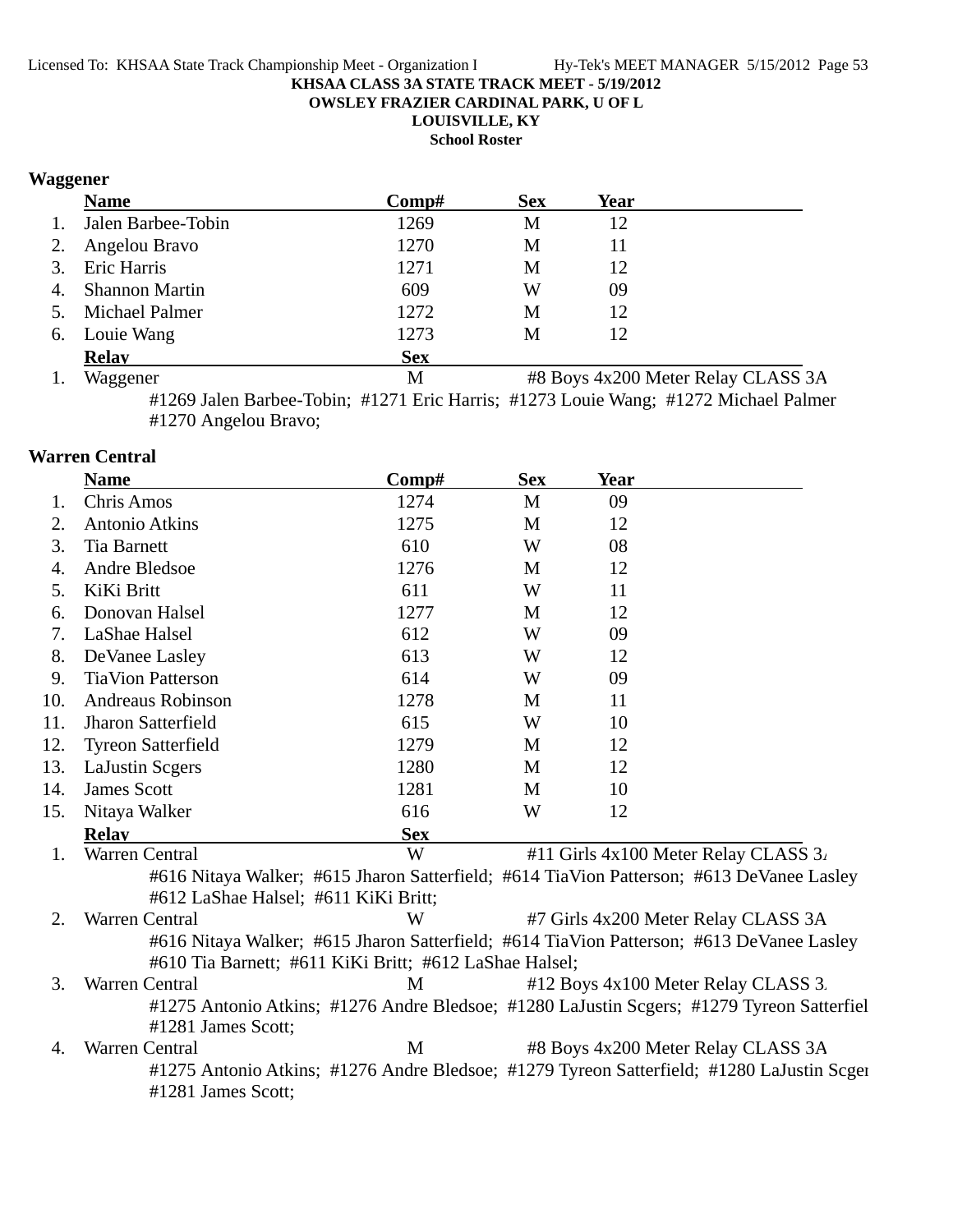**OWSLEY FRAZIER CARDINAL PARK, U OF L**

**LOUISVILLE, KY**

**School Roster**

### **Whitley County**

|    | <b>Name</b>                           | Comp#                         | <b>Sex</b>                               | Year |                                                                                          |  |
|----|---------------------------------------|-------------------------------|------------------------------------------|------|------------------------------------------------------------------------------------------|--|
|    | Sierra Anderson                       | 617                           | W                                        | 12   |                                                                                          |  |
| 2. | <b>Destiny Beattie</b>                | 618                           | W                                        | 10   |                                                                                          |  |
| 3. | <b>Audrey Brown</b>                   | 619                           | W                                        | 09   |                                                                                          |  |
| 4. | Jessica Dennis-Bay                    | 620                           | W                                        | 09   |                                                                                          |  |
|    | Shawnee Holbrook                      | 621                           | W                                        | 12   |                                                                                          |  |
| 6. | Mariah Jackson                        | 622                           | W                                        | 11   |                                                                                          |  |
|    | Brian Kurzeika                        | 1282                          | M                                        | 11   |                                                                                          |  |
| 8. | John Madon                            | 1283                          | M                                        | 12   |                                                                                          |  |
| 9. | <b>Rachel Moore</b>                   | 623                           | W                                        | 09   |                                                                                          |  |
|    | <b>Relav</b>                          | <b>Sex</b>                    |                                          |      |                                                                                          |  |
|    | <b>Whitley County</b>                 | W                             | #11 Girls $4x100$ Meter Relay CLASS $3x$ |      |                                                                                          |  |
|    |                                       |                               |                                          |      | #622 Mariah Jackson; #618 Destiny Beattie; #620 Jessica Dennis-Bay; #621 Shawnee Holbroc |  |
|    | #623 Rachel Moore; #619 Audrey Brown; |                               |                                          |      |                                                                                          |  |
|    | <b>Whitley County</b>                 | W                             |                                          |      | #7 Girls 4x200 Meter Relay CLASS 3A                                                      |  |
|    | $\frac{1}{2}$                         | $\frac{1}{2}$<br>$\mathbf{L}$ | $\frac{1}{2}$                            |      |                                                                                          |  |

#622 Mariah Jackson; #618 Destiny Beattie; #620 Jessica Dennis-Bay; #621 Shawnee Holbroo #623 Rachel Moore; #619 Audrey Brown;